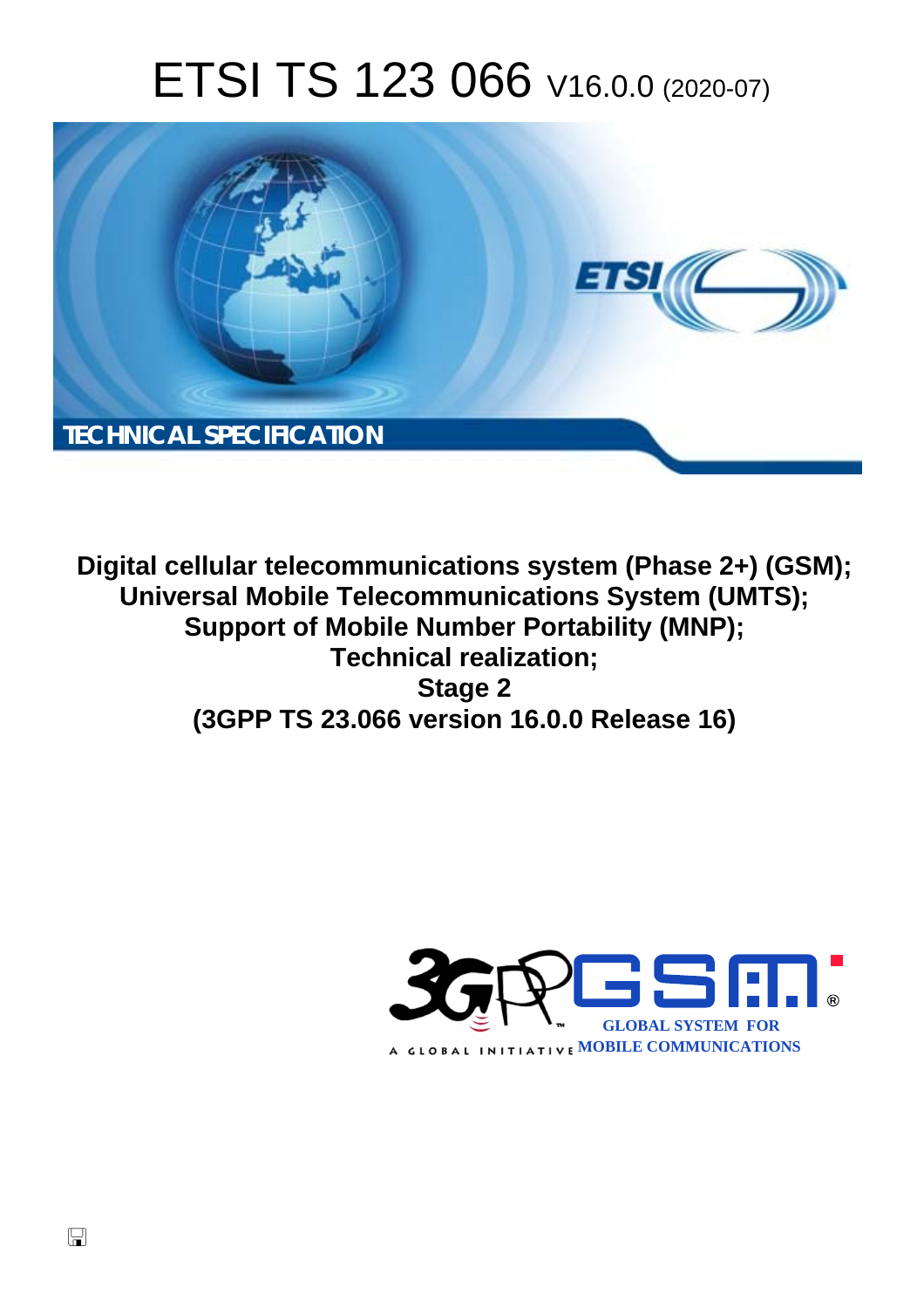Reference RTS/TSGC-0423066vg00

> Keywords GSM,UMTS

#### *ETSI*

#### 650 Route des Lucioles F-06921 Sophia Antipolis Cedex - FRANCE

Tel.: +33 4 92 94 42 00 Fax: +33 4 93 65 47 16

Siret N° 348 623 562 00017 - NAF 742 C Association à but non lucratif enregistrée à la Sous-Préfecture de Grasse (06) N° 7803/88

#### *Important notice*

The present document can be downloaded from: <http://www.etsi.org/standards-search>

The present document may be made available in electronic versions and/or in print. The content of any electronic and/or print versions of the present document shall not be modified without the prior written authorization of ETSI. In case of any existing or perceived difference in contents between such versions and/or in print, the prevailing version of an ETSI deliverable is the one made publicly available in PDF format at [www.etsi.org/deliver](http://www.etsi.org/deliver).

Users of the present document should be aware that the document may be subject to revision or change of status. Information on the current status of this and other ETSI documents is available at <https://portal.etsi.org/TB/ETSIDeliverableStatus.aspx>

If you find errors in the present document, please send your comment to one of the following services: <https://portal.etsi.org/People/CommiteeSupportStaff.aspx>

#### *Copyright Notification*

No part may be reproduced or utilized in any form or by any means, electronic or mechanical, including photocopying and microfilm except as authorized by written permission of ETSI. The content of the PDF version shall not be modified without the written authorization of ETSI. The copyright and the foregoing restriction extend to reproduction in all media.

> © ETSI 2020. All rights reserved.

**DECT™**, **PLUGTESTS™**, **UMTS™** and the ETSI logo are trademarks of ETSI registered for the benefit of its Members. **3GPP™** and **LTE™** are trademarks of ETSI registered for the benefit of its Members and of the 3GPP Organizational Partners. **oneM2M™** logo is a trademark of ETSI registered for the benefit of its Members and of the oneM2M Partners. **GSM®** and the GSM logo are trademarks registered and owned by the GSM Association.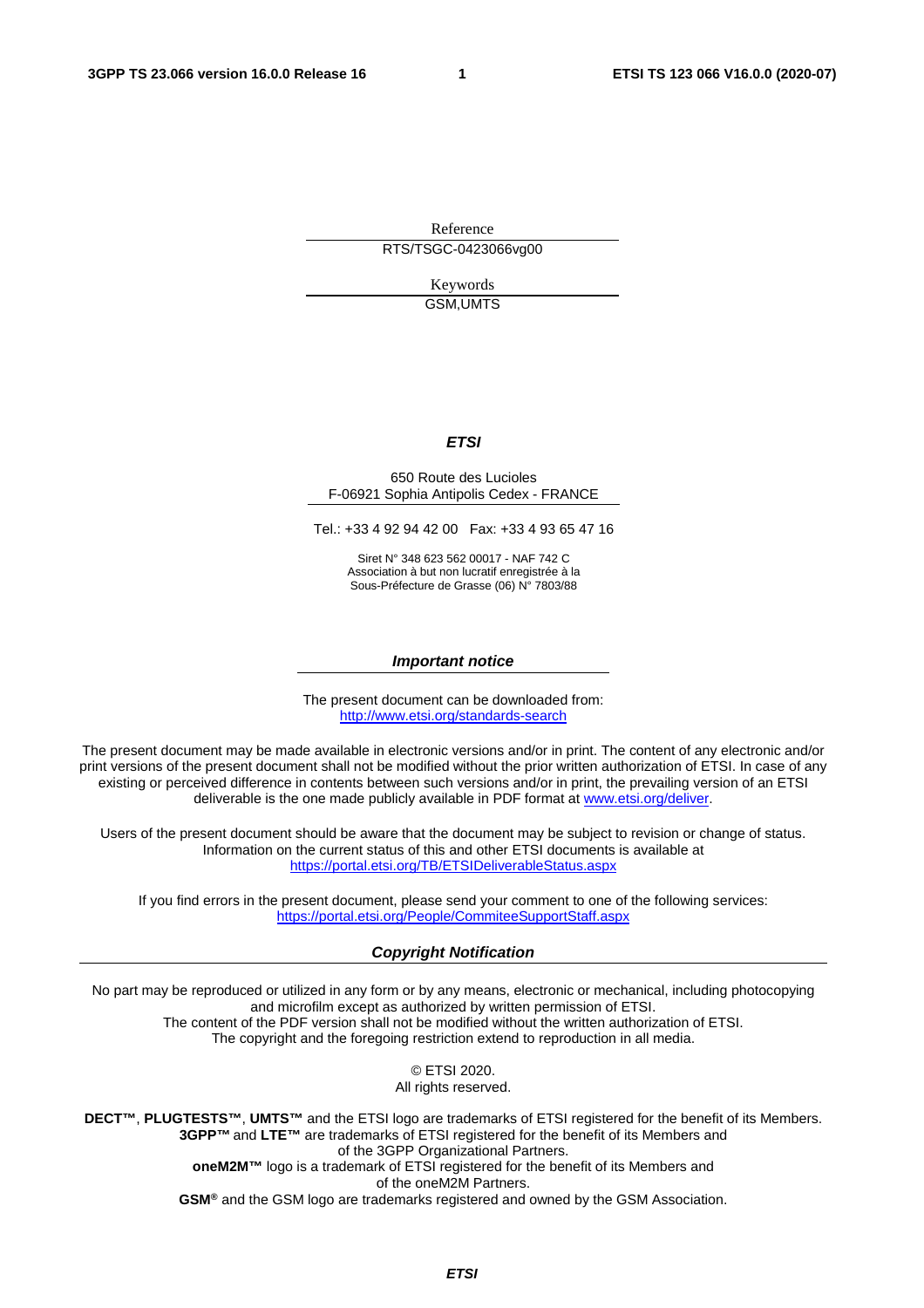## Intellectual Property Rights

#### Essential patents

IPRs essential or potentially essential to normative deliverables may have been declared to ETSI. The information pertaining to these essential IPRs, if any, is publicly available for **ETSI members and non-members**, and can be found in ETSI SR 000 314: *"Intellectual Property Rights (IPRs); Essential, or potentially Essential, IPRs notified to ETSI in respect of ETSI standards"*, which is available from the ETSI Secretariat. Latest updates are available on the ETSI Web server [\(https://ipr.etsi.org/](https://ipr.etsi.org/)).

Pursuant to the ETSI IPR Policy, no investigation, including IPR searches, has been carried out by ETSI. No guarantee can be given as to the existence of other IPRs not referenced in ETSI SR 000 314 (or the updates on the ETSI Web server) which are, or may be, or may become, essential to the present document.

#### **Trademarks**

The present document may include trademarks and/or tradenames which are asserted and/or registered by their owners. ETSI claims no ownership of these except for any which are indicated as being the property of ETSI, and conveys no right to use or reproduce any trademark and/or tradename. Mention of those trademarks in the present document does not constitute an endorsement by ETSI of products, services or organizations associated with those trademarks.

## Legal Notice

This Technical Specification (TS) has been produced by ETSI 3rd Generation Partnership Project (3GPP).

The present document may refer to technical specifications or reports using their 3GPP identities. These shall be interpreted as being references to the corresponding ETSI deliverables.

The cross reference between 3GPP and ETSI identities can be found under<http://webapp.etsi.org/key/queryform.asp>.

## Modal verbs terminology

In the present document "**shall**", "**shall not**", "**should**", "**should not**", "**may**", "**need not**", "**will**", "**will not**", "**can**" and "**cannot**" are to be interpreted as described in clause 3.2 of the [ETSI Drafting Rules](https://portal.etsi.org/Services/editHelp!/Howtostart/ETSIDraftingRules.aspx) (Verbal forms for the expression of provisions).

"**must**" and "**must not**" are **NOT** allowed in ETSI deliverables except when used in direct citation.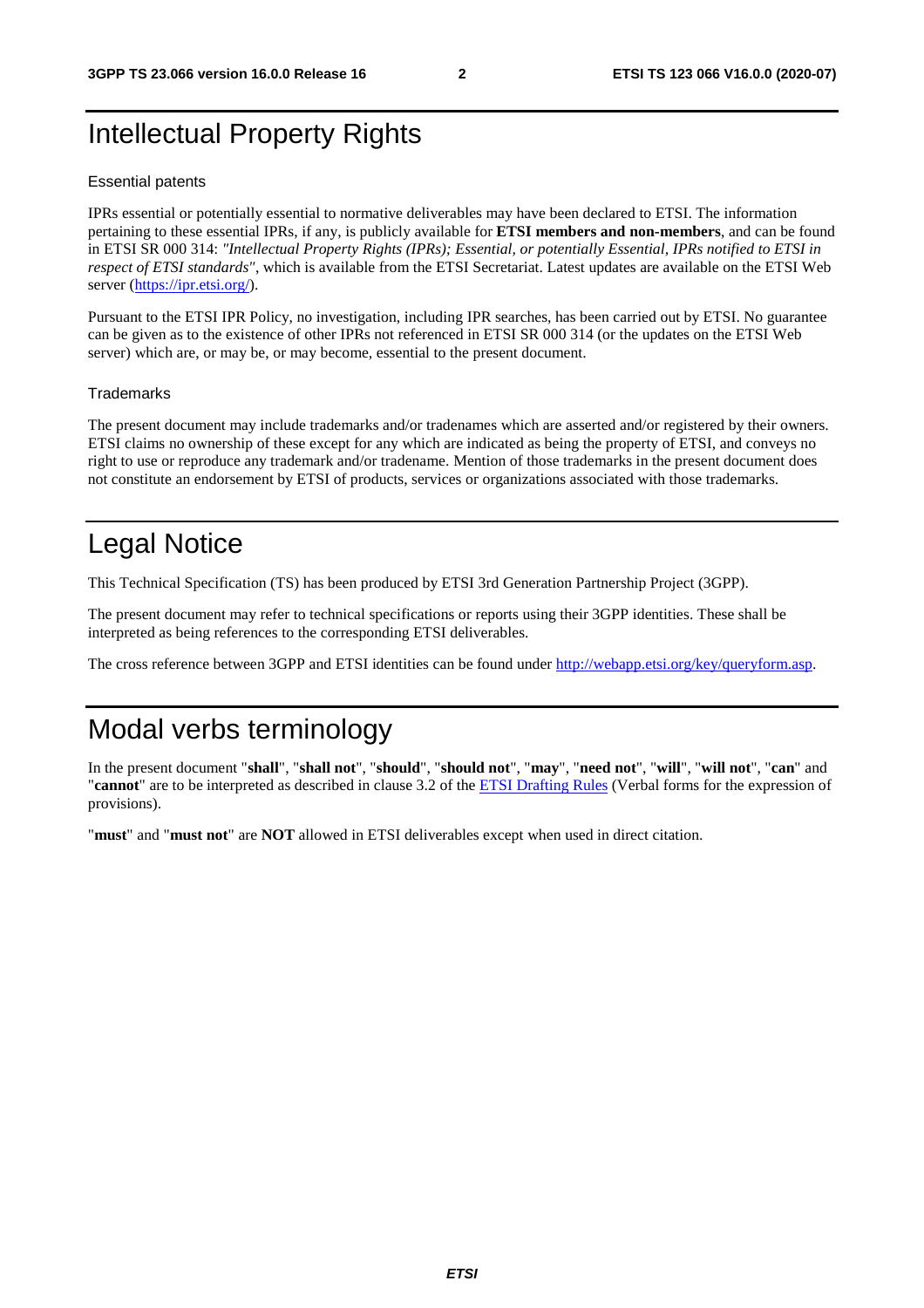$\mathbf{3}$ 

## Contents

| 1                                                                                                                                                                            |  |  |
|------------------------------------------------------------------------------------------------------------------------------------------------------------------------------|--|--|
| 2                                                                                                                                                                            |  |  |
| 3<br>3.1<br>3.2                                                                                                                                                              |  |  |
| 4                                                                                                                                                                            |  |  |
| 4.1<br>4.2<br>4.3                                                                                                                                                            |  |  |
| 5                                                                                                                                                                            |  |  |
| 6<br>6.1<br>6.2<br>6.3                                                                                                                                                       |  |  |
| <b>Annex A (normative):</b>                                                                                                                                                  |  |  |
| A.1<br>A.1.1<br>A.1.2<br>A.1.3<br>A.1.3.1<br>A.1.3.2<br>A.1.3.3<br>A.1.4<br>A.1.4.1<br>A.1.4.2<br>A.1.4.3<br>A.3<br>A.3.1<br>A.3.1.1<br>A.3.1.2<br>A.3.2<br>A.3.2.1<br>A.3.3 |  |  |
| A.3.3.1<br>A.4                                                                                                                                                               |  |  |
| A.4.1<br>A.4.1.1<br>A.4.1.2<br>A.4.2<br>A.4.2.1<br>A.4.2.2<br>A.4.2.3<br>A.4.2.4<br>A.4.2.5                                                                                  |  |  |
|                                                                                                                                                                              |  |  |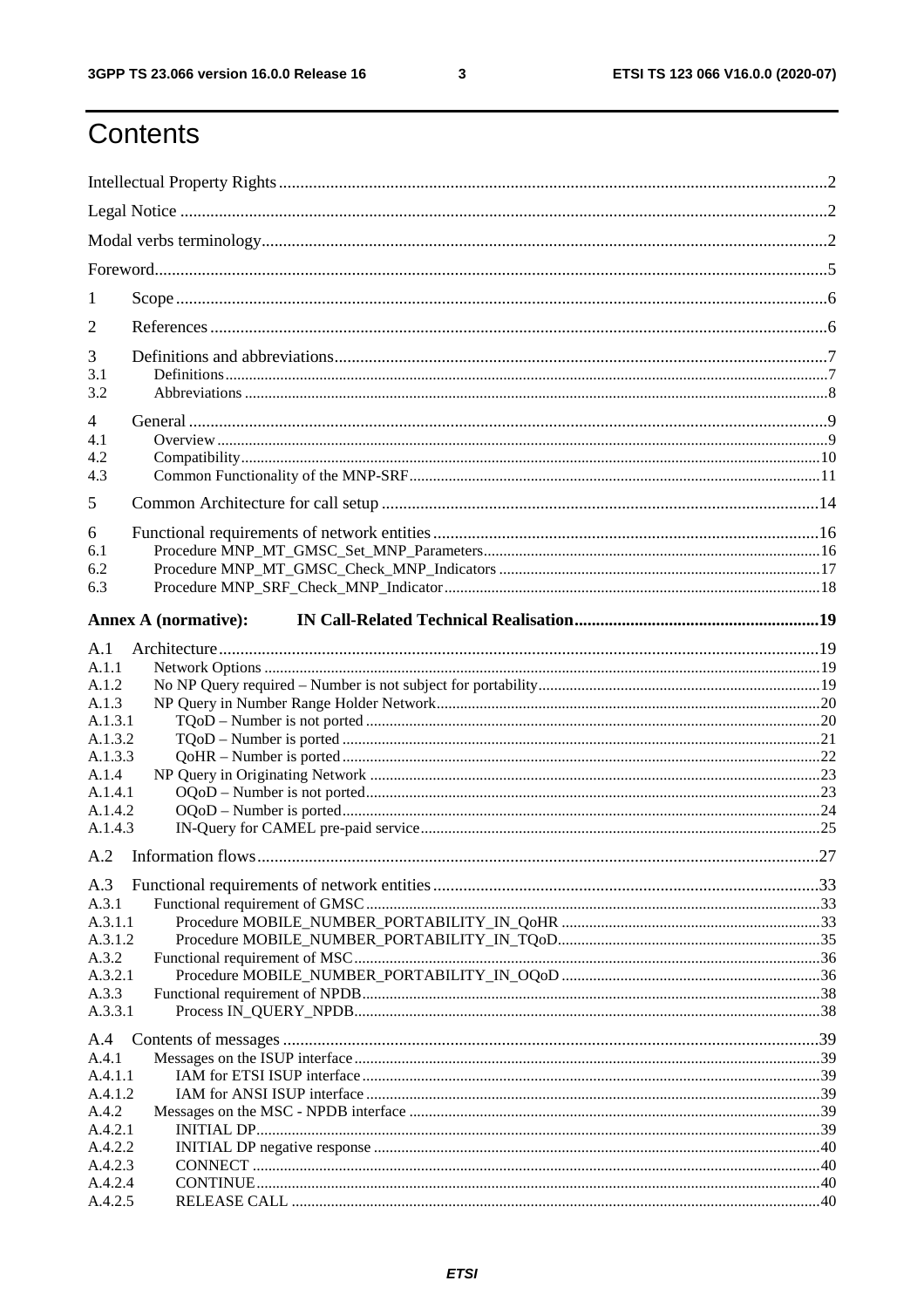| A.4.2.6<br>A.4.2.7           |                                                                                                  |  |
|------------------------------|--------------------------------------------------------------------------------------------------|--|
|                              | <b>Annex B</b> (normative):                                                                      |  |
| B.1                          |                                                                                                  |  |
| B.1.1                        |                                                                                                  |  |
| <b>B.1.2</b>                 |                                                                                                  |  |
| B.2                          |                                                                                                  |  |
| B.2.1                        | Non-call Related Signalling Message for a Non-ported Number - Indirect Routeing44                |  |
| B.2.2                        | Non-call Related Signalling Message for a Ported or Non-ported Number - Direct Routeing45        |  |
| <b>B.2.3</b>                 |                                                                                                  |  |
| B.3                          |                                                                                                  |  |
| B.3.1                        |                                                                                                  |  |
| B.4                          |                                                                                                  |  |
| B.4.1                        | Delivery of SMS to a Non-ported Number - Direct Routeing - MNP-SRF acts as SCCP Relay49          |  |
| <b>B.4.2</b>                 | Delivery of SMS to a Non-ported Number - Direct Routeing - MNP-SRF acts as Higher-level Relay 50 |  |
| <b>B.4.3</b>                 |                                                                                                  |  |
| <b>B.4.4</b>                 |                                                                                                  |  |
| <b>B.4.5</b><br><b>B.4.6</b> |                                                                                                  |  |
| <b>B.4.7</b>                 |                                                                                                  |  |
| <b>B.4.8</b>                 |                                                                                                  |  |
| <b>B.4.9</b>                 |                                                                                                  |  |
| <b>B.4.10</b>                |                                                                                                  |  |
|                              | <b>Annex C</b> (normative):<br>MNP Signalling Relay Function - Call Related Signalling59         |  |
|                              |                                                                                                  |  |
| C.1                          |                                                                                                  |  |
| C.2                          |                                                                                                  |  |
| C.2.1                        |                                                                                                  |  |
| C.2.2<br>C.2.3               |                                                                                                  |  |
| C.2.4                        |                                                                                                  |  |
|                              |                                                                                                  |  |
| C.3<br>C.3.1                 |                                                                                                  |  |
| C.3.2                        |                                                                                                  |  |
| C.3.3                        | Mobile Originated Call to a Ported or not known to be Ported Number – Originating Network        |  |
|                              |                                                                                                  |  |
| C.3.4                        |                                                                                                  |  |
| C.3.5                        |                                                                                                  |  |
| C.3.6<br>C.3.7               |                                                                                                  |  |
|                              |                                                                                                  |  |
| C.4                          |                                                                                                  |  |
| C.5                          |                                                                                                  |  |
| C.5.1                        |                                                                                                  |  |
| C.5.2                        |                                                                                                  |  |
| C.6                          |                                                                                                  |  |
| C.6.1                        |                                                                                                  |  |
| C.6.2<br>C.6.3               |                                                                                                  |  |
| C.6.4                        |                                                                                                  |  |
|                              |                                                                                                  |  |
| <b>Annex D:</b>              |                                                                                                  |  |
|                              | <b>Annex E</b> (informative):                                                                    |  |
|                              |                                                                                                  |  |
|                              |                                                                                                  |  |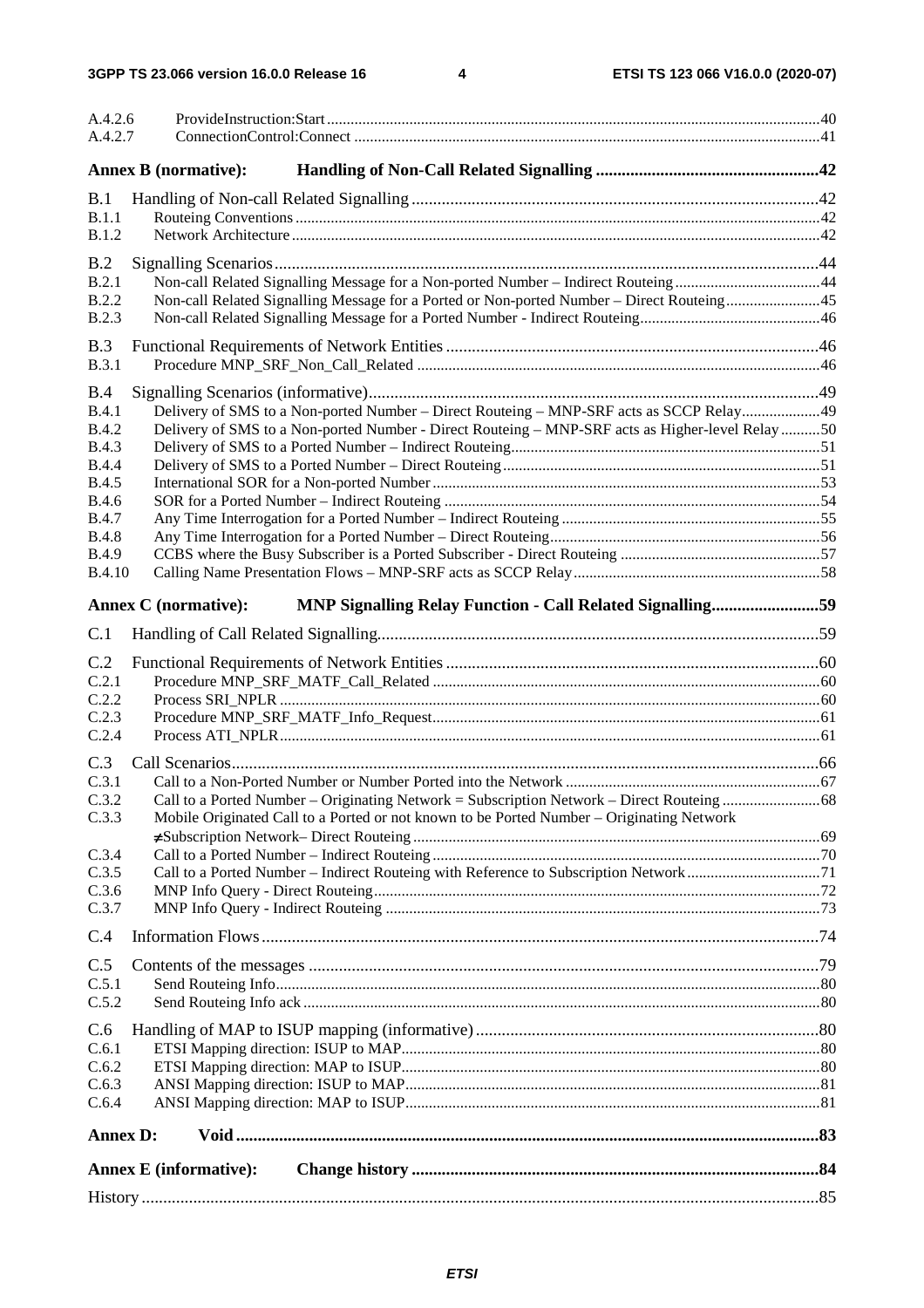## Foreword

This Technical Specification (TS) has been produced by the 3<sup>rd</sup> Generation Partnership Project (3GPP).

The contents of the present document are subject to continuing work within the TSG and may change following formal TSG approval. Should the TSG modify the contents of the present document, it will be re-released by the TSG with an identifying change of release date and an increase in version number as follows:

Version x.y.z

where:

- x the first digit:
	- 1 presented to TSG for information;
	- 2 presented to TSG for approval;
	- 3 or greater indicates TSG approved document under change control.
- y the second digit is incremented for all changes of substance, i.e. technical enhancements, corrections, updates, etc.
- z the third digit is incremented when editorial only changes have been incorporated in the document.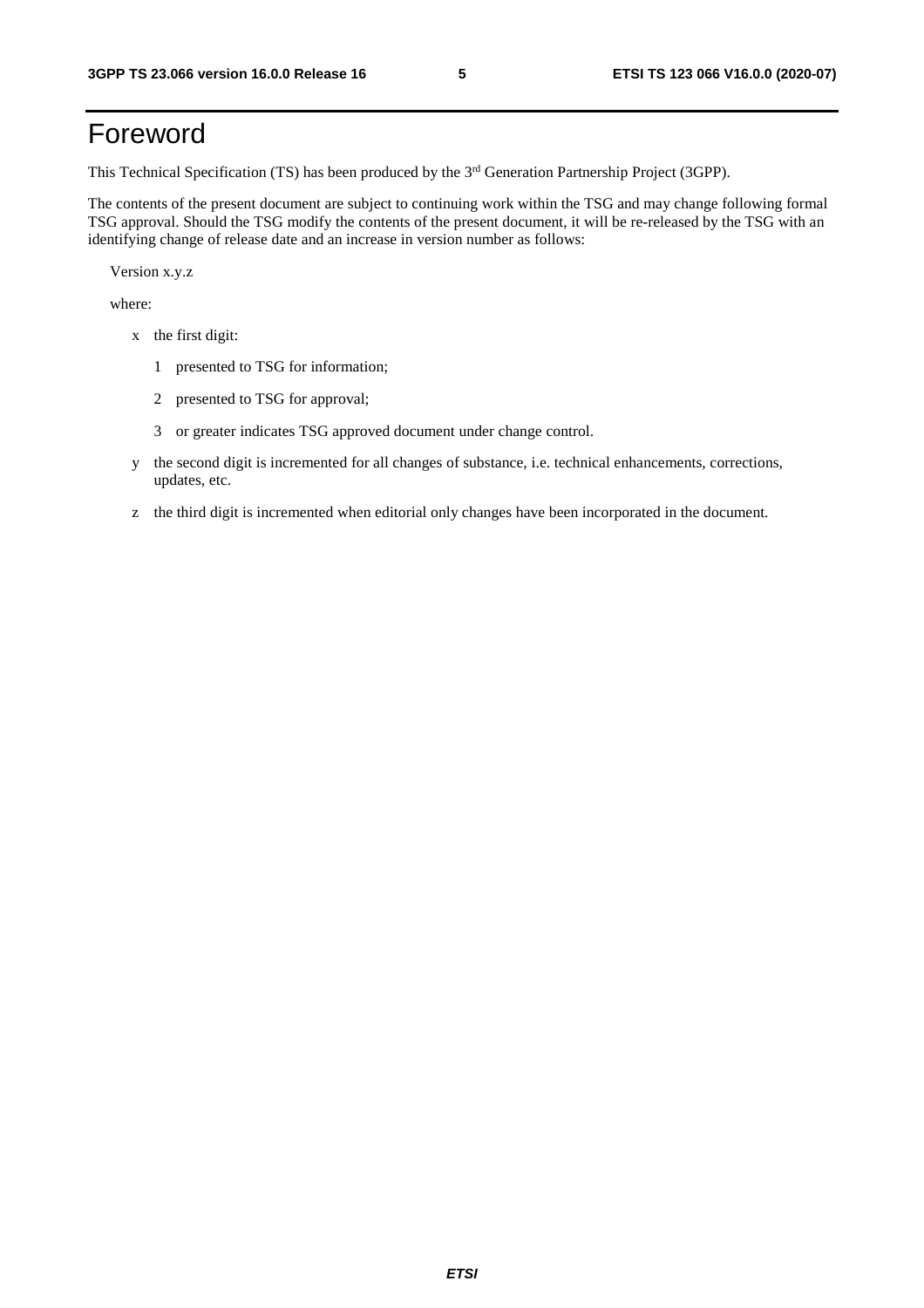## 1 Scope

The present document describes several alternatives for the realisation of Mobile Number Portability.

The present document includes information applicable to network operators, service providers, switch and database manufacturers and national regulators.

It is left to operator and implementation decisions which option, or combination of options, is used, taking into account the regulatory and architectural constraints that may prevail. The possible implications of these options on internal node functions and on signalling performance are not covered in the present document.

Normative Annex A of the present document describes the technical realisation of the handling of calls to ported UMTS or GSM mobile subscribers using IN technology.

Normative Annex C of the present document describes the technical realisation of the handling of calls to ported UMTS or GSM mobile subscribers using Signalling Relay technology.

Normative Annex A and Normative Annex C describe alternative solutions. The network operator may choose the solution to be used in his network.

Normative Annex B of the present document describes the technical realisation of the handling of non-call related SCCP signalling for ported UMTS or GSM mobile subscribers using Signalling Relay technology.

The present document does not specify the porting process.

## 2 References

The following documents contain provisions which, through reference in this text, constitute provisions of the present document.

- References are either specific (identified by date of publication, edition number, version number, etc.) or non-specific.
- For a specific reference, subsequent revisions do not apply.
- For a non-specific reference, the latest version applies. In the case of a reference to a 3GPP document (including a GSM document), a non-specific reference implicitly refers to the latest version of that document *in the same Release as the present document*.
- [1] 3GPP TS 21.905: "3G Vocabulary".
- [2] 3GPP TS 22.066: "Support of Mobile Number Portability (MNP); Service description. Stage 1".
- [3] 3GPP TS 23.018: "Basic call handling; Technical realisation".
- [4] ETSI ETS 300 009 (1991): "Integrated Services Digital Network (ISDN); CCITT Signalling System No. 7 – Signalling Connection Control Part (SCCP) [connectionless services] to support international interconnection".
- [5] ETSI ETS 300 374-1: "Intelligent Network (IN); Intelligent Network Capability Set 1 (CS1); Core Intelligent Network Application Protocol (INAP); Part 1: protocol specification".
- [6] ITU-T Recommendation Q.769.1; ISDN User Part (ISUP); Enhancements for the support of Number Portability".
- [7] ETSI EN 300 356-2 V4.1: "Integrated Services Digital Network (ISDN); Signalling System No.7; ISDN User Part (ISUP) version 4 for the international interface; Part 2: ISDN supplementary services [ITU-T Recommendation Q.730 modified]".
- [8} CTIA report on Wireless Number Portability, Version 2.0.0.
- [9] ANSI T1.660 1998, American National Standards for Telecommunications Signaling System Number 7 – NumberPortability Call Completion to a Portable Number.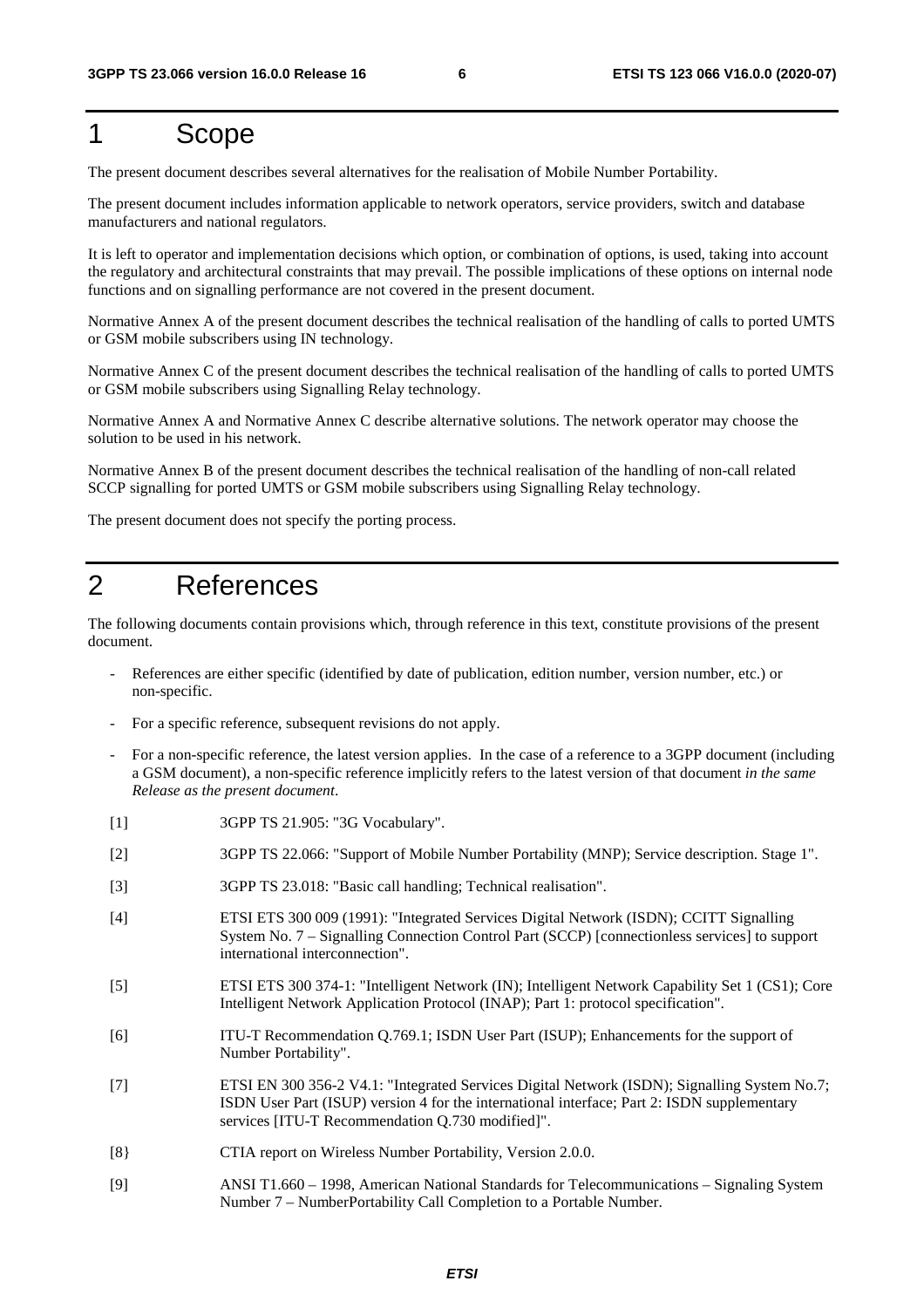- [10] ANSI T1.111-1996, American National Standards for Telecommunication Signalling System No. 7 (SS7) Message Transfer Part (MTP).
- [11] ANSI T1.112-1996, American National Standards for Telecommunication Signalling System No. 7 (SS7) Signalling Connection Control Part (SCCP).

Note: Translation Types 10 and 14 will be published in the next revision of ANSI T1.112.

- [12] American National Standard for Telecommunications Signalling System Number 7 (SS7) ISDN User Part (ISUP) - ANSI T1.113-1995.
- [13] American National Standard for Telecommunications Signalling System Number 7 (SS7) Transaction Capabilities Application Part (TCAP) - ANSI T1.114-1996.
- [14] ETSI EN 302 097 V1.2: "Integrated Services Digital Network (ISDN); Signalling System No.7; ISDN User Part (ISUP); Enhancements for support of Number Portability (NP)".
- [15] TI Technical Requirements No. 3, April 1999, Number Portability Database and Global Title Translation.
- [16] 3GPP TS 23.096: "Mobile Name Identification Supplementary Service Stage 2".
- [17] North American Numbering Council (NANC) Functional Requirement Specification, Number Portability Administration Center- Service Management System (NPAC-SMS), Version 1.0, May 25, 1995; Version 2.0, June 2, 1997*.*
- [18] 3GPP TS 23.078: "Customised Applications for Mobile network Enhanced Logic (CAMEL) Phase 4 – Stage 2".

## 3 Definitions and abbreviations

### 3.1 Definitions

For the purposes of the present document, the following terms and definitions apply.

**donor network**: subscription network from which a number is ported in the porting process. This may or may not be the number range holder network

**interrogating network entity**: entity that submits a non-call related signalling message to interrogate the HLR

**interrogating network:** network in which the interrogating network entity resides

**mobile number portability**: ability for a mobile subscriber to change mobile network subscription within the same country whilst retaining his/her original MSISDN(s). Additional regulatory constraints apply in North America.

**mobile number portability information:** an information set relevant to Mobile Number Portability for a mobile subscriber. It may contain one or more of Routeing Number, generic IMSI MSISDN,and Number Portability Status.

#### **network operator**: GSM PLMN operator

**non-call related signalling message:** all signalling messages where the MSISDN is used to route the message on SCCP level except MAP SRI without OR parameter set (i.e. SRI\_SMS, SRI for SOR, Send\_IMSI, CCBS\_Request etc)

**North American GSM Number portability**: the ability for a subscriber to change subscription between North American GSM networks and other subscription networks within a regulated geographical area within North America.

**number portability database:** operational database (used in real time at call set-up) which provides portability information

**number portability location register:** internal MAP application terminating function (MATF) in the MNP-SRF network entity with an (unspecified) interface with a NPDB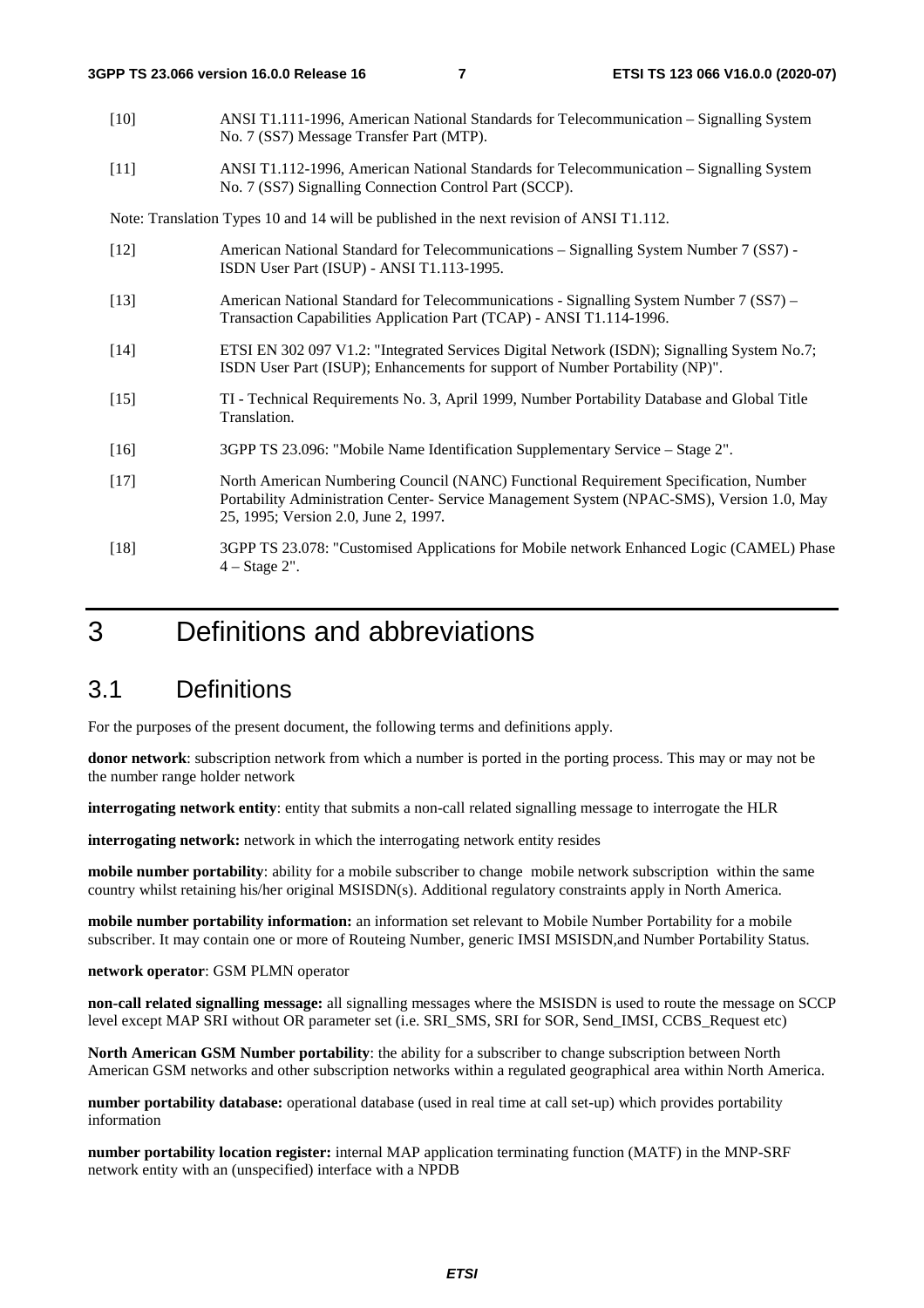**number portability status:** information indicating the status of number portability for a mobile subscriber. It may be one of: own number ported out, own number not ported out, foreign number ported in, foreign number ported to a foreign network, foreign number not known to be ported

**number range holder network**: network to which the number range containing the ported number has been allocated

**originating network**: network where the calling party is located

**portability domain**: set of GSM PLMNs in a country between which MSISDNs may be ported or a set of North American GSM Mobile networks and other subscription networks within a regulated geographical area within North America

**portability network**: a PLMN or ,in North America, a PSTN or an ISDN network

**portable number**: E.164 number that can be ported between networks in one nation

**ported number**: portable number that has undergone the porting process

**ported subscriber**: subscriber of a ported number

**porting process**: description of the transfer of a number between network operators

**recipient network**: network that receives the number in the porting process. This network becomes the subscription network when the porting process is complete

**routeing number:** routeing number is the data stored against the ported number or the non-ported number in the Number Portability Database. The routeing number points to Subscription Network or Recipient Network

**service key:** service Key can identify to the entity holding the Number Portability Database that the service logic for Mobile Number Portability should apply. The Service Key value for Mobile Number Portability is administered in the MSC, and is passed transparently to the entity holding the Number Portability Database

**service provider**: entity that offers service subscriptions to individual subscribers and contracts with a network operator to implement services for a specific MSISDN. A service provider may contract with more than one network operator

**service provider portability**: transfer of numbers between two unique Service Providers

**subscription network**: network with which the customer's Service Provider has a contract to implement the customer's services for a specific MSISDN

NOTE: The term "recipient network" is used during the porting process. The recipient network becomes the "subscription network" after the completion of the porting process.

### 3.2 Abbreviations

For the purposes of the present document, the following abbreviations apply:

| <b>CCBS</b>   | Call Completion on Busy Subscriber           |
|---------------|----------------------------------------------|
| <b>CCF</b>    | Call Completion Function                     |
| CdPA          | <b>Called Party Address</b>                  |
| CgPA          | <b>Calling Party Address</b>                 |
| <b>CNAP</b>   | Calling Name Presentation                    |
| <b>CNDB</b>   | Calling Name Database                        |
| <b>CRMNP</b>  | Call Related Mobile Number Portability       |
| <b>FCI</b>    | Forward Call Indicator                       |
| GAP           | Generic Address Parameter                    |
| <b>GMSC</b>   | Gateway MSC                                  |
| <b>GMSCB</b>  | The GMSC in HPLMNB                           |
| <b>GTT</b>    | Global Title Translation                     |
| <b>HLR</b>    | <b>Home Location Register</b>                |
| <b>HPLMNB</b> | The subscription network of the B subscriber |
| <b>IAM</b>    | <b>Initial Address Message</b>               |
| <b>IDP</b>    | Initial Detection Point                      |
| IE            | <b>Information Element</b>                   |
|               |                                              |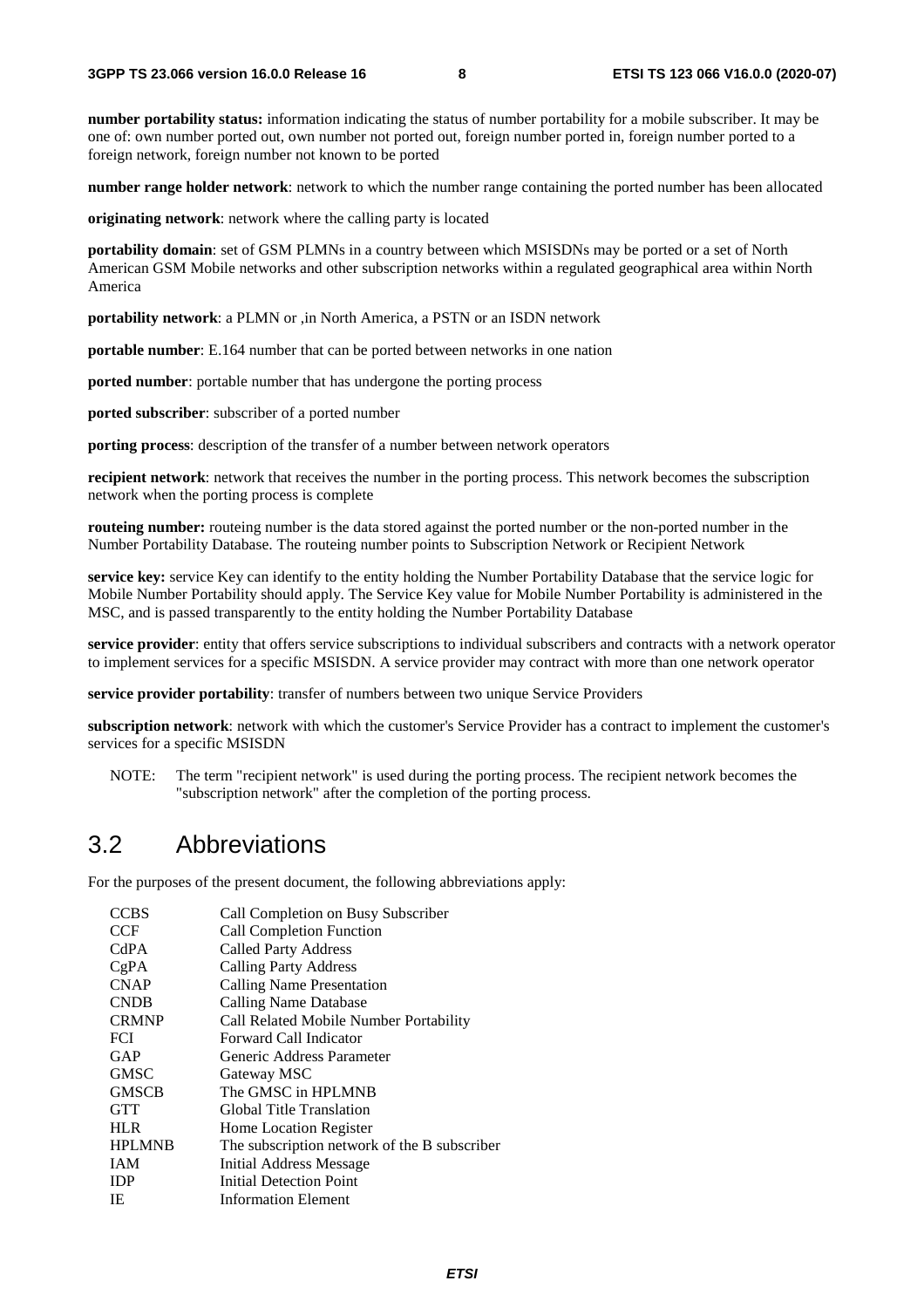| <b>INE</b>     | <b>Interrogating Network Entity</b>                 |
|----------------|-----------------------------------------------------|
| IF             | <b>Information Flow</b>                             |
| <b>IPLMN</b>   | <b>Interrogating PLMN</b>                           |
| <b>MATF</b>    | MAP application Terminating Function                |
| <b>MNP</b>     | Mobile Number Portability                           |
| <b>MNP-SRF</b> | Signalling Relay Function for support of MNP        |
| <b>MSA</b>     | Mobile Station of the A subscriber                  |
| <b>MSB</b>     | Mobile Station of the B subscriber                  |
| <b>MSC</b>     | Mobile-services Switching Centre                    |
| <b>MSISDN</b>  | Mobile Station International ISDN Number            |
| <b>MSRN</b>    | <b>Mobile Station Roaming Number</b>                |
| <b>NANP</b>    | North American Numbering Plan                       |
| <b>NAGNP</b>   | North American GSM Number Portability               |
| <b>NPDB</b>    | <b>Number Portability Database</b>                  |
| <b>NPLMN</b>   | The number range holder network of the B subscriber |
| <b>NPLR</b>    | <b>Number Portability Location Register</b>         |
| <b>OQoD</b>    | Originating call Query on Digit Analysis            |
| <b>PLMN</b>    | <b>Public Land Mobile Network</b>                   |
| QoHR           | Query on HLR Release                                |
| <b>RN</b>      | <b>Routeing Number</b>                              |
| <b>SMS</b>     | <b>Short Message Service</b>                        |
| <b>SOR</b>     | Support of Optimal Routeing                         |
| SRI            | Send Routeing Information                           |
| <b>STP</b>     | <b>Signalling Transfer Point</b>                    |
| TQoD           | Terminating call Query on Digit Analysis            |
| TT             | <b>Translation Type</b>                             |
| <b>VMSC</b>    | The Visited MSC                                     |
| <b>VMSCB</b>   | The VMSC of the B subscriber                        |

Further GSM related abbreviations are given in 3GPP TS 21.905: "3G Vocabulary".

## 4 General

### 4.1 Overview

domain:

Mobile Number Portability (MNP) is the ability for a UMTS or GSM mobile subscriber to change the subscription network within a portability domain whilst retaining her original MSISDN or MSISDNs.

North American GSM Number Portability (NAGNP) is the ability for a subscriber to change subscription between North American GSM networks and other subscription networks within a regulated geographical area within North America.

As part of the porting process administrative actions have to be performed by the network operators of the number range holder network, donor network, recipient network and, as an option, by operators of other national UMTS or GSM networks as follows:

| Recipient network:                | add an entry in the HLR;                                               |
|-----------------------------------|------------------------------------------------------------------------|
|                                   | add an entry in the Number Portability Database.                       |
|                                   | add an entry in the Number Portability Database;                       |
| Donor network:                    | delete the entry related to the ported MSISDNs in the HLR.             |
| Other networks in the portability | add an entry in the Number Portability Database (if direct routeing is |

used).

#### **a) if the number range holder network is identical with the donor network:**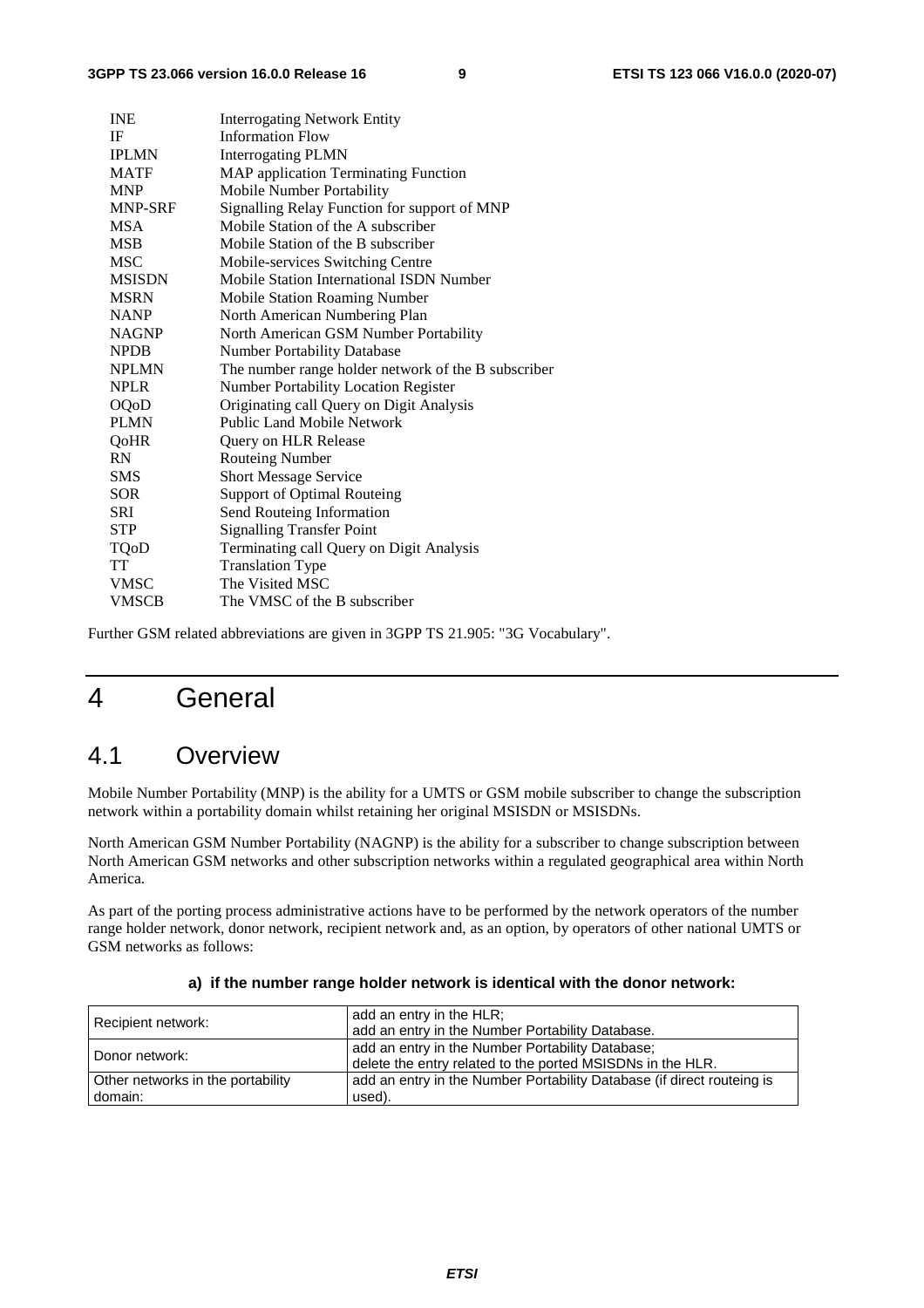| Recipient network:                | add an entry in the HLR;                                    |
|-----------------------------------|-------------------------------------------------------------|
|                                   | delete any entry related to the ported MSISDN in the Number |
|                                   | Portability Database.                                       |
| Donor network:                    | delete any entry related to the ported MSISDN in the Number |
|                                   | Portability Database;                                       |
|                                   | delete the entry related to the ported MSISDNs in the HLR.  |
| Other networks in the portability | delete any entry related to the ported MSISDN in the Number |
| domain:                           | Portability Database.                                       |

#### **b) if the number range holder network is identical with the recipient network:**

#### **c) if the number range holder network is different from both the recipient and the donor network:**

| Recipient network:                | add an entry in the HLR;                                           |
|-----------------------------------|--------------------------------------------------------------------|
|                                   | add an entry in the Number Portability Database.                   |
| Number range holder network:      | update the Number Portability Database                             |
| Donor network:                    | delete (or update) the entry in the Number Portability Database;   |
|                                   | delete the entry related to the ported MSISDNs in the HLR.         |
| Other networks in the portability | update the Number Portability Database (if an entry for the ported |
| domain:                           | MSISDN exists).                                                    |

Note that the order of sequence for the administrative actions to be performed both within a network and by different network operators is significant with respect to prevention of disruption in service to the mobile subscriber and prevention of looping calls between networks during the porting process.

Termination of a subscription for a ported number results in the deletion of any entry in an HLR and NPDB of that number.

If a call fails because databases are not correctly synchronised, the network entity that detects the inconsistency will raise an MNP specific alarm to the operation and maintenance subsystem.

The present document does not specify the porting process. It specifies the functionality needed to set-up calls to both ported and non ported subscribers including the functionality needed to query an NPDB for MNP information (in order to be able to charge correctly for CAMEL pre-paid calls and SMS) (Normative Annex A and Normative Annex C), and the functionality needed to relay non-call related signalling messages to the HLR in the subscription network (Normative Annex B) .

### 4.2 Compatibility

The IAM sent to the subscription network may contain additional routeing information. Within a portability domain the method how to convey the Routeing Number in the IAM between two portability networks shall be agreed upon by the two network operators involved (for an ITU-T ISUP solution see [6] and for an ANSI ISUP solution see [8] and [9]).

In general, IN-based and MNP-SRF (call-related) solutions are compatible and may coexist in the same portability domain. The only restriction refers to the case where the number range holder network relays call-related MAP messages (i.e. SRI for national calls) to the subscription network. If this solution is selected by at least one network operator within a portability domain, all the portability networks and transit networks affected must fulfil the following requirements:

1. The SCCP interfaces between networks in a portability domain must be agreed. This refers to the SCCP addressing mechanism being used (e.g. number lengths, natures of address and translation types for call-related MAP messages).

For messages that do not cross network boundaries the SCCP addressing mechanism is a choice of the network operator.

2. The subscription network must be able to generate the SRI ack to allow the onward routeing of the call from the number range holder network to the subscription network.

In the rest of the possible architectures for MNP, no interworking problems have been identified. In these cases, network architectures used within one portability network (e.g. IN, MNP-SRF) are regarded as operator dependent.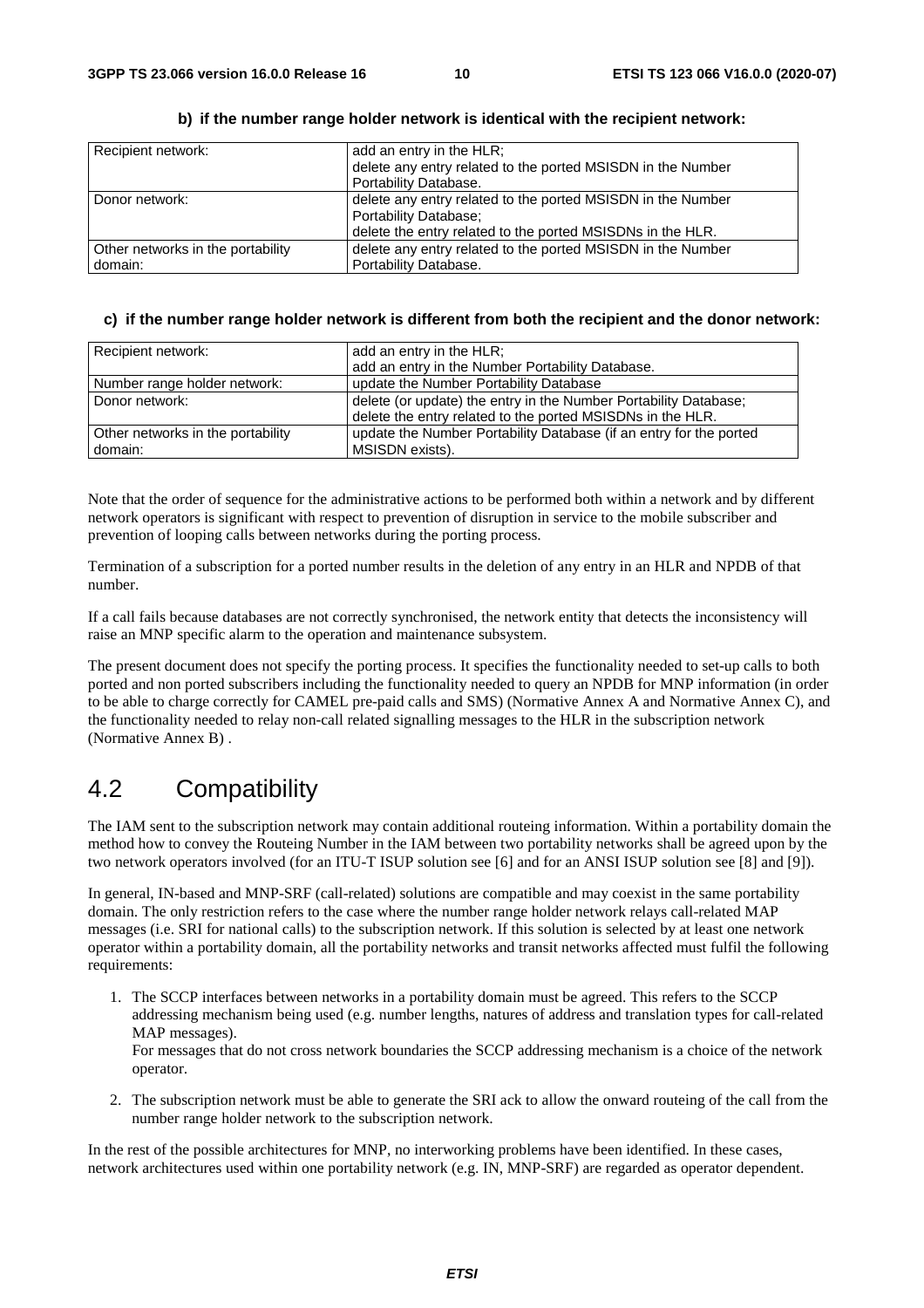In order to avoid loops and incompatibility situations, all the networks within a portability domain shall use the same routeing convention either direct routeing, indirect routeing or indirect routeing with reference to the Subscription network. As an alternative, indirect routeing can interwork successfully with direct routeing if the routeing number is transferred in the IAM or if dedicated traffic connections are used.

### 4.3 Common Functionality of the MNP-SRF

In a PLMN that supports mobile number portability, SCCP messages sent to an HLR may be relayed by an MNP-SRF. Depending on the implemented solution (IN-based or MNP-SRF-based), on the type of message (call-related, non-callrelated or MNP information request) and on the porting status of the called subscriber, the MNP-SRF may modify the SCCP called party address and route the message to a different HLR or to the subscription network, or terminate the dialogue and response to the INE.

Figure 1 shows the general steering functionality for SCCP message routeing. It shows the SCCP routeing principle for mobile number portability within a network.

Note that call related messages in the IN-based solution are not routed to the MNP-SRF. Therefore Normative Annex A of the present document does not mention the MNP-SRF.

However, the usage of the IN-based solution for the call-related messages should allow operators to have the routeing of the non call-related messages determined in the same database. See [7] for the description of the access of the MNP-SRF (node with relay capability) to the NPDB (external database).

In order to guard against the possibility that the porting data for an MSISDN is inconsistent between PLMNs in a porting domain, the SCCP hop counter may be used to prevent indefinite looping of messages between PLMNs. The MNP-SRF would then decrement the SCCP hop counter for every message that is relayed. It should be noted that the use of the SCCP hop counter requires the use of non segmented SCCP XUDT messages as defined in ITU-T 1996 SCCP recommendations or in the ANSI T1.112-1996 SCCP recommendations for North America, reference [11].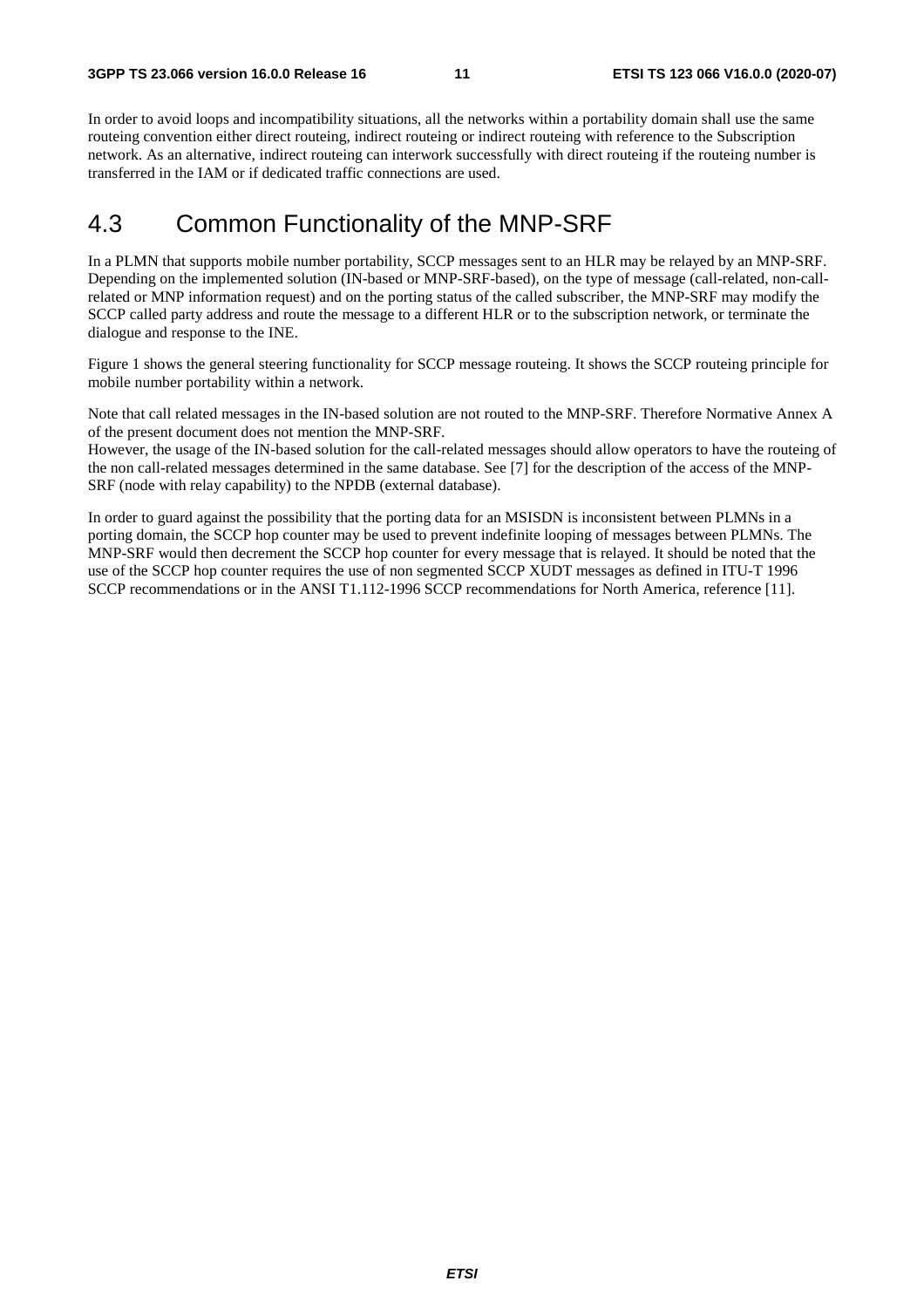

#### **Figure 1: Steering Function for SCCP Message routeing**

Figure 2 shows the process MNP\_SRF in the MNP-SRF. The procedures MNP\_SRF\_MATF\_Call\_Related, MNP\_SRF\_Non\_Call\_Related and MNP\_SRF\_MATF\_Info\_Request are described in Normative Annex C and Normative Annex B of the present document. Note that in networks which support the IN-based solution for call related signalling, a distinction on SCCP level for call related and non-call related messages is needed and that the MNP-SRF does not require to include MATF's since call related messages and MNP information request messages are not terminated at the MNP-SRF.

The test "MNP info-request" is a test on the SCCP Translation Type if a dedicated Translation Type value for MNP information request messages is used in the network. The handling of SCCP messages in the MNP-SRF in networks which do not make use of a dedicated Translation Type value for MNP information request messages is for further study.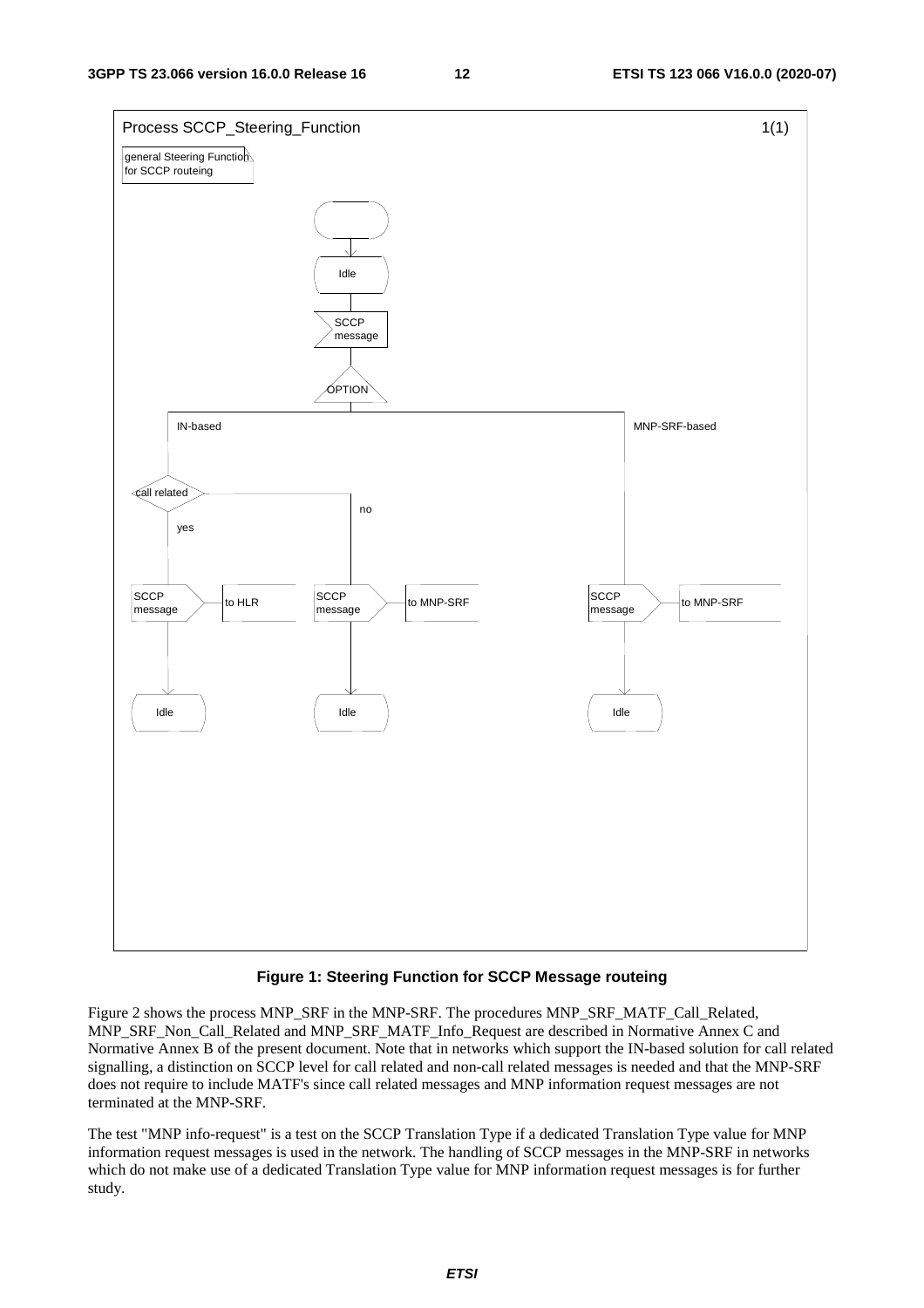The test "call-related" is a test on the SCCP Translation Type if a dedicated Translation Type value for call related messages is used in the network. The handling of SCCP messages in the MNP-SRF in networks which do not make use of a dedicated Translation Type value for call related messages is for further study.



**Figure 2: Process MNP\_SRF**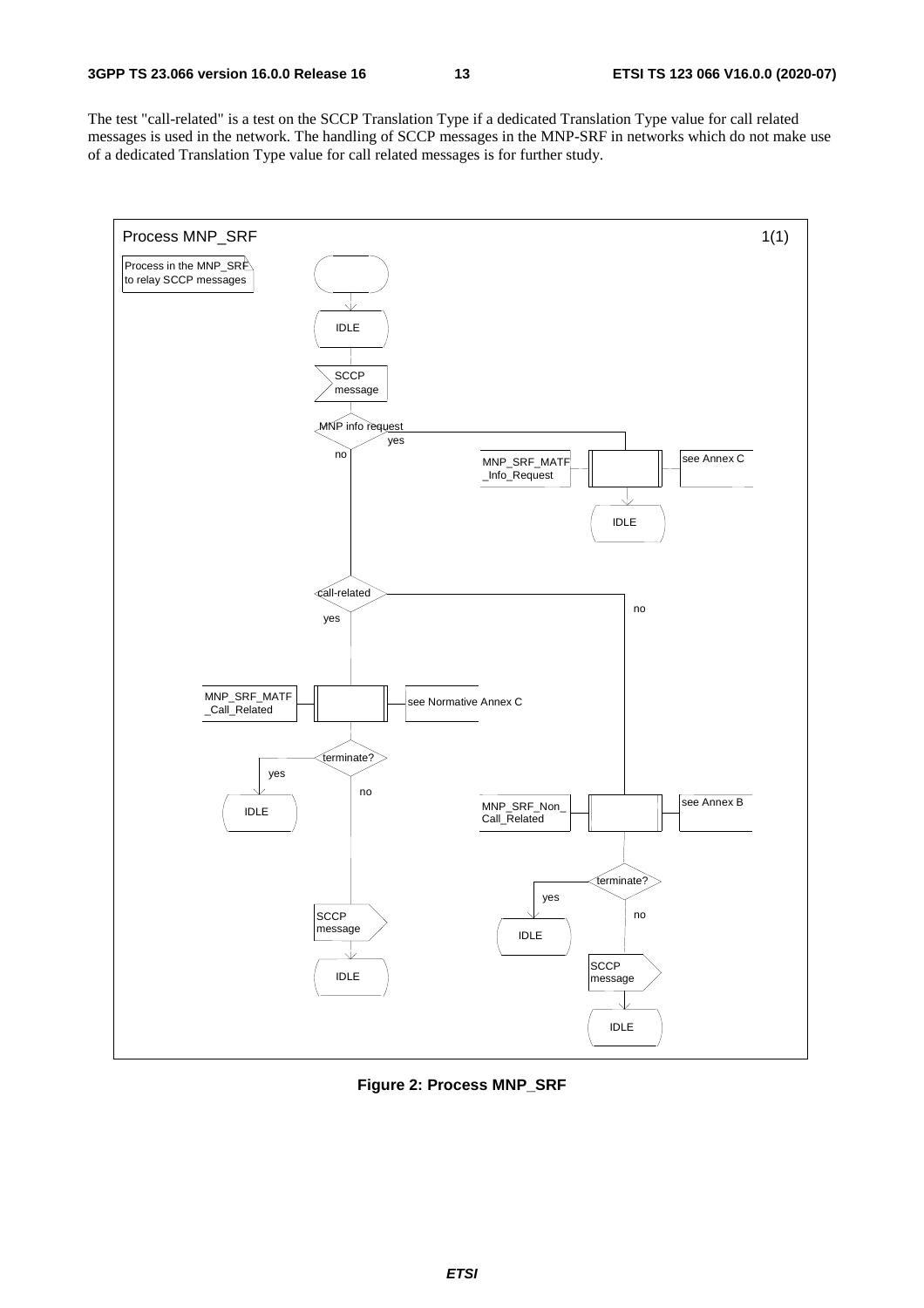## 5 Common Architecture for call setup

Figure 3 shows the general architecture of a portability domain for routeing of calls. The more detailed architecture within the networks depends on the chosen solution (IN-based or MNP/SRF-based) and options and is described in Normative Annex A and Normative Annex C of the present document.

The architecture for non-call related signalling is described in Normative Annex B of the present document.



#### **Figure 3: General architecture of a portability domain for routeing of calls**

The following routeing conventions are identified:

- 1. Direct Routeing of calls is a PLMN option that allows to route calls directly from the PLMN supporting this option to the ported subscriber's subscription network.
- 2. Indirect Routeing of calls is a PLMN option which allows to route calls from the PLMN supporting this option via the number range holder network to the ported subscriber's subscription network.
- 3. Indirect Routeing of calls with reference to the subscription network is a PLMN option for PLMN operators having chosen the MNP-SRF solution for call related signalling described in Normative Annex C. If all PLMNs within a portability domain support this option, calls are routed from the originating network to the number range holder network. The number range holder network obtains onward routeing information from the subscription network and routes the call onward to the ported subscriber's subscription network.

The following action in the different networks can be identified:

- 1. If the call is originated outside the portability domain, the IAM (1) is received by the number range holder network.
- 2a. If the call is originated in another national network and the other national network does not support originating call query (i.e. Indirect Routeing of calls is applicable), the IAM (2) is received by the number range holder network.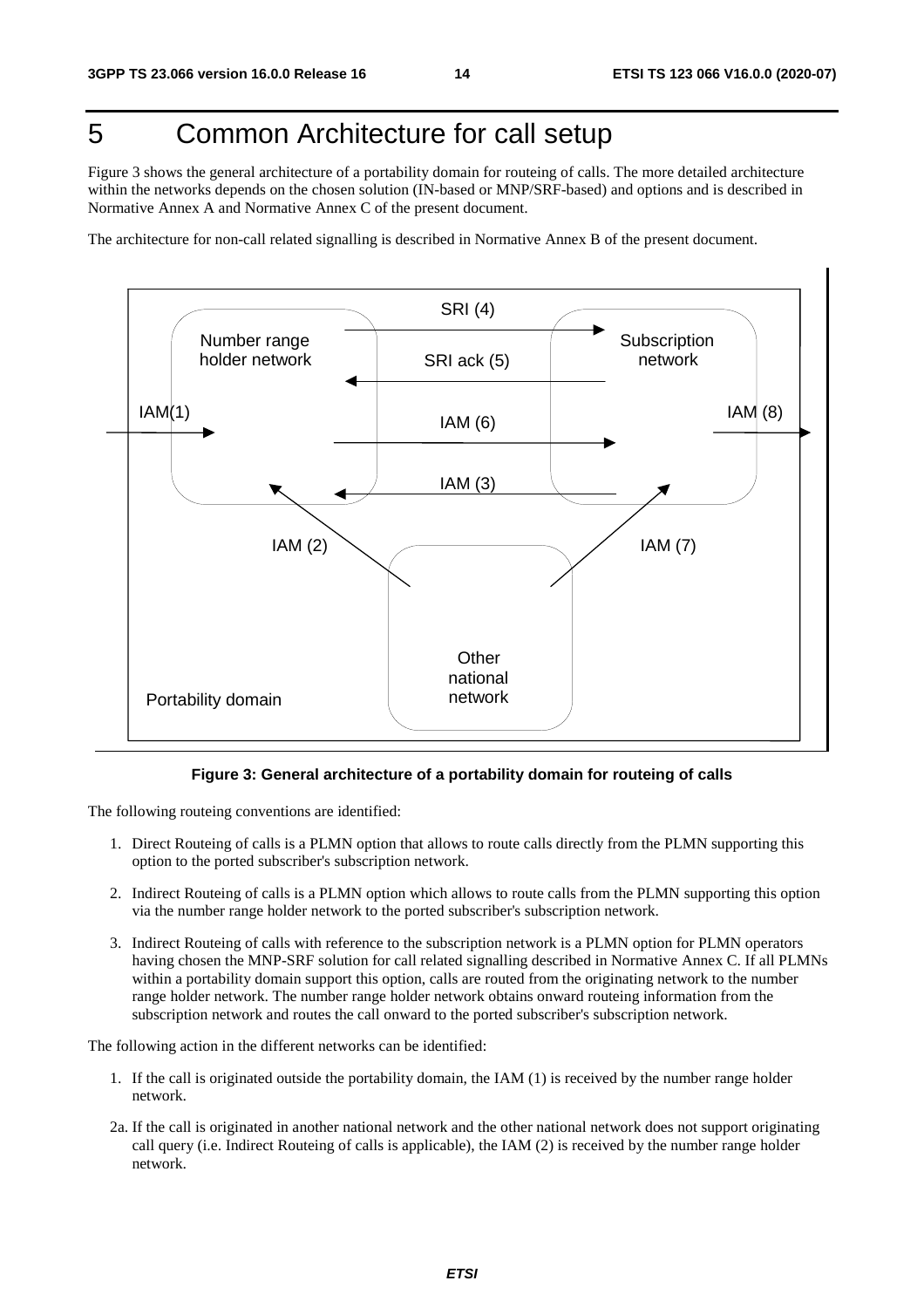- 2b. If the call is originated in another national network and the other national network supports originating call query (i.e. Direct Routeing of calls is applicable), the IAM (7) containing the routeing number is sent to the subscription network. If the routeing number is not used in the IAM sent from the national originating network to the subscription network, all transit networks involved are required to look up an NPDB in order to retrieve routeing information to route the call to the subscription network without looping.
- 3a. If the call is originated in the subscription network and the subscription network does not support originating call query (i.e. Indirect Routeing of calls is applicable), the IAM (3) is received by the number range holder network.
- 3b. If the call is originated in the subscription network and the subscription network supports originating call query (i.e. Direct Routeing of calls is applicable), it sends an IAM (8) containing the MSRN to the visited network of the called subscriber.
- 3c. If the subscription network receives IAM (6 or 7) containing the routeing number, it sends an IAM (8) containing the MSRN to the visited network of the called subscriber.
- 4a. If the call is routed via the number range holder network, and the number range holder network supports the MNP-SRF/MATF solution with the option 'MATF in subscription network' described in Normative Annex C of the present document (i.e. Indirect Routeing of calls with reference to the subscription network is applicable), the number range holder network sends SRI (4) to the subscription network. The subscription network returns SRI ack (5) containing the routeing number. The number range holder network then sends IAM (6) containing the routeing number to the subscription network. If the routeing number is not used in the IAM sent from the number range holder network to the subscription network, all transit networks involved are required to look up an NPDB in order to retrieve routeing information to route the call to the subscription network without looping.
- 4b. If the call is routed via the number range holder network, and the number range holder network supports the IN solution described in Normative Annex A of the present document or the MNP-SRF/MATF solution with the option 'MATF inside number range holder network' described in Normative Annex C of the present document, the number range holder network sends IAM (6) containing the routeing number to the subscription network.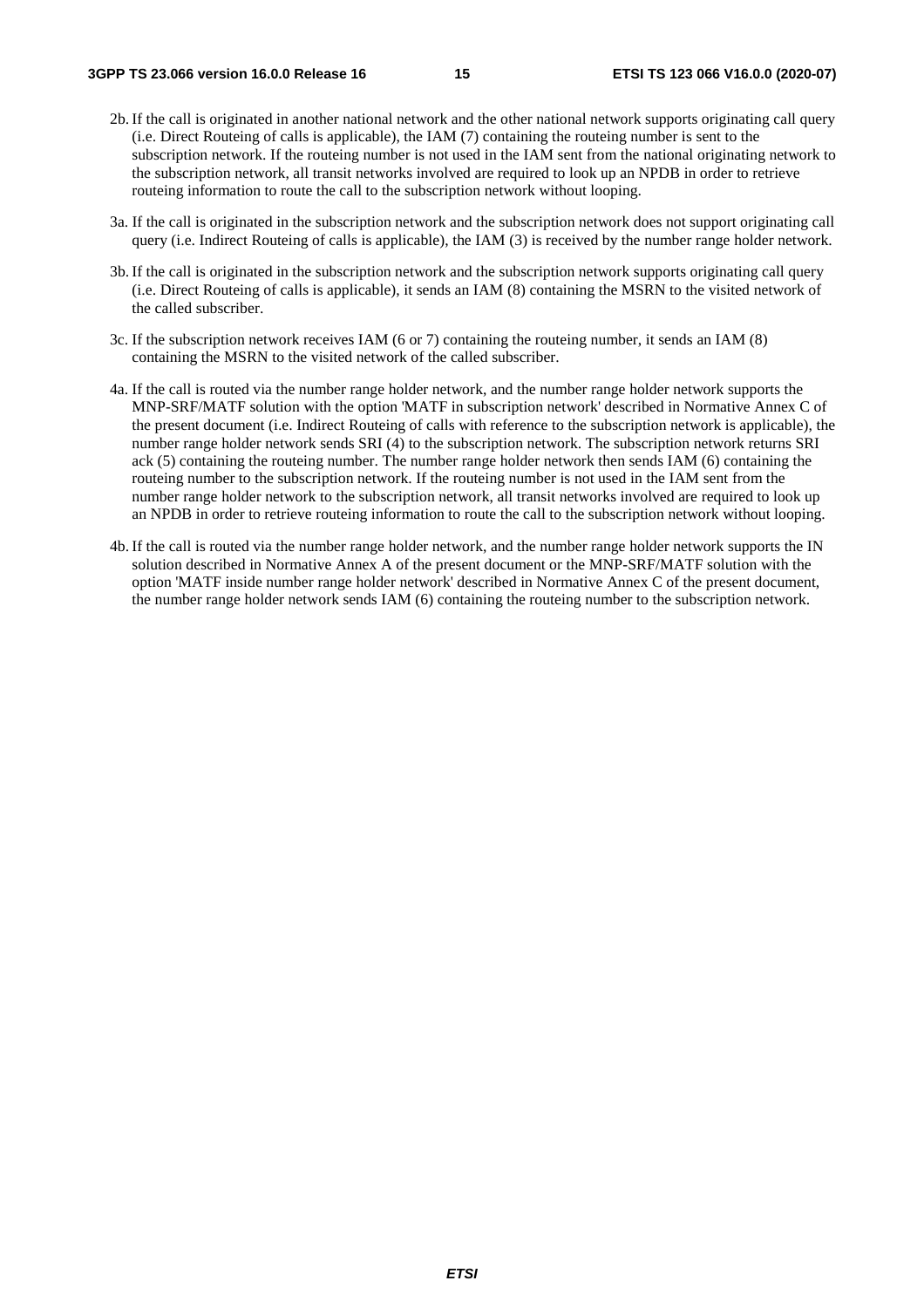## 6 Functional requirements of network entities

## 6.1 Procedure MNP\_MT\_GMSC\_Set\_MNP\_Parameters

The procedure MNP\_MT\_GMSC\_Set\_MNP\_Parameters is shown in figure 4. It is called from the process MT\_GMSC defined in 3G TS 23.018 [3].



**Figure 4: Procedure MNP\_MT\_GMSC\_Set\_MNP\_Parameters**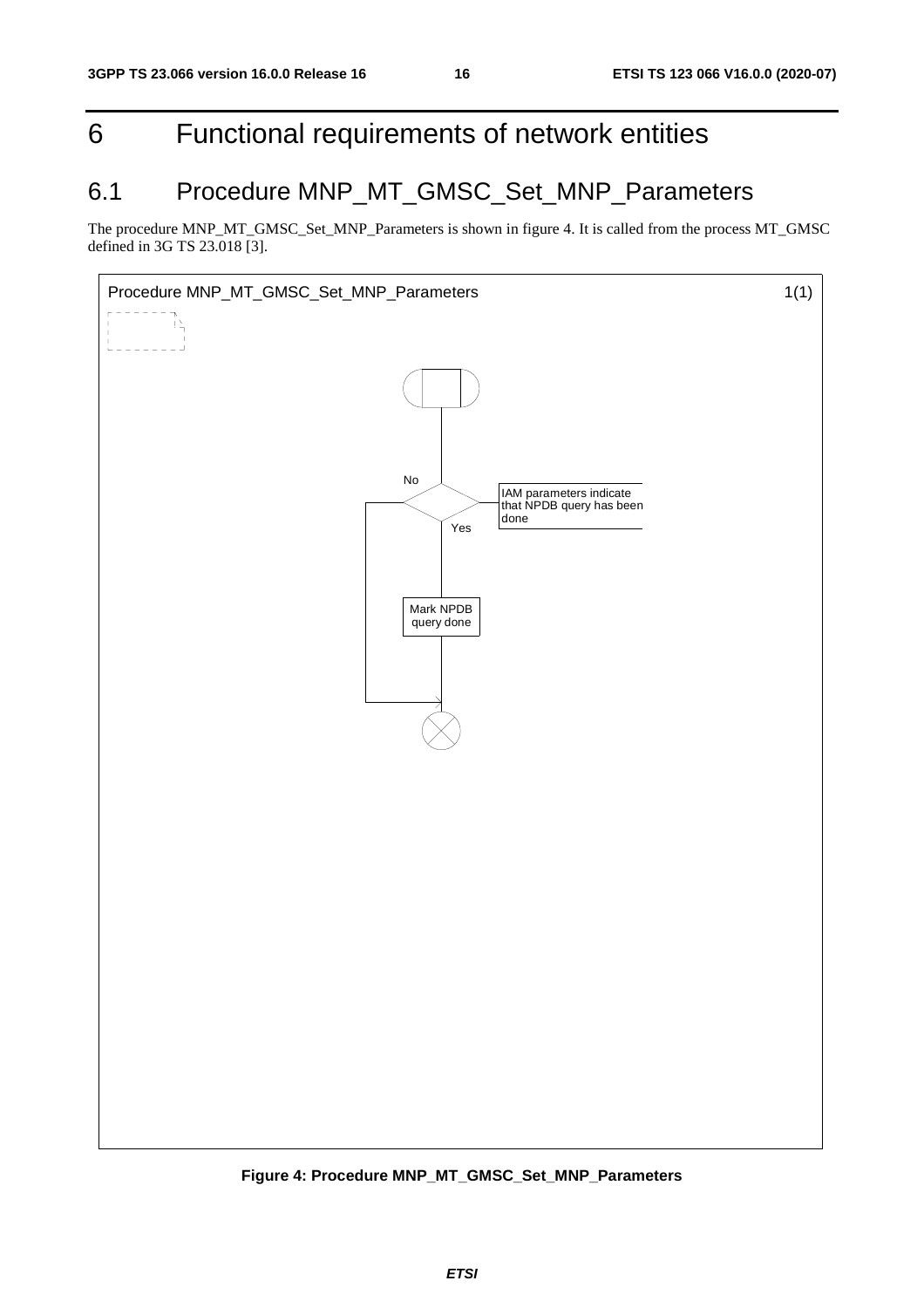## 6.2 Procedure MNP\_MT\_GMSC\_Check\_MNP\_Indicators

The procedure MNP\_MT\_GMSC\_Check\_MNP\_Indicators is shown in figure 5. It is called from the process MT\_GMSC defined in 3G TS 23.018 [3].



**Figure 5: Procedure MNP\_MT\_GMSC\_Check\_MNP\_Indicators**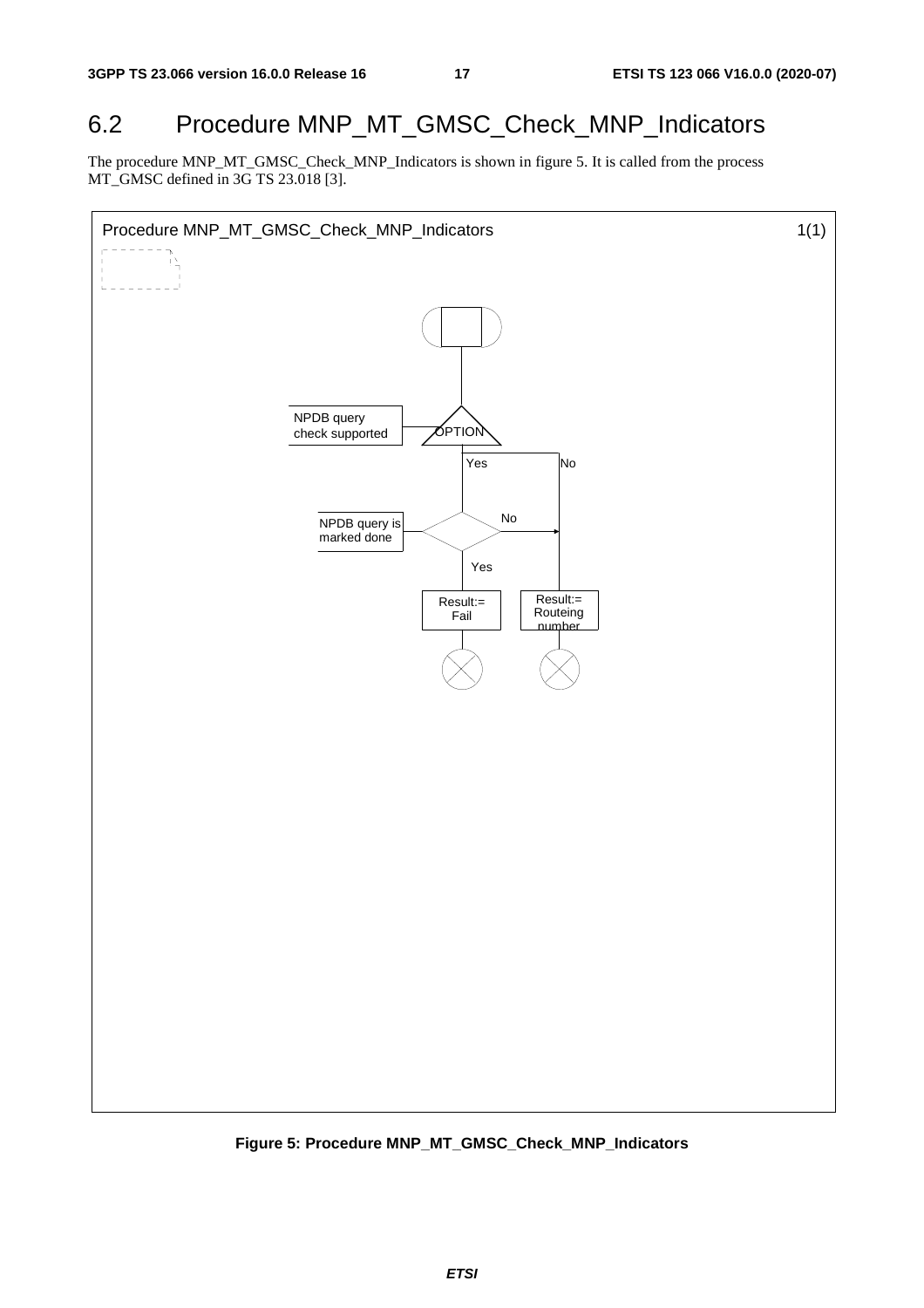## 6.3 Procedure MNP\_SRF\_Check\_MNP\_Indicator

The procedure MNP\_SRF\_Check\_MNP\_Indicator is shown in figure 6. It is called from the procedures MNP\_SRF\_Non\_Call\_Related and MNP\_SRF\_MATF\_Call\_Related.



**Figure 6: Procedure MNP\_SRF\_Check\_MNP\_Indicator**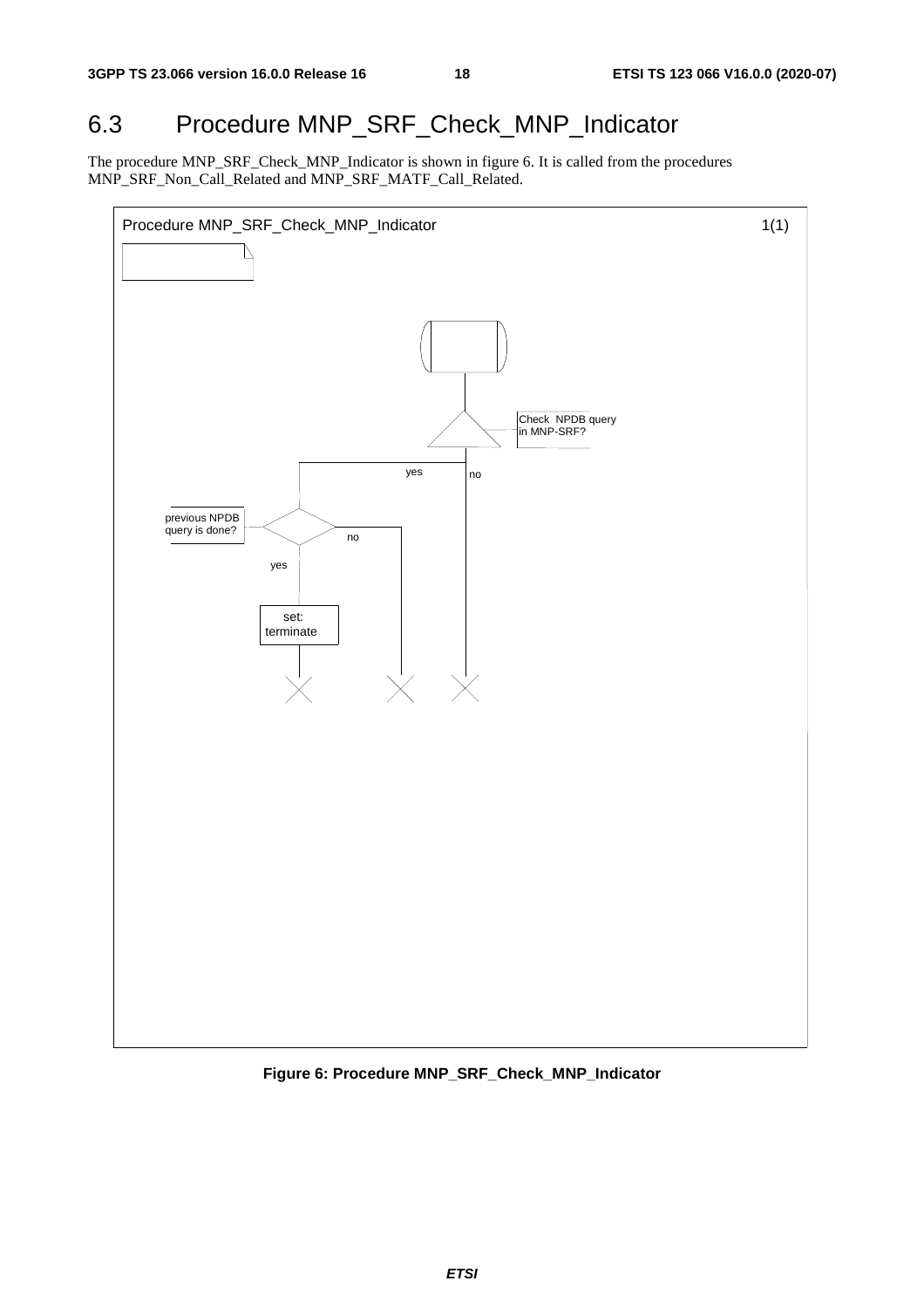## Annex A (normative): IN Call-Related Technical Realisation

## A.1 Architecture

## A.1.1 Network Options

There are two IN-based solutions for querying the NPDB :-

- ETSI Core INAP
- ANSI IN Query.

The following network operator options are defined for the MT calls in the GMSC:

- Terminating call Ouery on Digit Analysis (TOoD);
- Query on HLR Release (QoHR).

In a GSM network that supports the IN-based approach for call related MNP, each GMSC shall support at least one of these options.

The following network operator option is defined for MO calls in VMSCA and for forwarded calls in the GMSC and VMSCB:

- Originating call Query on Digit Analysis (OQoD).

In a GSM network which supports the IN-based approach for call related MNP, it is a network operator decision, taking into account the regulatory and architectural constraints that may prevail, whether or not VMSCs and GMSCs support this option.

The use of OQoD in transit switches in a PLMN while avoiding multiple database interrogations is for further study.

The interworking between the CCF and the SSF for MNP is for further study.

Note that for different number ranges different options may be chosen.

An IN-based solution for querying the NPDB may also be used by the gsmSCF in order to be able to apply different charging tariffs for CAMEL pre-paid subscribers' calls or short messages established/sent when roaming in their home PLMN and directed to ported and non-ported mobile subscribers, depending on whether or not the called and the calling subscriber subscribe to the same PLMN.

## A.1.2 No NP Query required – Number is not subject for portability

Figure A.1.2 shows the architecture for a call to a number that is not subject for portability. This can be for several reasons like for example:

- the national regulator has stipulated some number series as being non-portable or;
- in an initial phase only a limited amount of subscribers might port in certain number blocks and some operators might want to treat the call routeing according to traditional routeing plans without any change.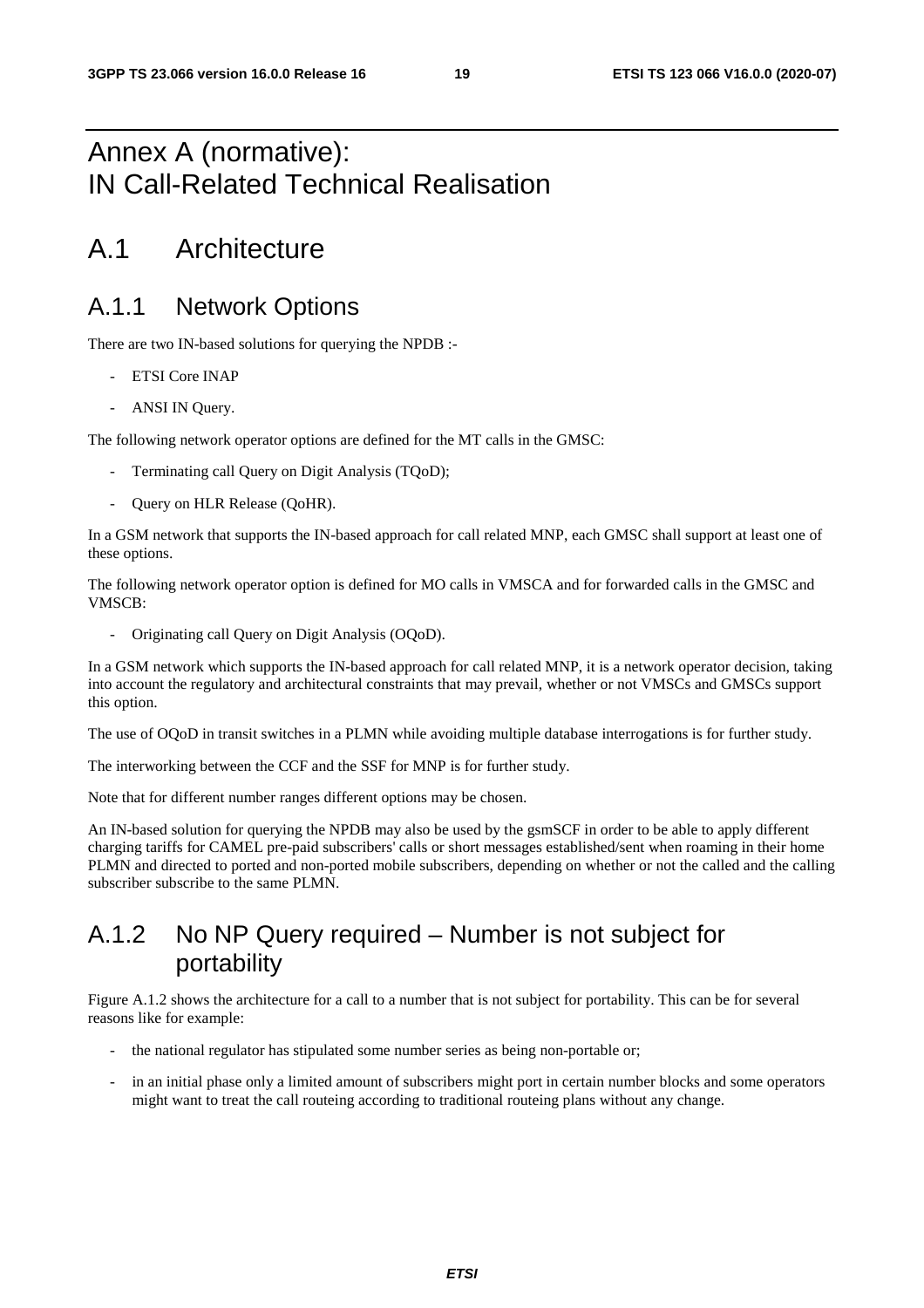

**Figure A.1.2: Call to a non-ported number, no NP query required** 

- 1 From an Originating Exchange a call is set up to MSISDN. The call is routed to the Number range holder network being the Subscription network.
- 2 When GMSCB receives the ISUP IAM, it requests routeing information by submitting a MAP SRI to the HLRB including the MSISDN in the request.
- 3 The HLRB requests an MSRN from the MSC/VLRB where the mobile subscriber currently is registered;
- 4 The MSC/VLRB returns an MSRN back to the HLRB.
- 5 The HLRB responds to the GMSCB by sending an SRI ack with an MSRN.
- 6 GMSCB uses the MSRN to route the call to VMSCB.

## A.1.3 NP Query in Number Range Holder Network

### A.1.3.1 TQoD – Number is not ported

Figure A.1.3.1 shows the architecture for a call where the Originating network has no knowledge whether the MSISDN is ported or not and uses the traditional routeing plans for routeing the call to the Number range holder network for further routeing decisions.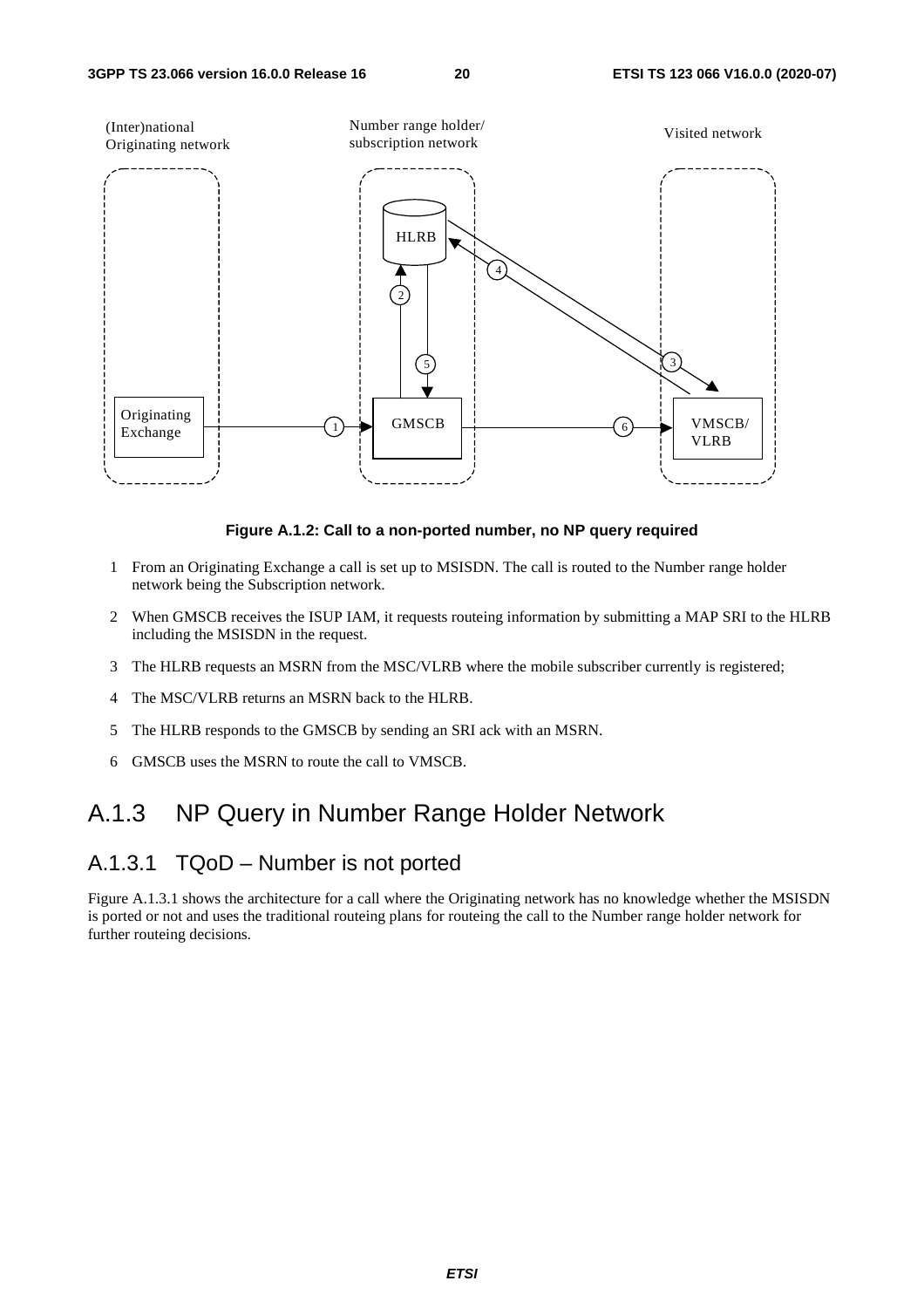

**Figure A.1.3.1: Call to a non-ported number using TQoD procedure** 

- 1 From an Originating Exchange a call is set up to MSISDN. The call is routed to the Number range holder network being the Subscription network.
- 2 When GMSCB receives the ISUP IAM, it will send a database query to the NPDB as a result of analysis of the received MSISDN. The MSISDN is included in the query to the NPDB.
- 3 The NPDB detects that the MSISDN is not ported and responds back to the GMSCB to continue the normal call setup procedure for MT calls.
- 4 The GMSCB requests routeing information by submitting a MAP SRI to the HLRB, including the MSISDN in the request.
- 5 The HLRB requests an MSRN from the MSC/VLRB where the mobile subscriber owning the MSISDN currently is registered.
- 6 The MSC/VLRB returns an MSRN back to the HLRB.
- 7 The HLRB responds to the GMSCB by sending an SRI ack with an MSRN.
- 8 GMSCB uses the MSRN to route the call to VMSCB.

Note that the NPDB may be outside the number range holder network if a shared NPDB is used.

### A.1.3.2 TQoD – Number is ported

Figure A.1.3.2 shows the architecture for a call where the Originating network has no knowledge whether the MSISDN is ported or not and uses the traditional routeing plans for routeing the call to the Number range holder network for further routeing decisions.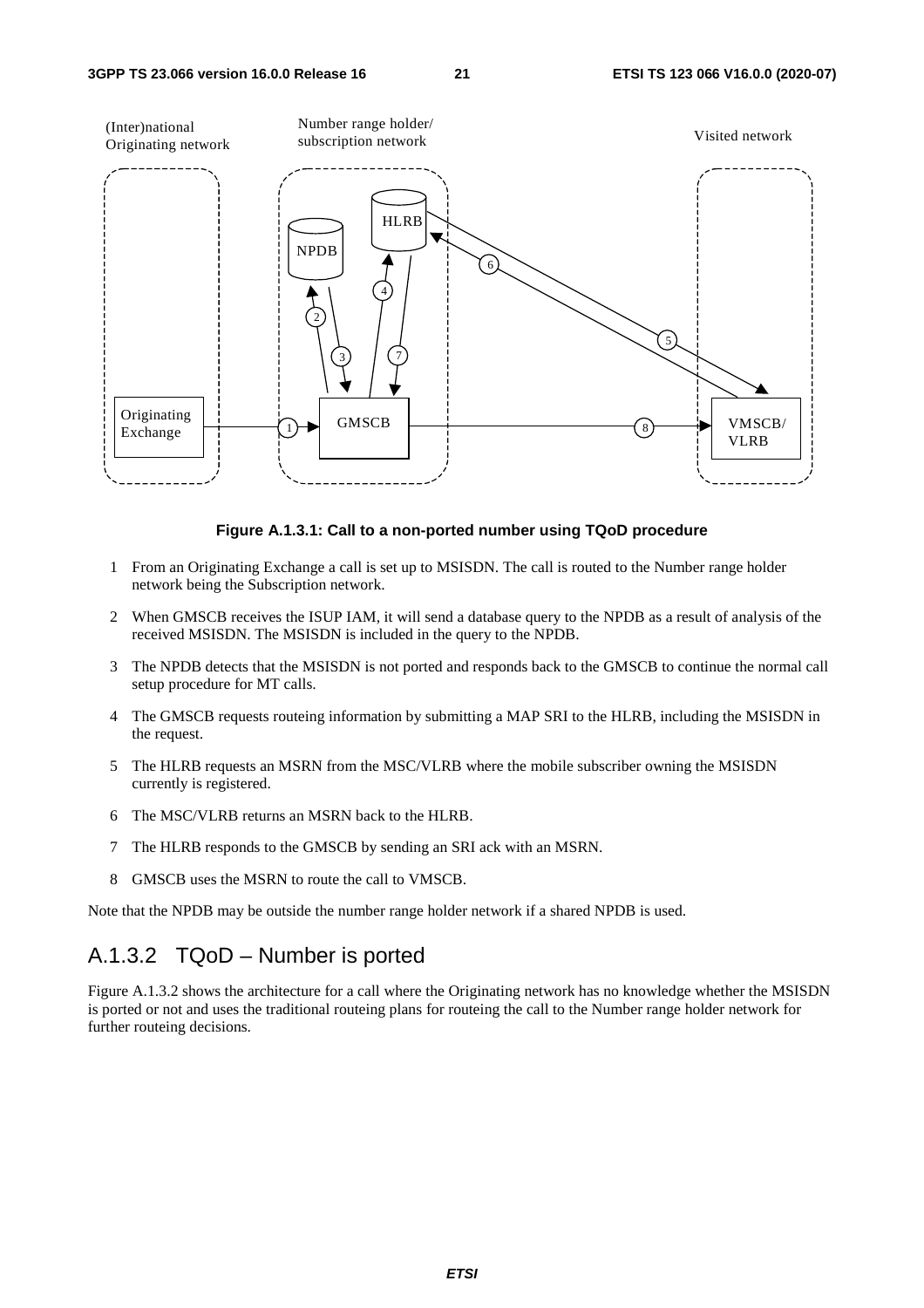

**Figure A.1.3.2: Call to a ported number using TQoD procedure** 

- 1 From an Originating Exchange a call is set up to MSISDN. The call is routed to the Number range holder network.
- 2 When GMSCA receives the ISUP IAM, it will send a database query, including the MSISDN, to the NPDB as a result of analysis of the received MSISDN.
- 3 The NPDB detects that the MSISDN is ported and responds back to the GMSCA with a Routeing Number pointing out the Subscription network.
- 4 The call is routed to the Subscription network based on the Routeing Number carried in ISUP IAM message; also the MSISDN is included in IAM.
- 5 The GMSCB requests routeing information by submitting a MAP SRI to the HLRB, including the MSISDN in the request. The capability to route messages to the correct HLR is required.
- 6 The HLRB requests an MSRN from the MSC/VLRB where the mobile subscriber currently is registered.
- 7 The MSC/VLRB returns an MSRN back to the HLRB.
- 8 The HLRB responds to the GMSCB by sending an SRI ack with an MSRN.
- 9 GMSCB uses the MSRN to route the call to VMSCB.

Note that the NPDB may be outside the number range holder network if a shared NPDB is used.

### A.1.3.3 QoHR – Number is ported

Figure A.1.3.3 shows the architecture for a call where the Originating network has no knowledge whether the MSISDN is ported or not and uses the traditional routeing plans for routeing the call to the Number range holder network for further routeing decisions.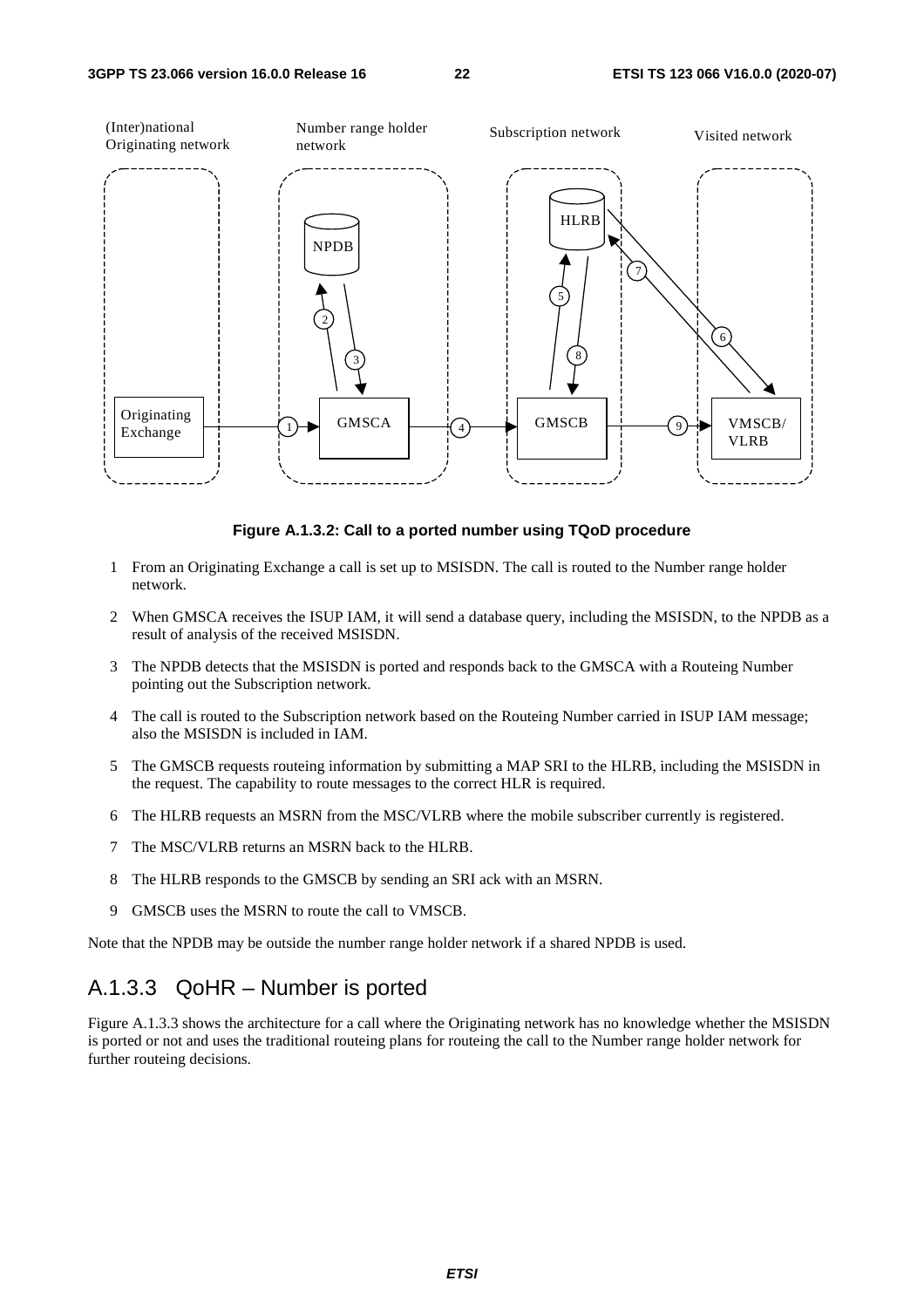

**Figure A.1.3.3: Call to a ported number using QoHR procedure** 

- 1 From an Originating Exchange a call is set up to MSISDN. The call is routed to the Number range holder network.
- 2 When GMSCA receives the ISUP IAM, it requests routeing information by submitting a MAP SRI to the HLRA including the MSISDN in the request.
- 3 The HLRA returns a MAP SRI ack with an "Unknown Subscriber" error since no record was found for the subscriber in the HLRA.
- 4 When GMSCA receives the error indication form the HLRA, this will trigger the sending of a database query to the NPDB, including the MSISDN in the query.
- 5 The NPDB detects that the MSISDN is ported and responds back to the GMSCA with a Routeing Number pointing out the Subscription network.
- 6 The call is routed to the Subscription network based on the Routeing Number carried in ISUP IAM message; also the MSISDN is included in IAM.
- 7 The GMSCB requests routeing information by submitting a MAP SRI to the HLRB, including the MSISDN in the request. The capability to route messages to the correct HLR is required.
- 8 The HLRB requests an MSRN from the MSC/VLRB where the mobile subscriber currently is registered.
- 9 The MSC/VLRB returns an MSRN back to the HLRB.
- 10 The HLRB responds to the GMSCB by sending an SRI ack with an MSRN.
- 11 GMSCB uses the MSRN to route the call to VMSCB.

Note that the NPDB may be outside the number range holder network if a shared NPDB is used.

### A.1.4 NP Query in Originating Network

### A.1.4.1 OQoD – Number is not ported

Figure A.1.4.1 shows the architecture for a call where already the Originating network has the knowledge whether the MSISDN is ported or not and can route the call directly to the Subscription network that in this case is the same as the Number range holder network.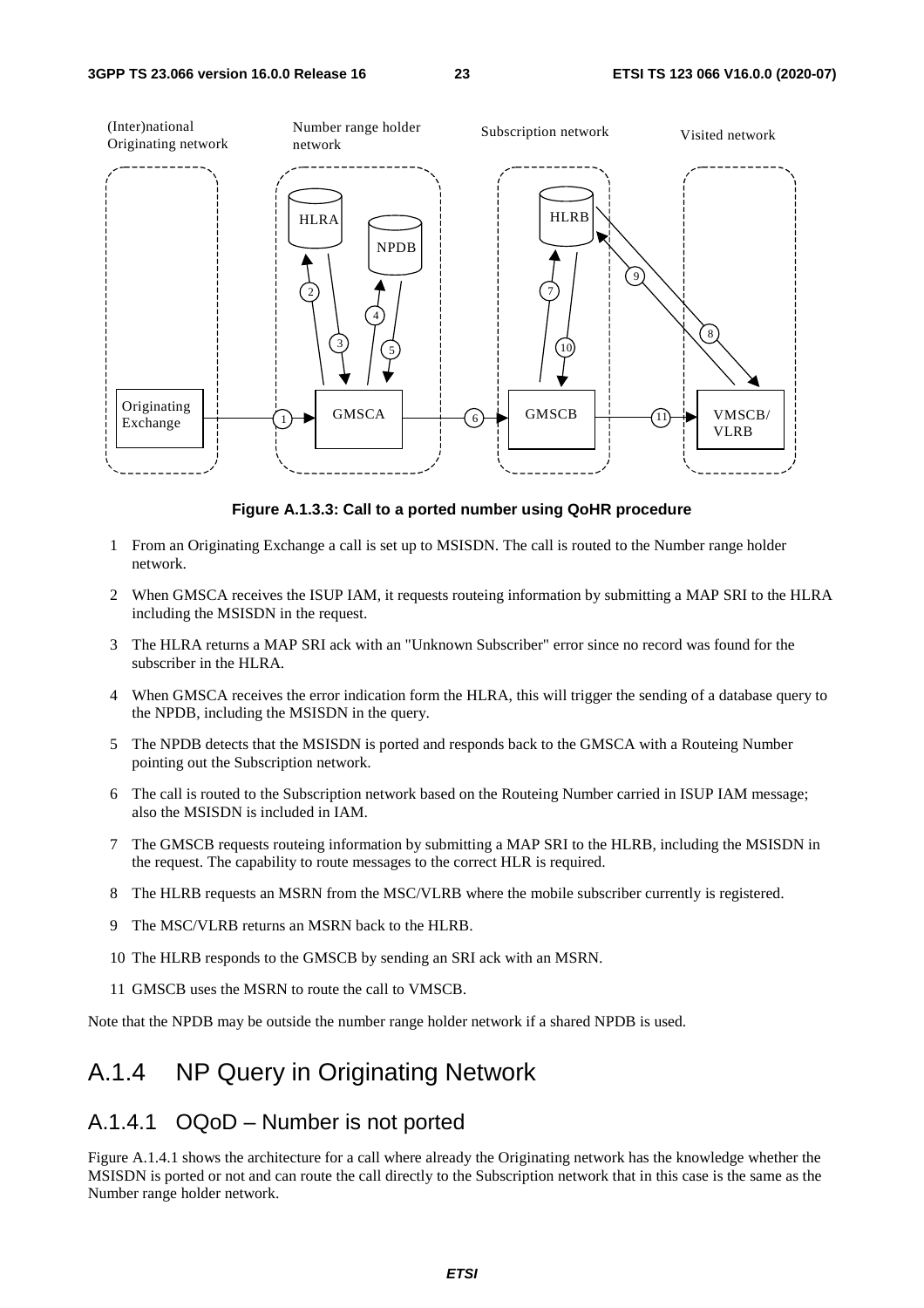

#### **Figure A.1.4.1: Call to a non-ported number using OQoD procedure**

- 1 A call is initiated by Mobile Subscriber A towards Mobile Subscriber B, using the MSISDN of the called subscriber.
- 2 When VMSCA receives the call setup indication, it will send a database query to the NPDB as a result of analysis of the received MSISDN, including the MSISDN in the query.
- 3 The NPDB detects that the MSISDN is not ported and responds back to the VMSCA to continue the normal call setup procedure for MO calls. Depending on database configuration option, the NPDB could either return a Routeing Number on not ported calls, as done for ported calls, or the call is further routed using the MSISDN number only towards the Number range holder network.
- 4 The call is routed to the Number range holder/Subscription network based on the MSISDN or Routeing Number carried in ISUP IAM message.
- 5 The GMSCB requests routeing information by submitting a MAP SRI to the HLRB, including the MSISDN in the request.
- 6 The HLRB requests an MSRN from the MSC/VLRB where the mobile subscriber currently is registered.
- 7 The MSC/VLRB returns an MSRN back to the HLRB.
- 8 The HLRB responds to the GMSCB by sending an SRI ack with an MSRN.
- 9 GMSCB uses the MSRN to route the call to VMSCB.

Note that the NPDB may be outside the national originating network if a shared NPDB is used.

### A.1.4.2 OQoD – Number is ported

Figure A.1.4.2 shows the architecture for a call where already the Originating network has the knowledge that the MSISDN is ported and can route the call directly to the Subscription network without involving the Number range holder network.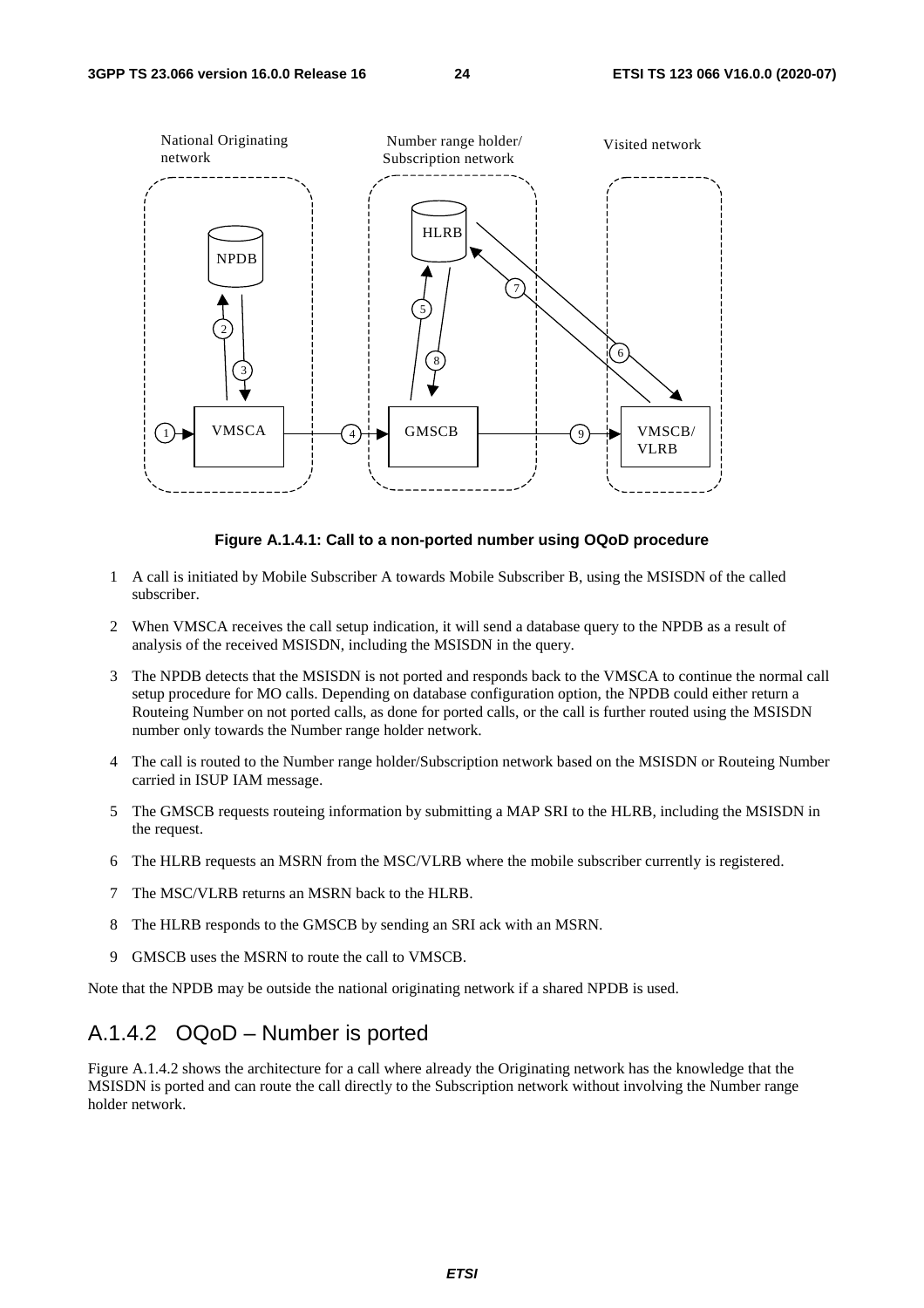

**Figure A.1.4.2: Call to a ported number using OQoD procedure** 

- 1 A call is initiated by Mobile Subscriber A towards Mobile Subscriber B, using the MSISDN of the called subscriber.
- 2 When VMSCA receives the call setup indication, it will send a database query to the NPDB as a result of analysis of the received MSISDN including the MSISDN in the query.
- 3 The NPDB detects that the MSISDN is ported and responds back to the VMSCA with a Routeing Number pointing out the Subscription network.
- 4 The call is routed to the Subscription network based on the Routeing Number carried in ISUP IAM message; also the MSISDN is included in IAM.
- 5 The GMSCB requests routeing information by submitting a MAP SRI to the HLRB, including the MSISDN in the request. The capability to route messages to the correct HLR is required.
- 6 The HLRB requests an MSRN from the MSC/VLRB where the mobile subscriber currently is registered.
- 7 The MSC/VLRB returns an MSRN back to the HLRB.
- 8 The HLRB responds to the GMSCB by sending an SRI ack with an MSRN.
- 9 GMSCB uses the MSRN to route the call to VMSCB.

Note that the NPDB may be outside the national originating network if a shared NPDB is used.

### A.1.4.3 IN-Query for CAMEL pre-paid service

Figure A.1.4.3 shows the architecture for a call or MO-Short-Message originated by a CAMEL pre-paid subscriber while roaming in the Home PLMN where the gsmSCF needs to know whether or not calling and called subscriber subscribe to the same PLMN in order to apply the correct charging tariff.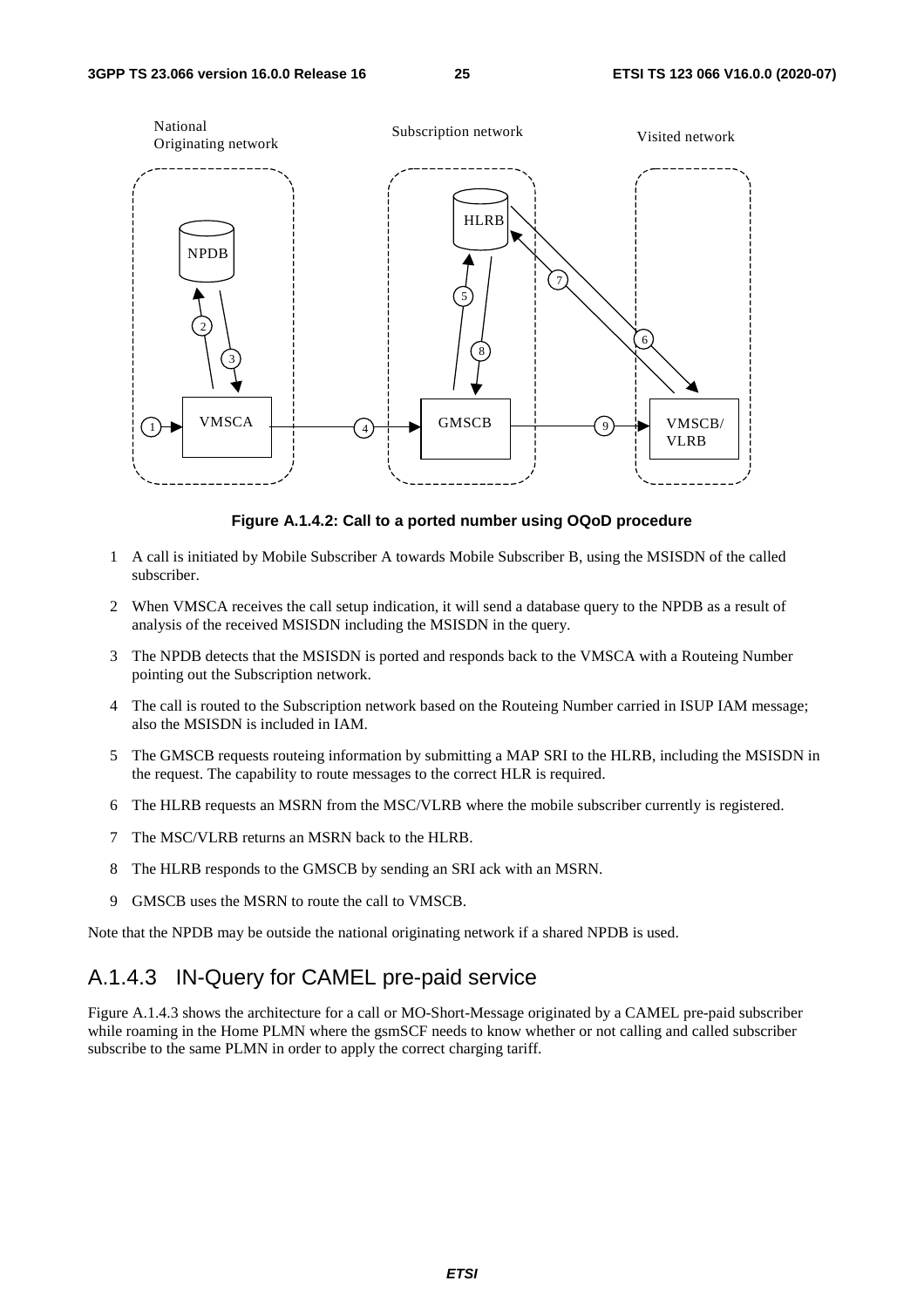

#### **Figure A.1.4.3: IN-Query for pre-paid service**

- 1 A call or short message is initiated by Mobile Subscriber A towards Mobile Subscriber B, using the MSISDN of the called subscriber.
- 2 When VMSCA receives the call setup indication, it will send a CAP IDP message to the gsmSCF. The IDP contains the called party's MSISDN.
- 3 If the calling subscriber roams in her Home PLMN and the called subscriber's MSISDN indicates that the called subscriber subscribes to a PLMN within the calling subscriber's Home Country, the gsmSCF queries the NPDB based on the called party's MSISDN. Otherwise the tariff to be applied does not depend on the called subscriber's porting status and enough information to apply the correct tariff is available; go to 5.
- 4 The NPDB returns a routing number to the gsmSCF pointing out the called subscriber's subscription network. Based on this information the gsmSCF applies the appropriate tariff for pre-paid subscriber A.
- 5 The gsmSCF returns CAP AC and CAP CUE messages to the VMSCA.
- 6 The call or short message is set up.

Note that the NPDB and gsmSCF may be integrated within one physical entity.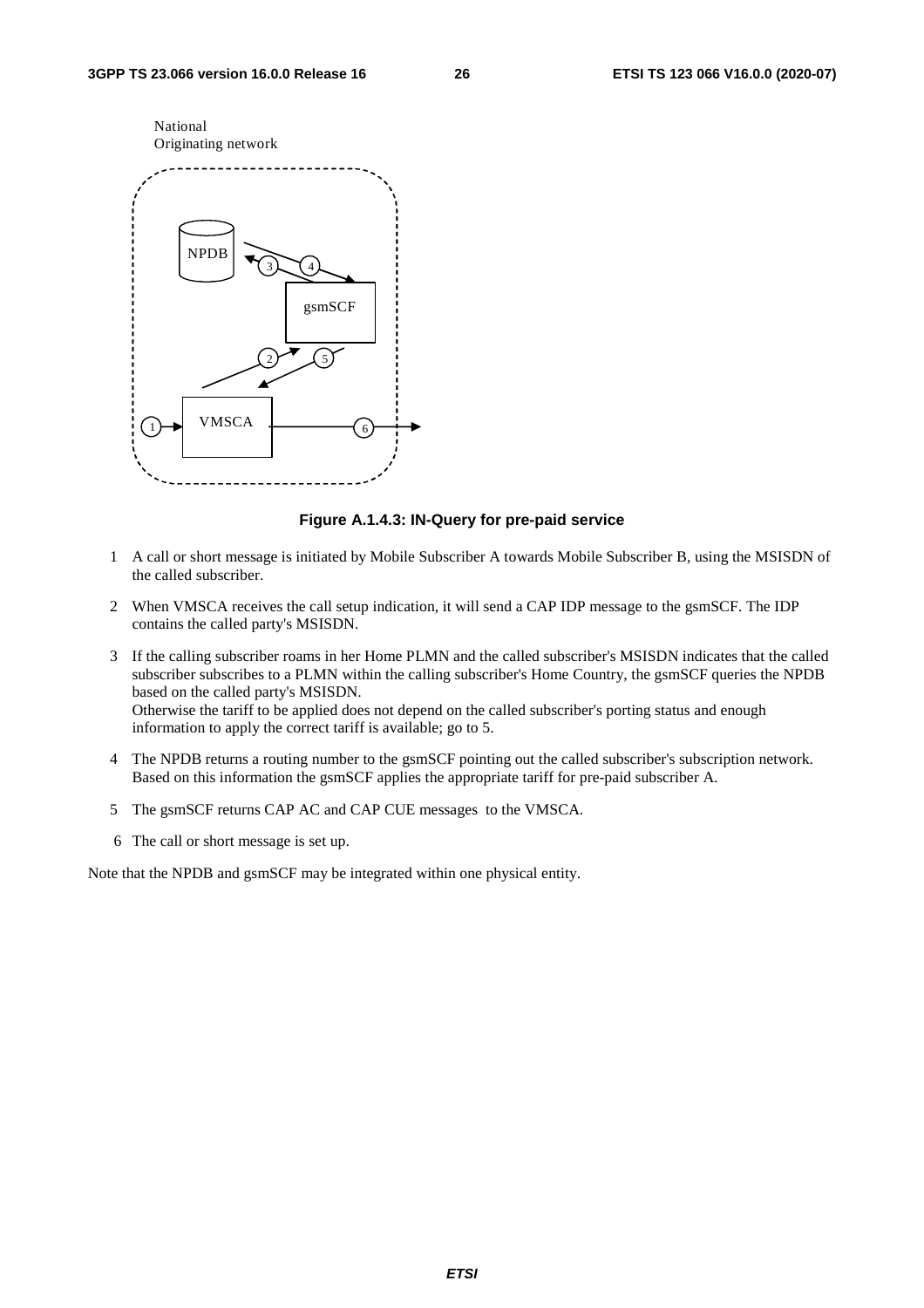## A.2 Information flows

In the following figures the NPDB is shown as belonging to the Number range holder network or to the national originating network. However, the NPDB may be shared within one portability domain i.e. nation-wide.



**Figure A.2.1 shows the information flow for successful QoHR.**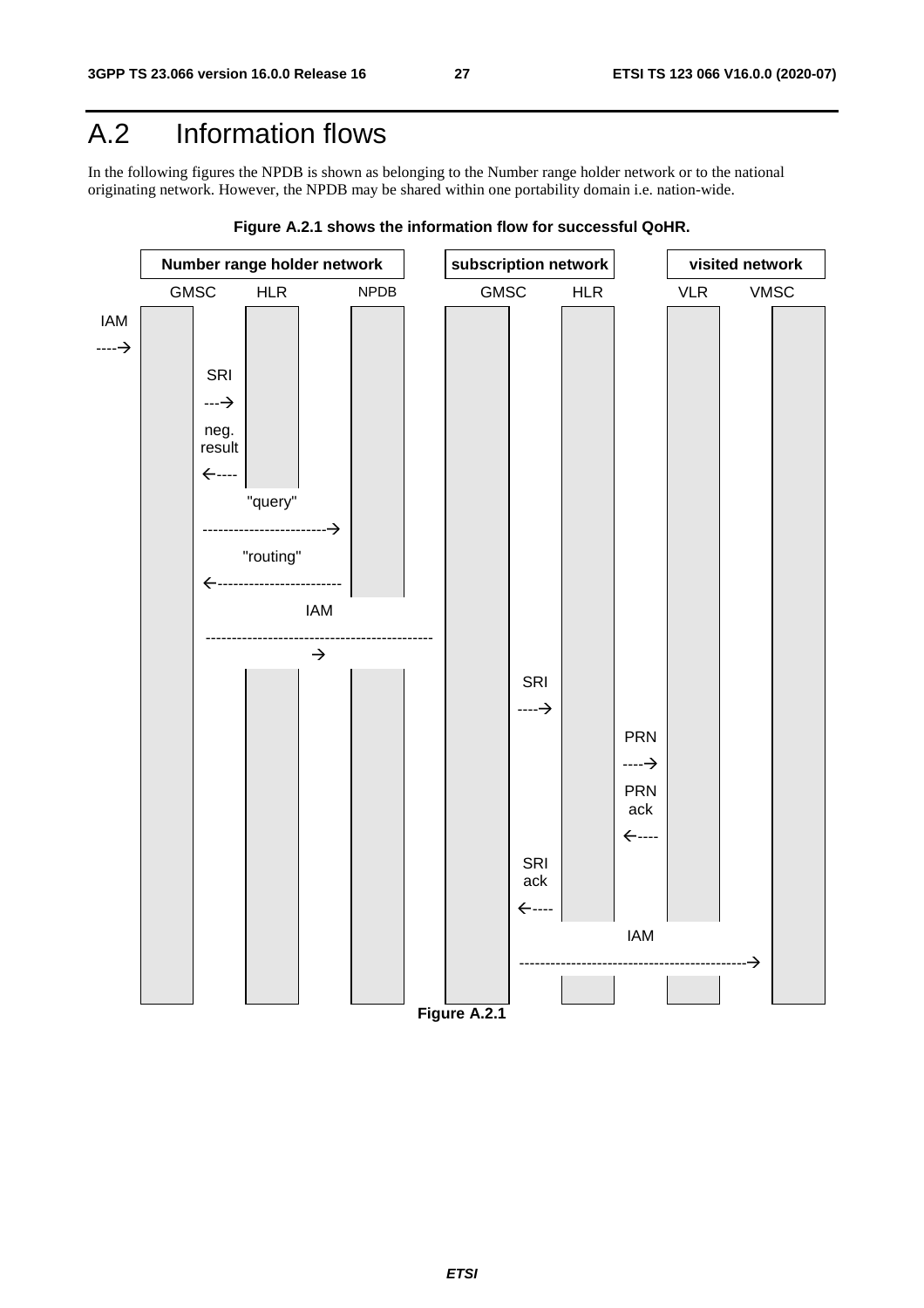

**Figure A.2.2 shows the information flow for unsuccessful QoHR (unallocated number).**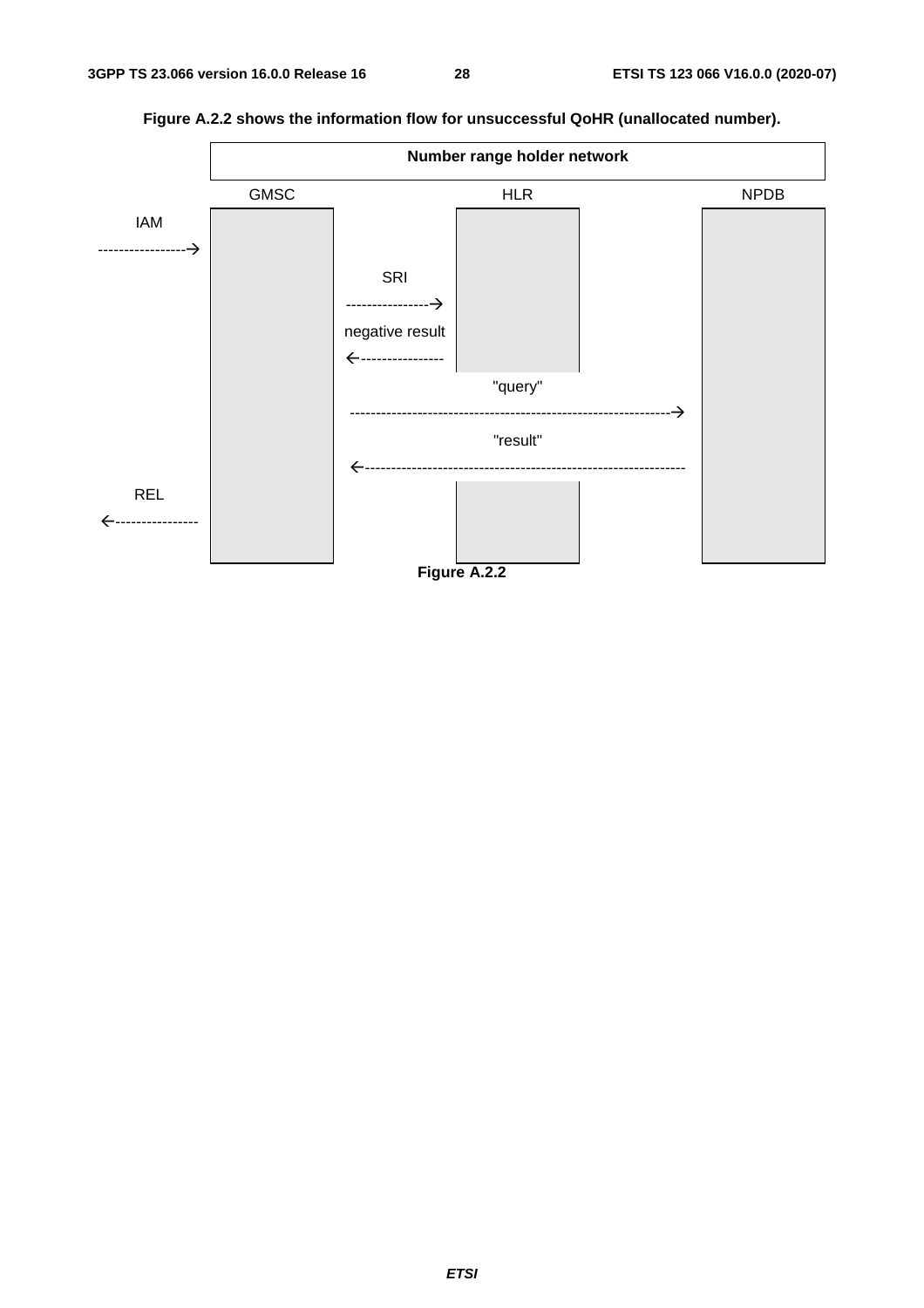

**Figure A.2.3 shows the information flow for successful TQoD.**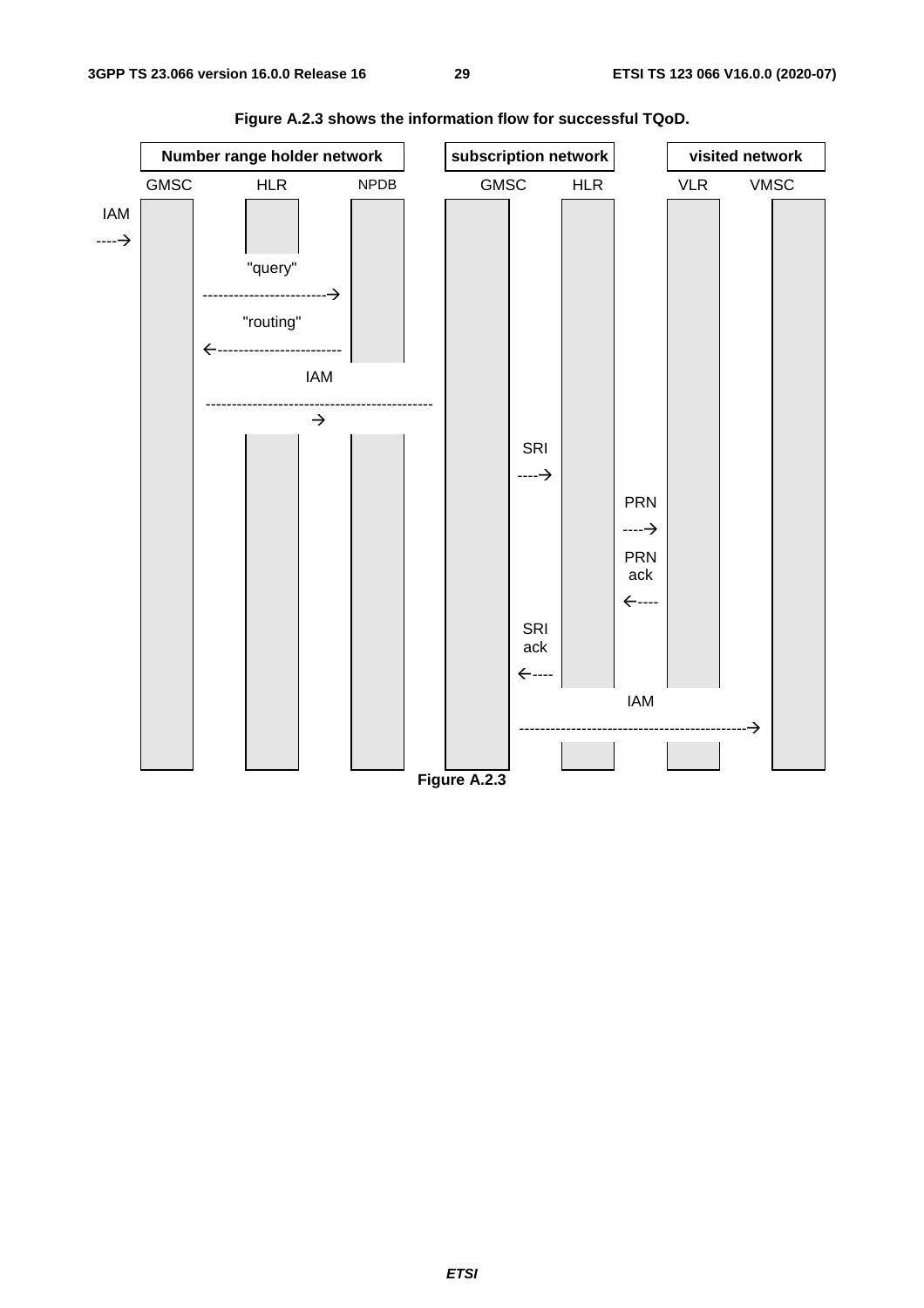

**Figure A.2.4 shows the information flow for unsuccessful TQoD (number not ported).**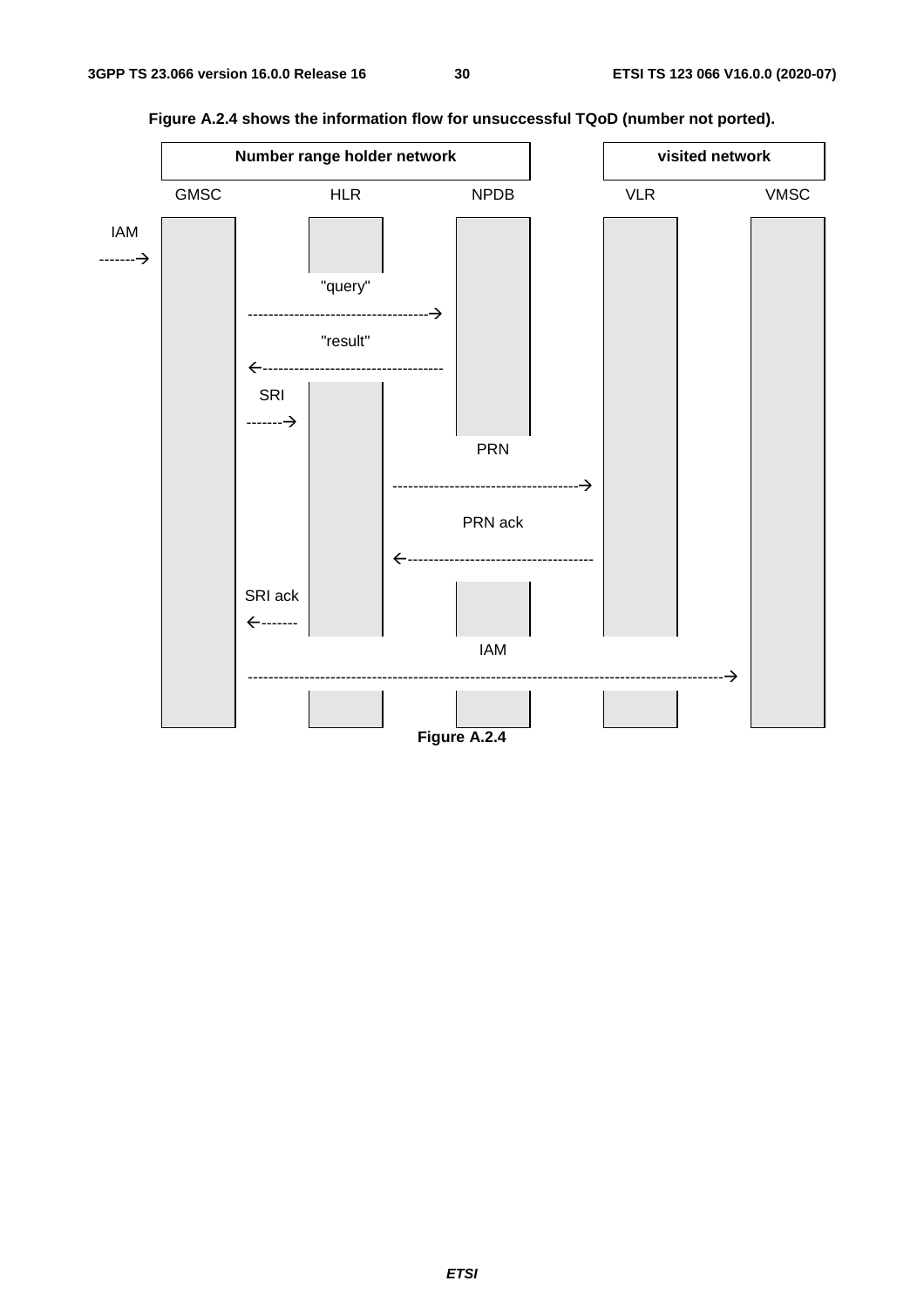

**Figure A.2.5 shows the information flow for successful OQoD (number ported).**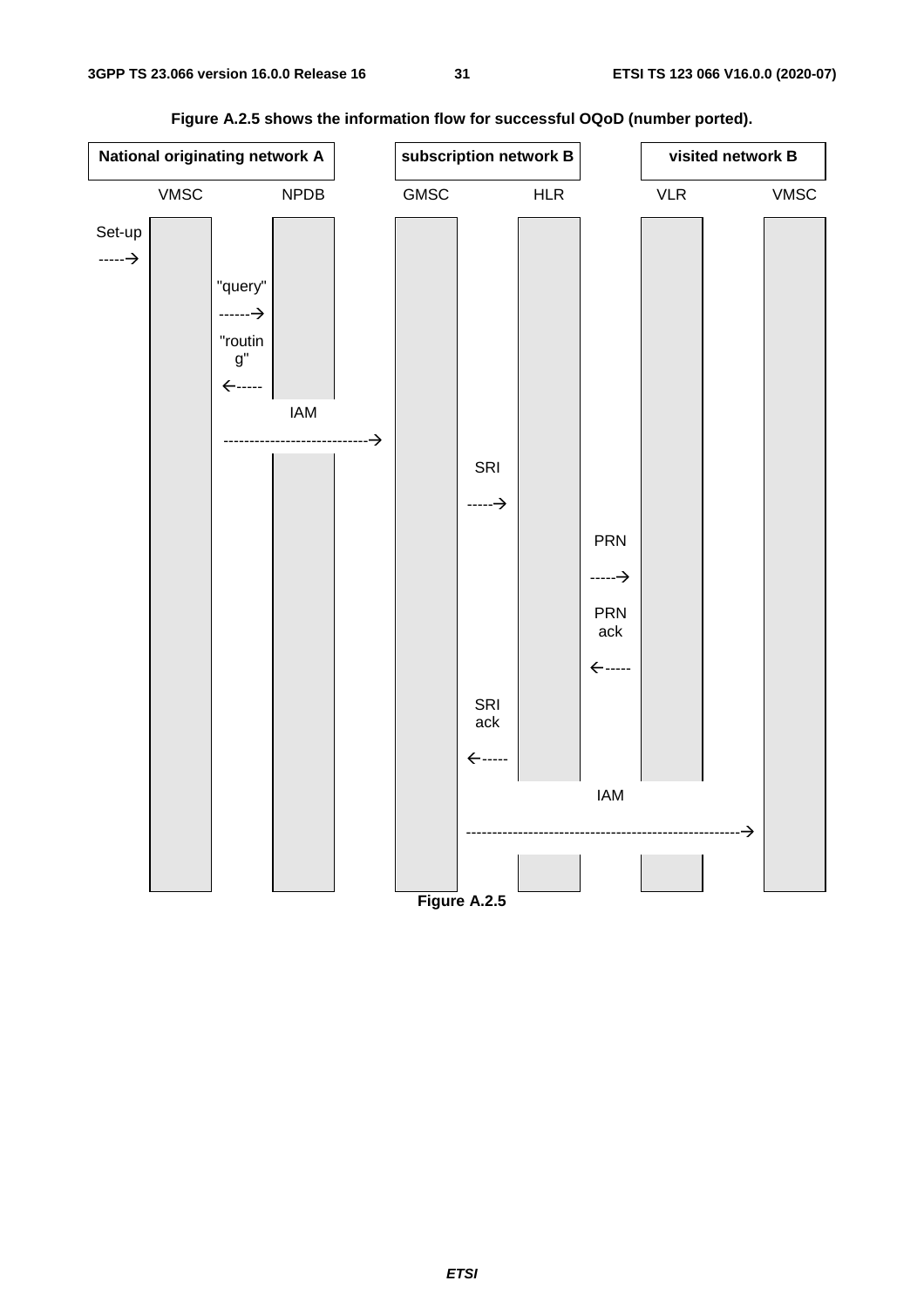

**Figure A.2.6 shows the information flow for unsuccessful OQoD (number not ported in).**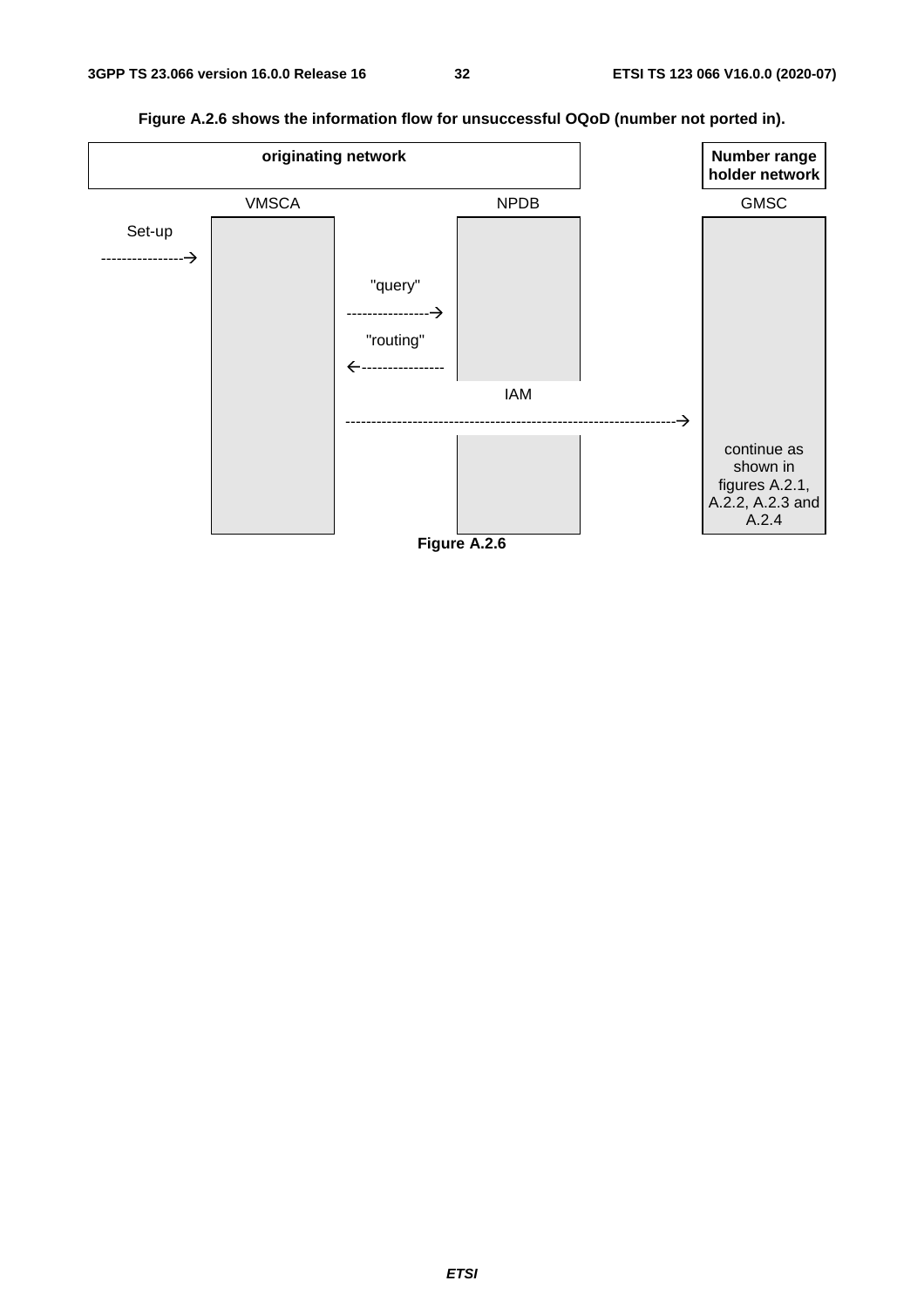## A.3 Functional requirements of network entities

## A.3.1 Functional requirement of GMSC

### A.3.1.1 Procedure MOBILE\_NUMBER\_PORTABILITY\_IN\_QoHR

The procedure MOBILE\_NUMBER\_PORTABILITY\_IN\_QoHR is shown in figure A.1.3. It is called from the procedure Obtain\_Routeing\_Address defined in 3G TS 23.018 [3].

The text in this clause is a supplement to the definition in the SDL diagrams; it does not duplicate the information in the SDL diagrams.

The query to NPDB contains the service key for MNP query and the called party's MSISDN.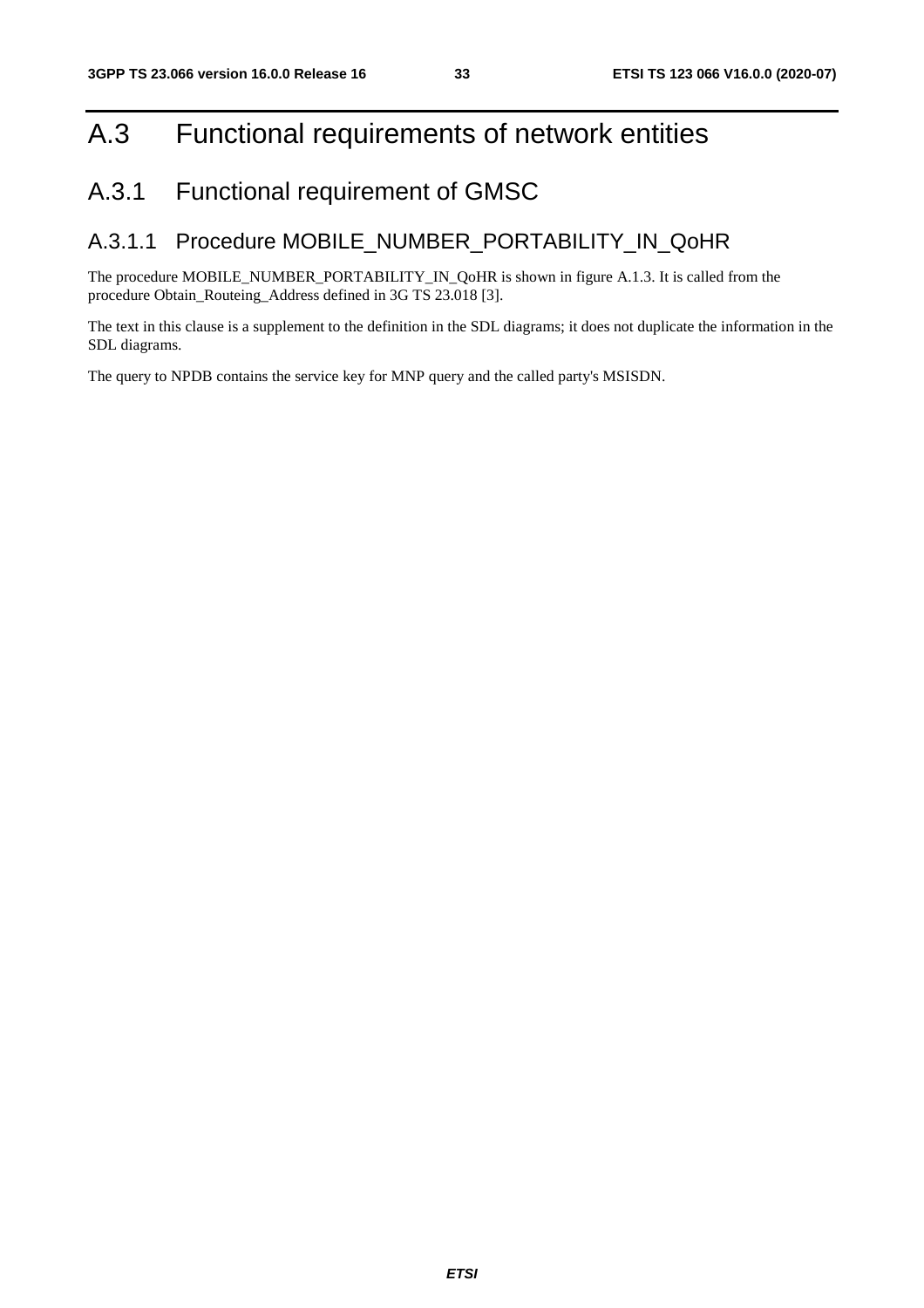

**Figure A.3.1.1: Procedure MOBILE\_NUMBER\_PORTABILITY\_IN\_QoHR**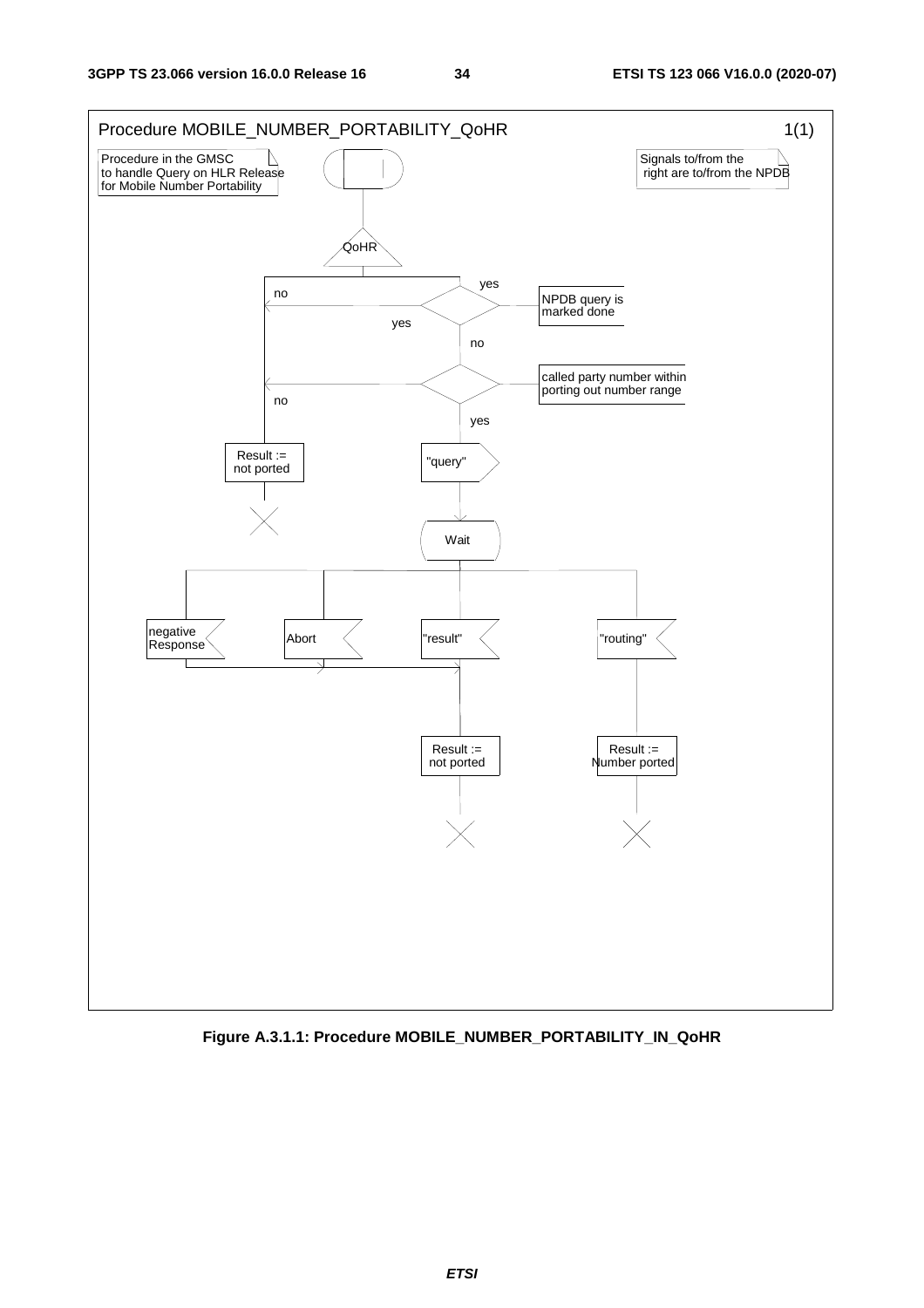### A.3.1.2 Procedure MOBILE\_NUMBER\_PORTABILITY\_IN\_TQoD

The procedure MOBILE\_NUMBER\_PORTABILITY\_IN\_TQoD is shown in figure A.3.1.2. It is called from the procedure Obtain\_Routeing\_Address defined in 3G TS 23.018 [3].

The text in this clause is a supplement to the definition in the SDL diagrams; it does not duplicate the information in the SDL diagrams.

The "query" to NPDB contains the service key for MNP query and the called party's MSISDN.



**Figure A.3.1.2: Procedure MOBILE\_NUMBER\_PORTABILITY\_IN\_TQoD**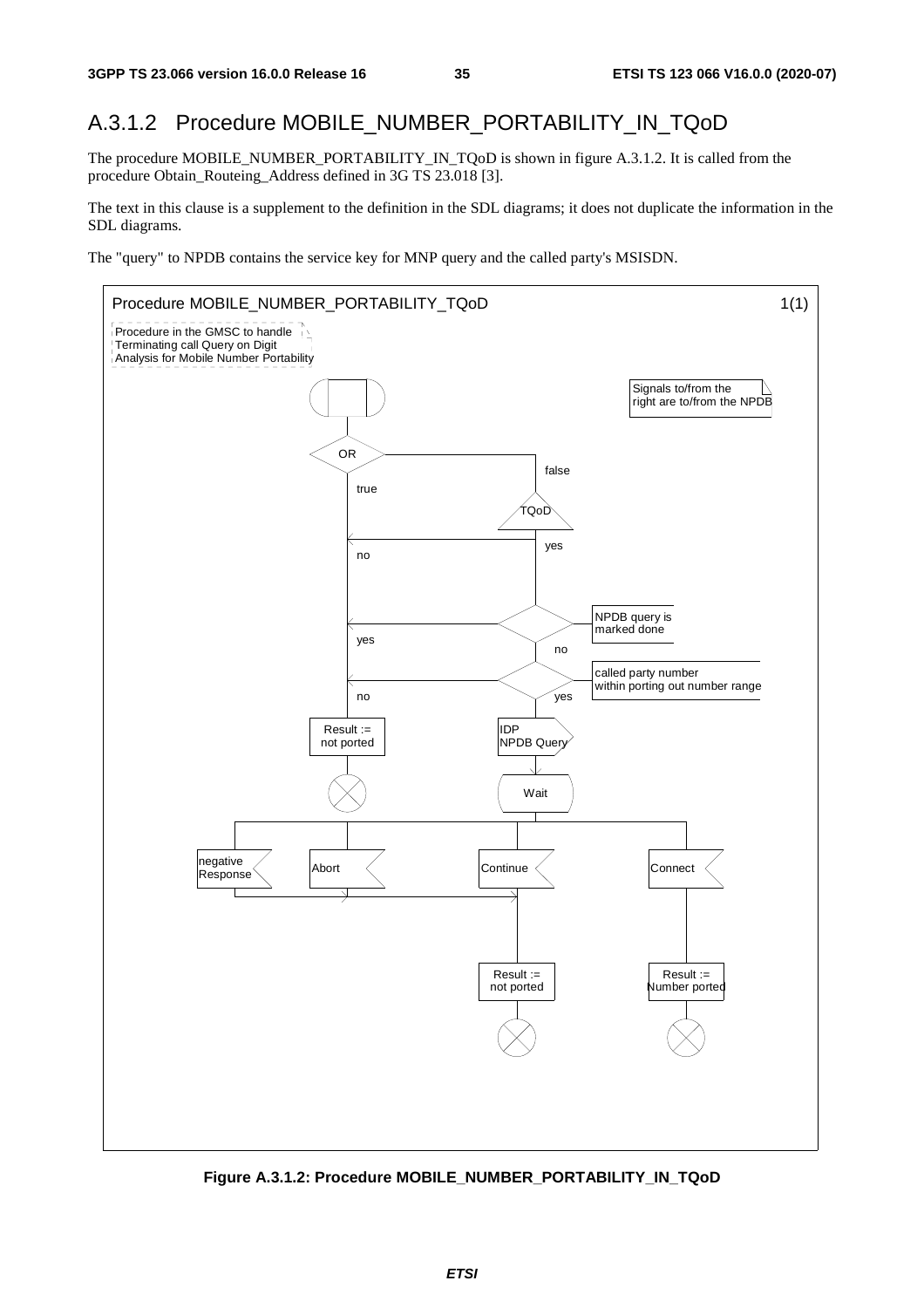### A.3.2 Functional requirement of MSC

#### A.3.2.1 Procedure MOBILE\_NUMBER\_PORTABILITY\_IN\_OQoD

The procedure MOBILE\_NUMBER\_PORTABILITY\_IN\_OQoD is shown in figure A.3.2.1. It is called from the procedure Outgoing\_Call\_Setup\_MSC and from the process MT\_CF\_MSC defined in 3G TS 23.018 [3].

The text in this clause is a supplement to the definition in the SDL diagrams; it does not duplicate the information in the SDL diagrams.

The MSC may recognise own numbers as not being within the ported number range. For foreign numbers however, the MSC will not in general know whether the number is portable. The test "called party number is a portable national MSISDN" takes the "yes" exit if the number is a foreign national MSISDN or an own portable MSISDN.

The "query" to NPDB contains the service key for MNP query and the called party's MSISDN.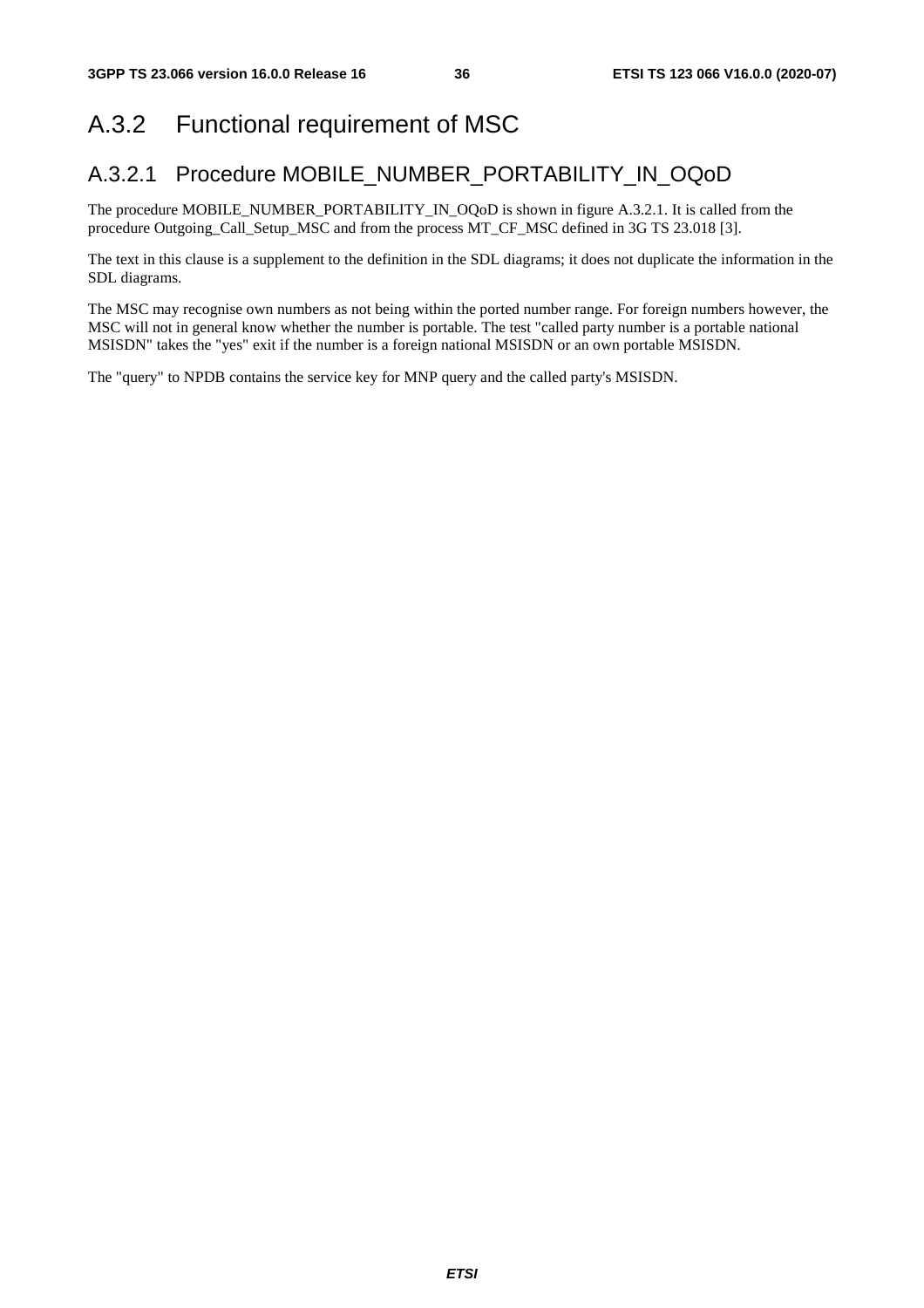

**Figure A.3.2.1: Procedure MOBILE\_NUMBER\_PORTABILITY\_IN\_OQoD**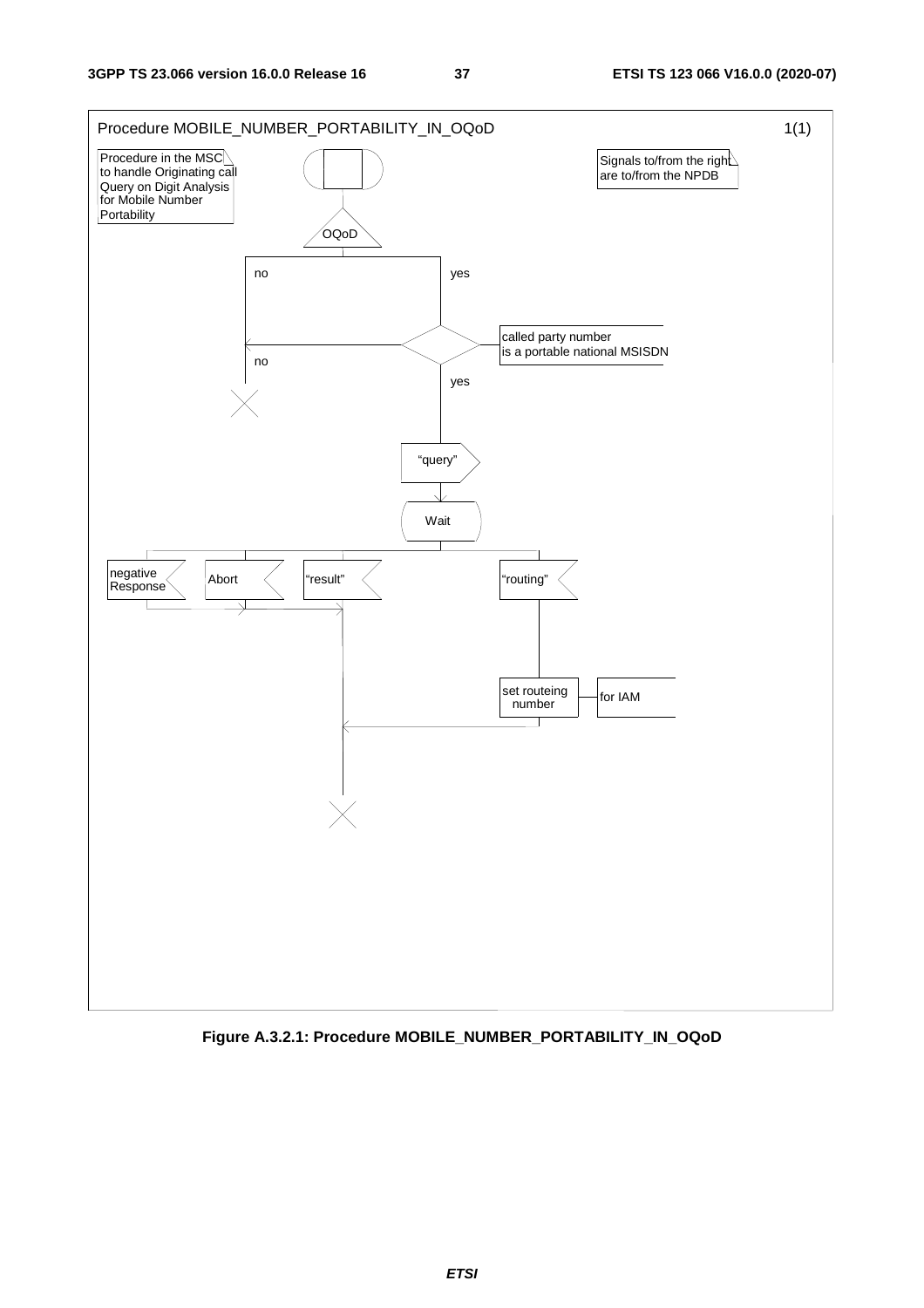## A.3.3 Functional requirement of NPDB

#### A.3.3.1 Process IN\_QUERY\_NPDB

The process IN\_QUERY\_NPDB is shown in figure A.3.3.1.



**Figure A.3.3.1: Process IN\_QUERY\_NPDB**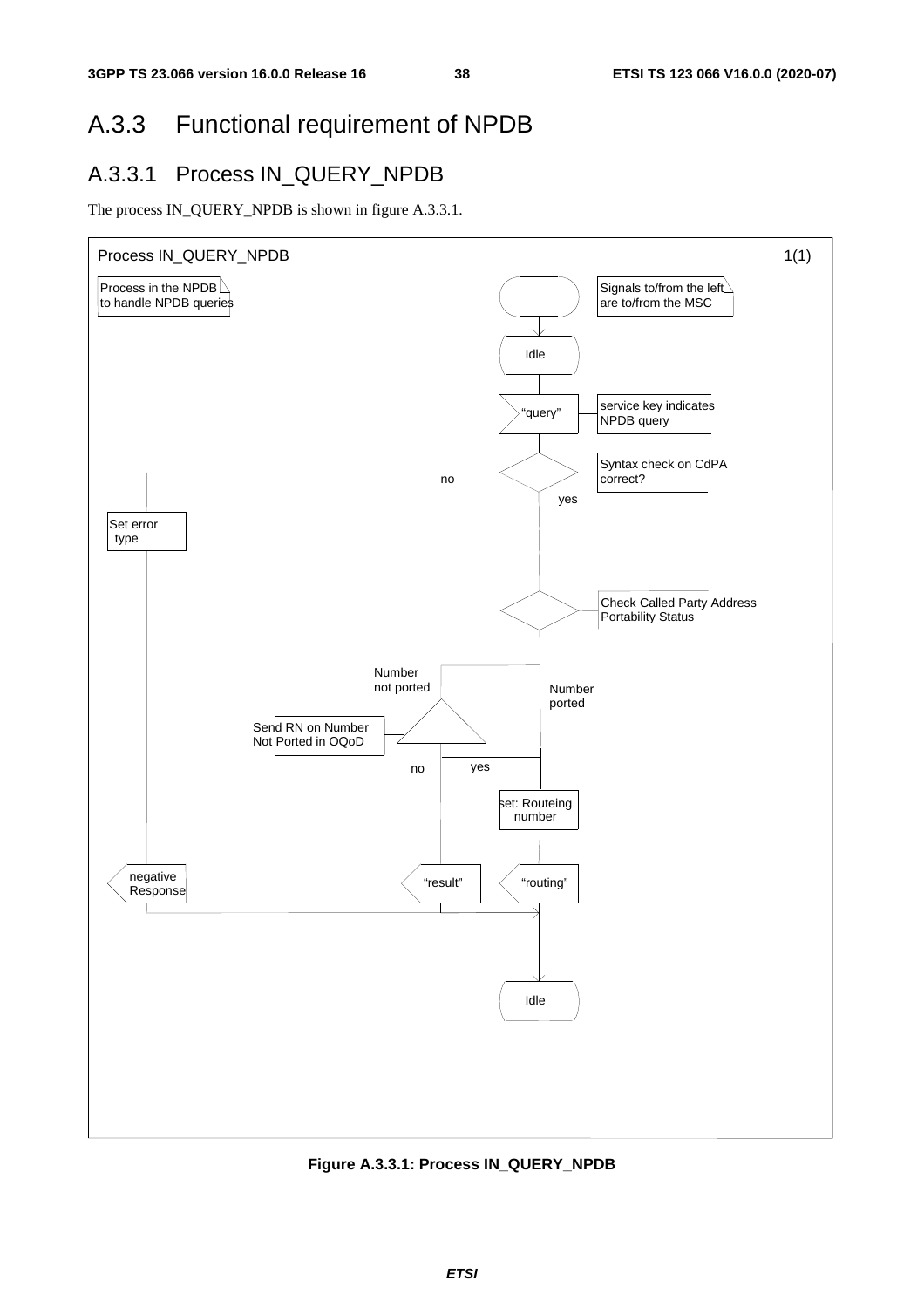# A.4 Contents of messages

This clause specifies the content of the following messages:

On the ISUP interface:

IAM.

On the MSC - NPDB interface:

"query";

"routing";

"result".

#### **Messages in the MSC – NPDB interface are mapped into ETSI Core INAP or ANSI IN Query messages according to the protocols on this interface. This is listed in the following table:**

| <b>Messages in MSC-NPDB</b><br>interface | <b>INAP messages</b>                   | <b>ANSI IN Query messages</b> |
|------------------------------------------|----------------------------------------|-------------------------------|
| "query"                                  | <b>INITIAL DP</b>                      | ProvideInstruction:Start      |
| "routing"                                | <b>CONNECT</b><br><b>CONTINUE</b>      | ConnectionControl:Connect     |
| "result"                                 | <b>CONTINUE</b><br><b>RELEASE CALL</b> | ConnectionControl:Connect     |

In the tables that follow, information elements are shown as mandatory (M), conditional (C) or optional (O). A mandatory information element shall always be present. A conditional information element shall be present if certain conditions are fulfilled; if those conditions are not fulfilled it shall be absent. An optional element may be present or absent, at the discretion of the application at the sending entity.

#### A.4.1 Messages on the ISUP interface

#### A.4.1.1 IAM for ETSI ISUP interface

This message is specified in [14]. It is necessary for the IAM to contain the information needed to route the call to the subscription network of the ported subscriber. The ways in which this may be coded are shown in [14].

#### A.4.1.2 IAM for ANSI ISUP interface

This message is specified in [8] and [9]. It is necessary for the IAM to contain the information needed to route the call to the subscription network of the ported subscriber. The ways in which this may be coded are shown in [8] and [9].

#### A.4.2 Messages on the MSC - NPDB interface

#### A.4.2.1 INITIAL DP

**This message is specified in [5]. The following information elements are required:** 

| Information element name   | Reauired | <b>Description</b>                              |
|----------------------------|----------|-------------------------------------------------|
| Service Key                | м        | Identifies the requested IN service (MNP query) |
| <b>Called Party Number</b> | М        | The possibly ported MSISDN                      |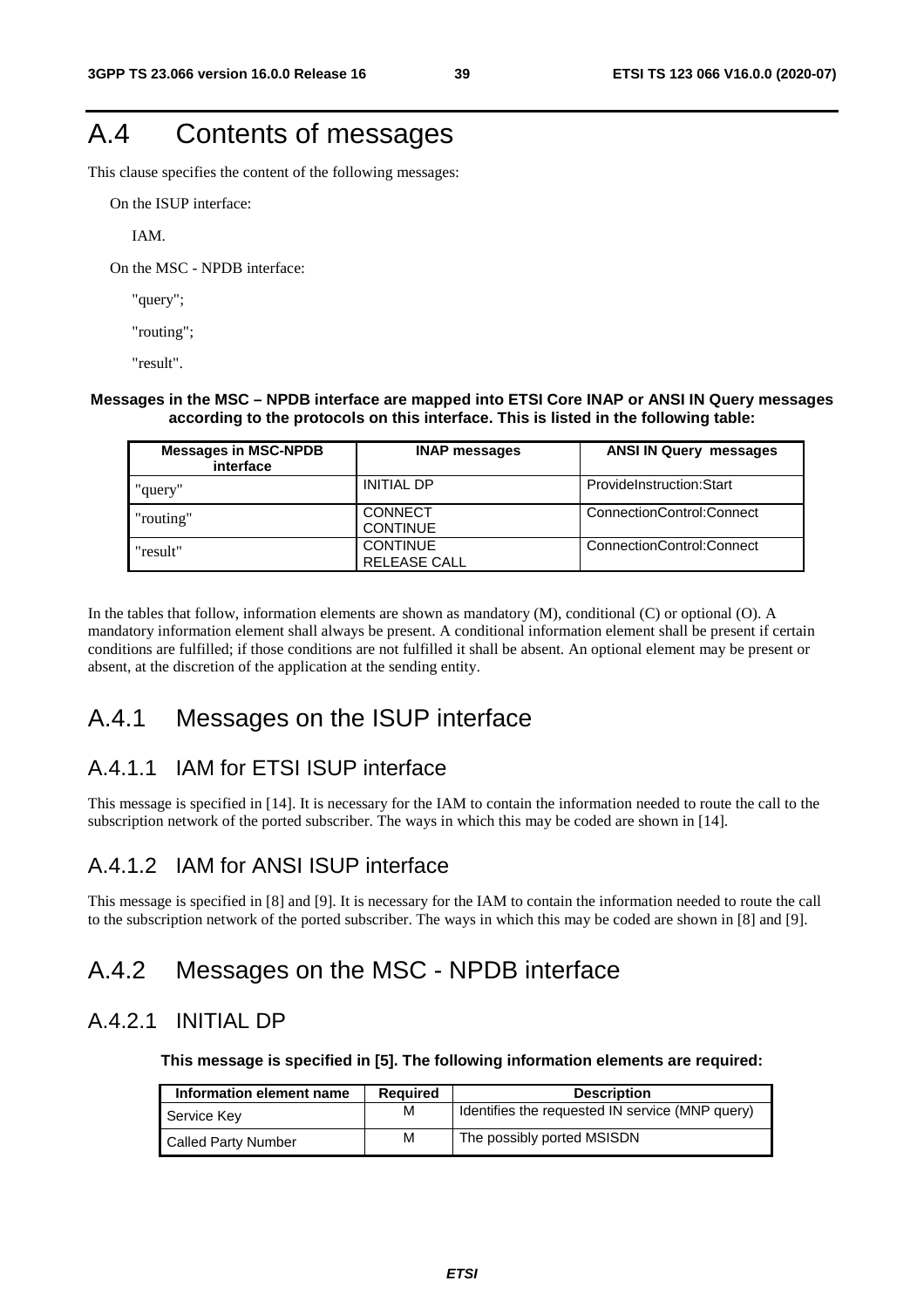#### A.4.2.2 INITIAL DP negative response

This message is specified in [5]. The negative response information element can take the following values:

- 1. missing parameter;
- 2. unexpected data value;
- 3. unexpected parameter;
- 4. system failure.

#### A.4.2.3 CONNECT

This message is specified in [5]. It shall be ensured that the information in the Connect message shall be aligned with the coding supported in the ISUP signalling.

#### A.4.2.4 CONTINUE

This message is specified in [5]. This message does not contain any information element.

#### A.4.2.5 RELEASE CALL

#### **This message is specified in [5]. The following information elements are required:**

| Information element name | Reauired | <b>Description</b>                          |
|--------------------------|----------|---------------------------------------------|
| I Cause                  | м        | Indicates the reason for releasing the call |

#### A.4.2.6 ProvideInstruction:Start

| <b>Parameter</b>                 | Type           | <b>Number of Octets</b> | <b>Contents</b>                           |
|----------------------------------|----------------|-------------------------|-------------------------------------------|
| Package Type Identifier          | м              |                         | Query with Permission                     |
| Component Type Identifier        | M              |                         | Invoke (last)                             |
| <b>Operation Code Identifier</b> | M              |                         | <b>National TCAP</b>                      |
| <b>Operation Code</b>            | М              | 2                       | provideInstruction:Start (reply required) |
| Service Key                      | м              | $11*$                   | 10 digit called party number digits       |
| Digits (calling party number)    | M <sup>1</sup> | $6-9$                   | 3,6 or 10 ANI digits                      |
| Digits (LATA)                    | M <sup>1</sup> | 6                       | <b>LATA ID</b>                            |
| <b>Originating Station Type</b>  | M <sup>1</sup> |                         | Binary value of ANI II digits             |

Note:

\* = Value specific for number portability

1

 = This mandatory parameter is required for the message but the content is not essential for number portability.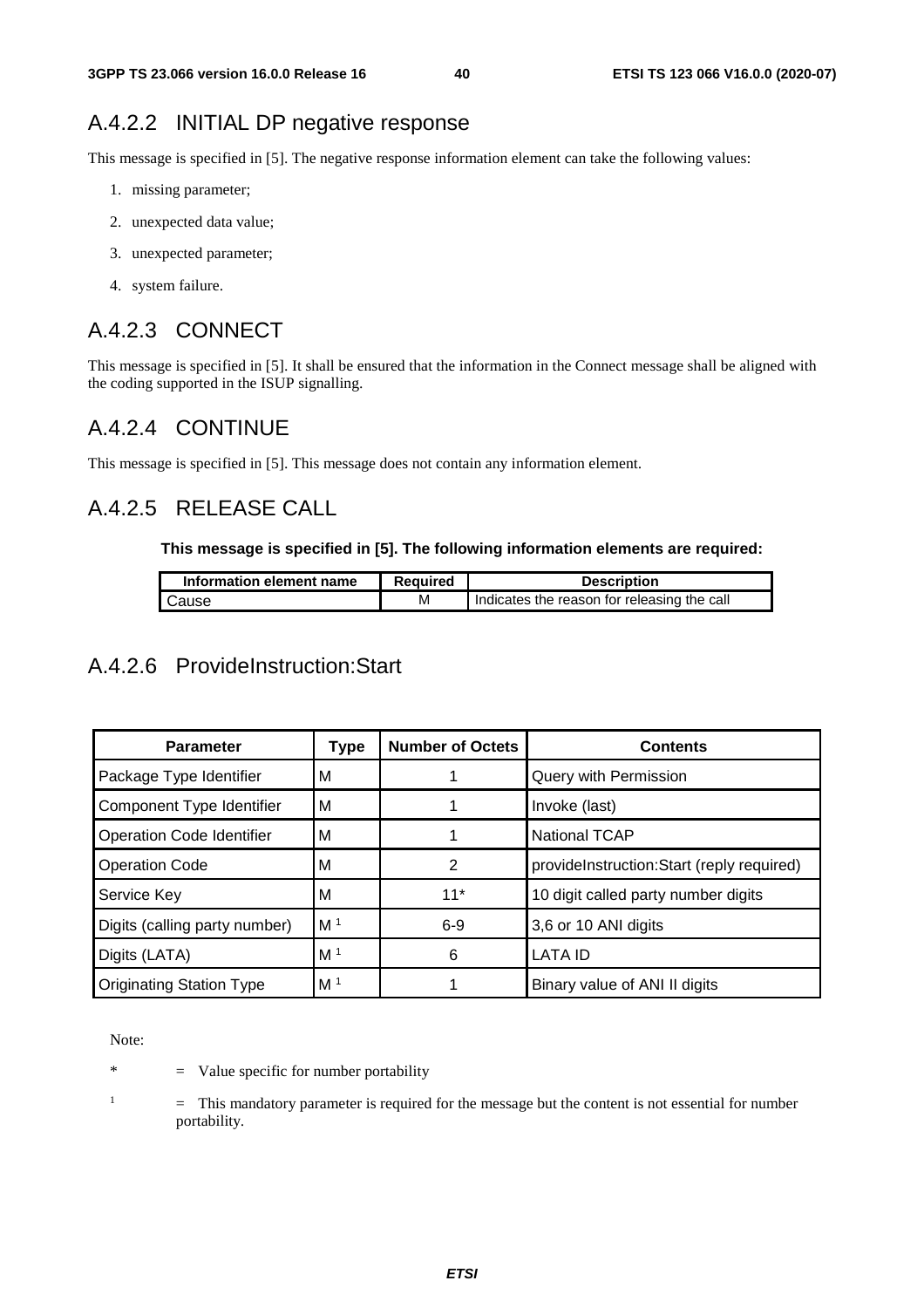### A.4.2.7 ConnectionControl:Connect

| <b>Parameter</b>                 | <b>Type</b>    | Number of<br><b>Octets</b> | <b>Contents</b>                                  |
|----------------------------------|----------------|----------------------------|--------------------------------------------------|
| Package Type Identifier          | м              |                            | Response                                         |
| Component Type Identifier        | м              |                            | Invoke (last)                                    |
| <b>Operation Code Identifier</b> | м              |                            | <b>National TCAP</b>                             |
| <b>Operation Code</b>            | м              | 2                          | connectionControl:Connect (no<br>reply required) |
| Digits (Carrier)                 | M <sup>1</sup> | 6                          | 3 or 4 digit CIC                                 |
| Digits (Routing Number)          | M              | $9^*$                      | 10 digit RN or Dialed Number                     |
| <b>Billing Indicators</b>        | M <sup>1</sup> | 4                          | Unspecified                                      |

Note:

\* = Value specific for number portability

1 = This mandatory parameter is required for the message but the content is not essential for number portability.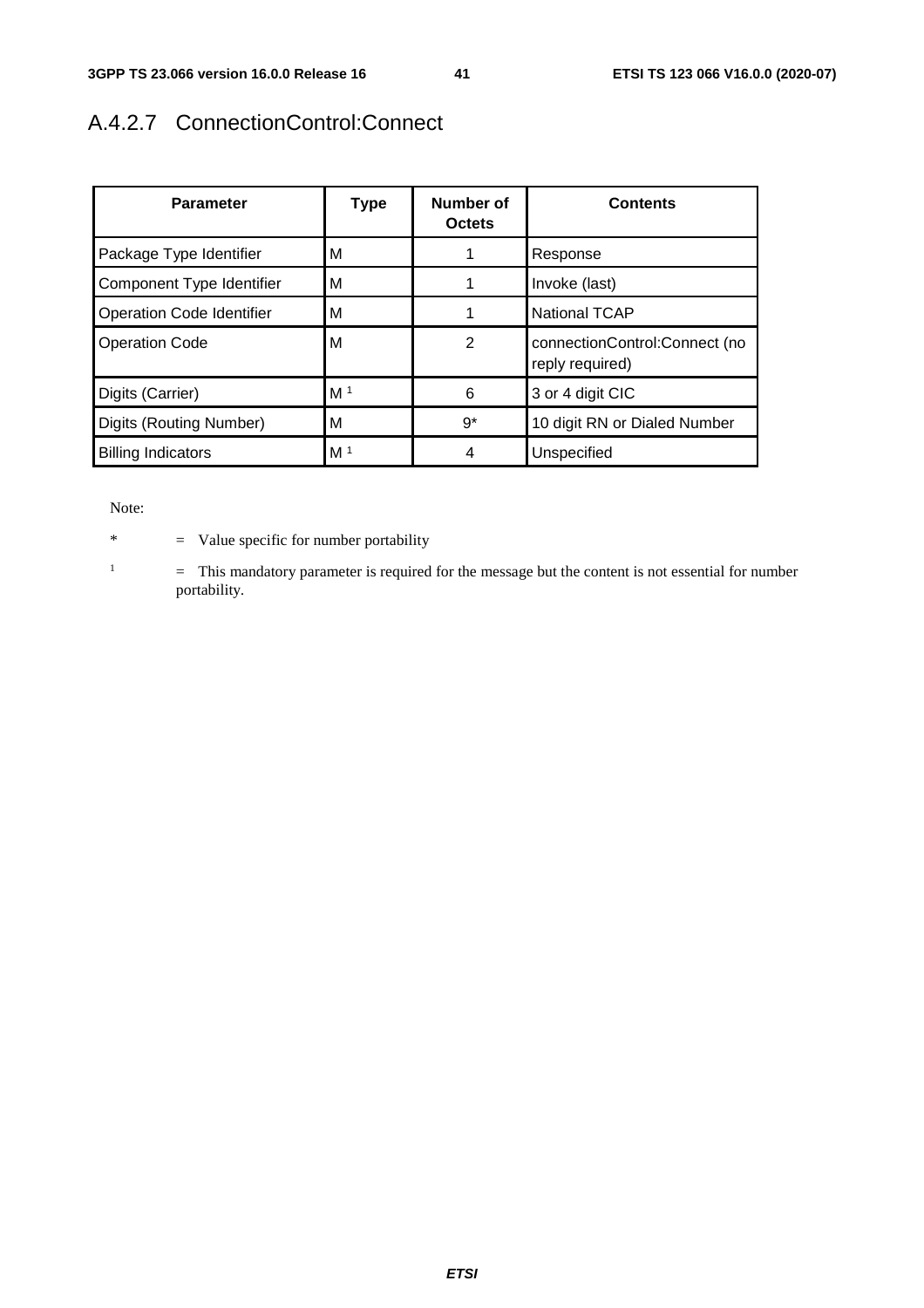# Annex B (normative): Handling of Non-Call Related Signalling

# B.1 Handling of Non-call Related Signalling

### B.1.1 Routeing Conventions

Figure B.1.1 illustrates the routeing of non-call related signalling messages between networks in a number portability environment.



#### **Figure B.1.1: Routeing of non-call related signalling messages in a number portability environment**

If a non-call related signalling message is originated outside the portability domain, this message (1) is received by the number range holder network. The number range holder network routes the message (5) onward to the subscription network.

If a non-call related signalling message is originated in a network inside the portability domain and this network supports direct routeing, this message (3) is routed to the subscription network.

If a non-call related signalling message is originated in a network inside the portability domain and this network does not support direct routeing, the message (2, 4) is routed to the number range holder network. The number range holder network routes the message (5) onward to the subscription network. This is referred to as indirect routeing.

## B.1.2 Network Architecture

In a PLMN that supports MNP, non-call related signalling messages as mentioned in section B.1.1 are relayed by an MNP-Signalling Relay Function (MNP-SRF). The MNP-SRF provides re-routeing capability for signalling messages addressed using the MSISDN. The MNP-SRF obtains routeing information from the NP database to identify the subscription network associated with a particular national MSISDN. The interface between the MNP-SRF and the NP database is considered implementation dependent and is not detailed further. For further details see clause 4.3.

From the perspective of the PLMN in which the MNP-SRF resides, the MSISDN in the CdPA represents either: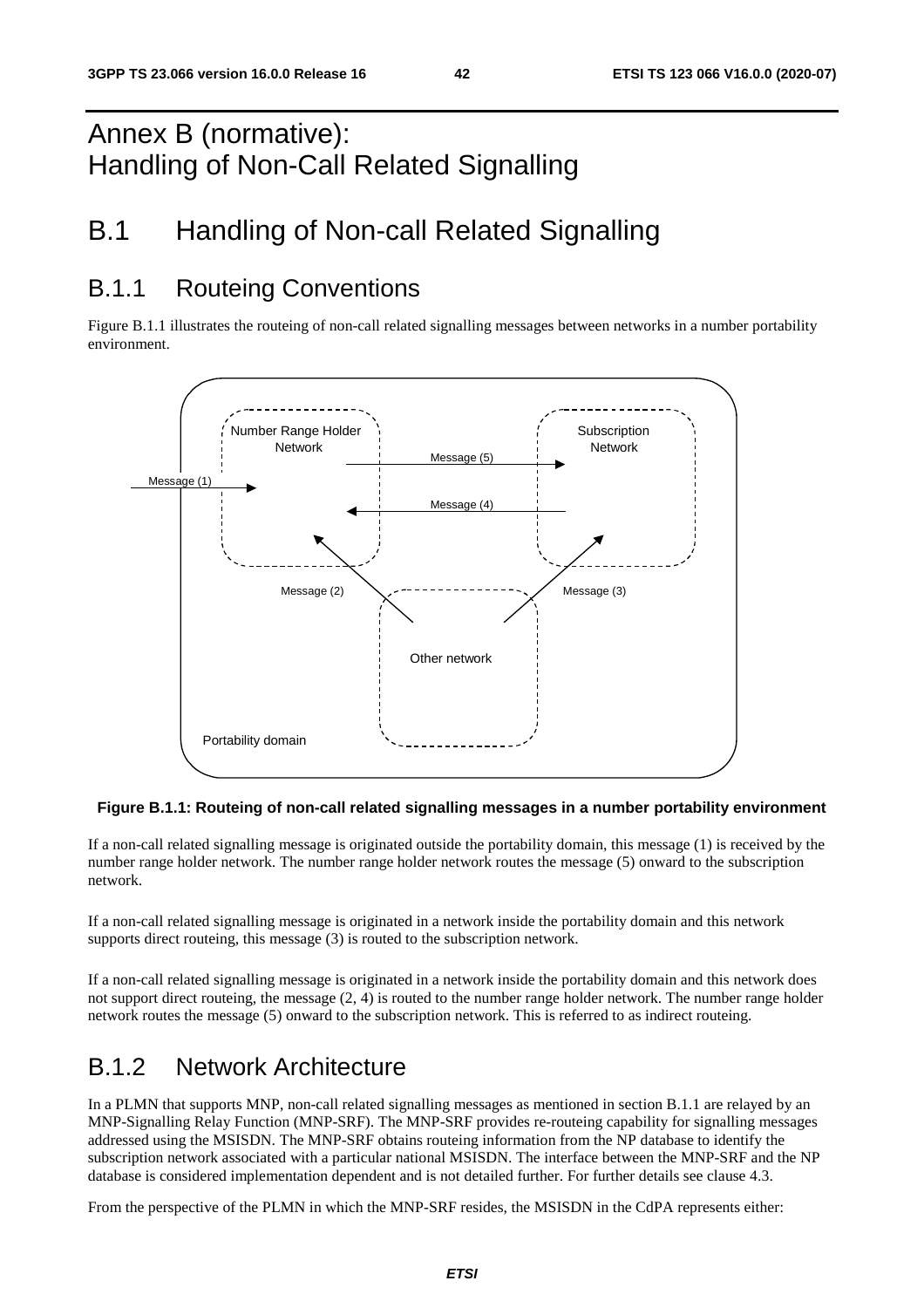- 1 An own number ported out.
- 2 An own number not ported out.
- 3 A foreign number ported in.
- 4 A foreign number ported to a foreign network.
- 5 A foreign number not known to be ported.

When a PLMN supports direct routeing (clause B.1.1), all non-call related signalling messages where the MSISDN in the CdPA belongs to a number range owned by a PLMN in the portability domain and all non-call related signalling messages which are relayed towards the network, are routed to the PLMN's MNP-SRF for treatment.

In case 2 and 3 the MNP-SRF relays the message to the Subscriber Database supporting the Network Service e.g. HLR and Calling Name Database.

In case 1, 4 and 5 the MNP-SRF relays the message to subscription network.

When a PLMN does not support direct routeing, only non-call related signalling messages where the MSISDN in the CdPA belongs to a number range owned by the PLMN itself and all non-call related signalling messages which are relayed towards the network are routed to the PLMN's MNP-SRF for treatment. All other messages are routed to the number range holder network.

For this routeing convention, only cases 1, 2 and 3 are applicable:

In case 2 and 3 the MNP-SRF relays the message to the Subscriber Database supporting the Network Service e.g. HLR and Calling Name Database.

In case 1 the MNP-SRF relays the message to the subscription network.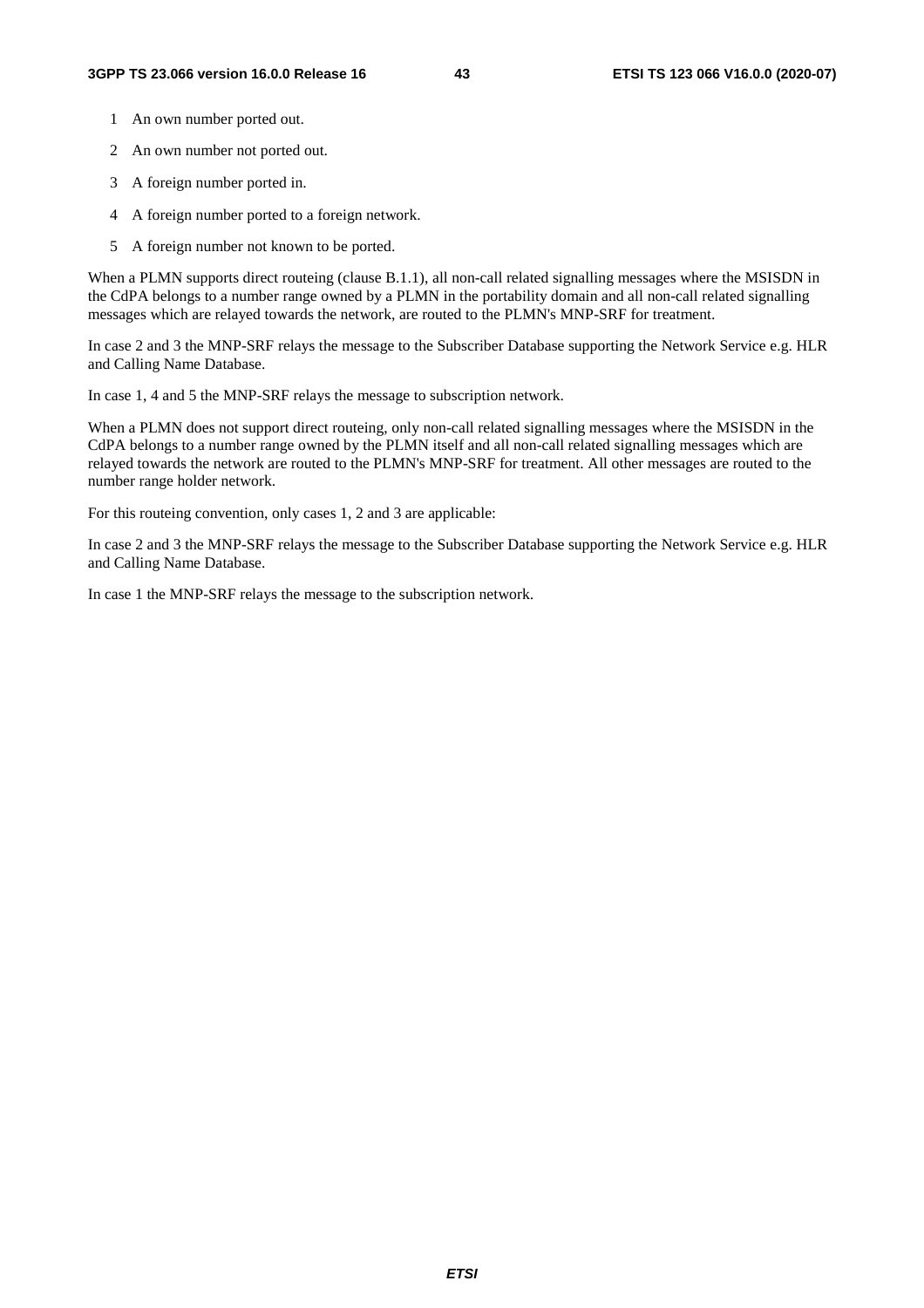# B.2 Signalling Scenarios

### B.2.1 Non-call Related Signalling Message for a Non-ported Number – Indirect Routeing

Figure B.2.1 shows the MNP-SRF operation for routeing a non-call related signalling message for a non-ported number where the interrogating network is inside the portability domain and indirect routeing is used or the interrogating network is outside the portability domain.



#### **Figure B.2.1: MNP-SRF operation for routeing a non-call related signalling message for a non-ported number where the interrogating network is inside the portability domain and indirect routeing is used or the interrogating network is outside the portability domain**

NOTE: that the TT may have a different value, e.g. TT=17 in the case of CCBS Requests and TT=14 in the case of ANSI Routing of SRI\_For\_Short Message.

The Interrogating Network Entity (INE) submits a non-call related signalling message. When MNP-SRFB receives the message, MNP-SRF operation is triggered. The MNP-SRF functionality analyses the MSISDN in the CdPA and identifies the MSISDN as being non-ported using information that may be retrieved from an NP database. Figure B.2.1 shows an example where the MNP-SRF function then re-routes the message to HLRB.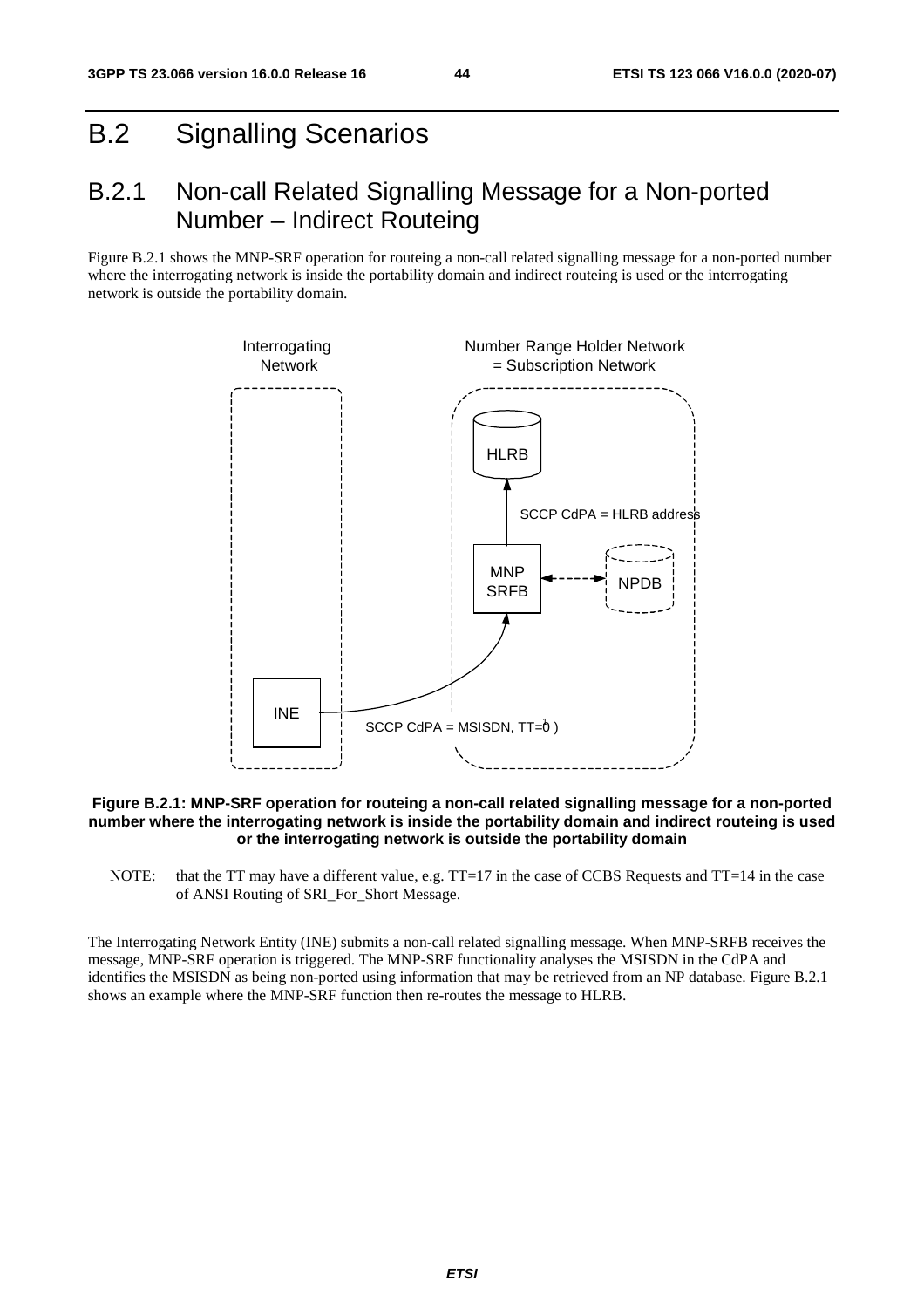## B.2.2 Non-call Related Signalling Message for a Ported or Non-ported Number – Direct Routeing

Figure B.2.2 shows the MNP-SRF operation for routeing a non-call related signalling message for a ported or nonported number where the interrogating network supports direct routeing. If the interrogating network is the subscription network, MNP-SRFA and MNP-SRFB coincide; i.e. the signalling message passes the MNP-SRF only once.



#### **Figure B.2.2: MNP-SRF operation for routeing a non-call related signalling message for a ported or non-ported number where the interrogating network supports direct routeing**

NOTE 1: the TT may have a different value, e.g. TT=17 in the case of CCBS Requests and TT=14 in the case of ANSI Routing of SRI\_For\_Short Message .

NOTE 2: the CdPA may have different values in the GT address and the nature of address fields.

The Interrogating Network Entity (INE) submits a non-call related signalling message. When MNP-SRFA receives the message, MNP-SRF operation is triggered. The MNP-SRF functionality analyses the MSISDN in the CdPA and identifies the subscription network using information that may be retrieved from an NP database. The MNP-SRF function then modifies the CdPA according to the rules agreed for the portability domain and routes the message to MNP-SRFB in the subscription network.

When MNP-SRFB receives the message, MNP-SRF operation is triggered. The MNP-SRF functionality analyses the MSISDN in the CdPA and identifies the MSISDN as being ported into the network using information that may be retrieved from an NP database. Figure B.2.2 shows an example where the MNP-SRF function then re-routes the message to HLRB.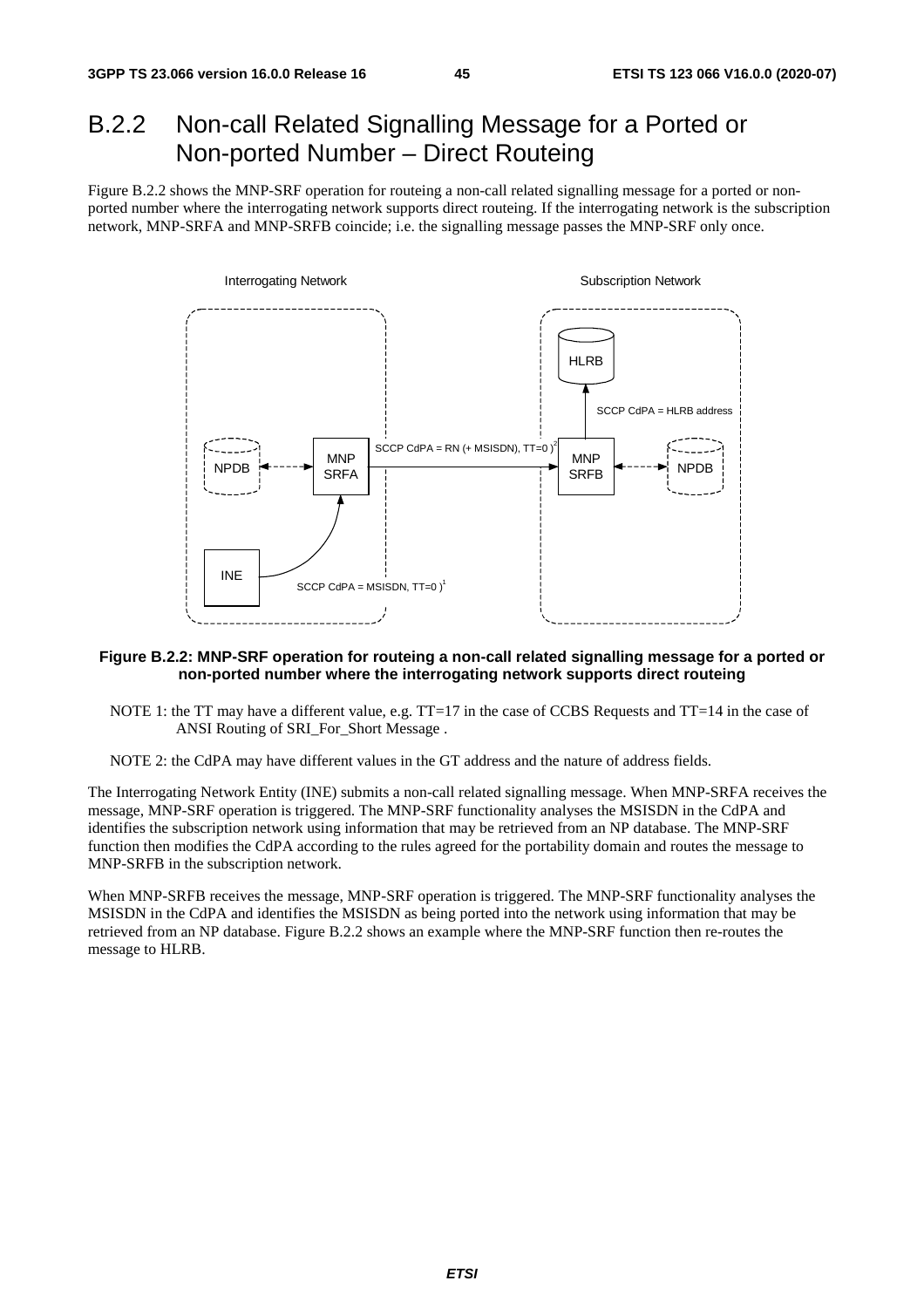### B.2.3 Non-call Related Signalling Message for a Ported Number - Indirect Routeing

Figure B.2.3 shows the MNP-SRF operation for indirectly routeing (i.e. via the number range holder network) a noncall related signalling message for a ported subscriber.



#### **Figure B.2.3: MNP-SRF operation for indirectly routeing (i.e. via the number range holder network) a non-call related signalling message for a ported subscriber**

- NOTE 1: the TT may have a different value, e.g. TT=17 in the case of CCBS Requests and TT=14 in the case of ANSI Routing of SRI\_For\_Short Message.
- NOTE 2: the CdPA may have different values in the GT address and the nature of address fields.

The Interrogating Network Entity (INE) submits a non-call related signalling message. This message is routed on MSISDN global title to MNP-SRFA in the number range holder network.

When MNP-SRFA receives the message, MNP-SRF operation is triggered. The MNP-SRF functionality analyses the MSISDN in the CdPA and identifies the subscription network using information that may be retrieved from an NP database. The MNP-SRF function then modifies the CdPA according to the rules agreed for the portability domain and routes the message to MNP-SRFB in the subscription network.

When MNP-SRFB receives the message, MNP-SRF operation is triggered. The MNP-SRF functionality analyses the MSISDN in the CdPA and identifies the MSISDN as being ported into the network using information that may be retrieved from an NP database. Figure B.2.3 shows an example where the MNP-SRF function then re-routes the message to HLRB.

## B.3 Functional Requirements of Network Entities

#### B.3.1 Procedure MNP\_SRF\_Non\_Call\_Related

Figure B.3.1 shows the procedure MNP\_SRF\_Non\_Call\_Related. This procedure handles non-call related signalling messages. It is called from the process MNP\_SRF (see chapter 4.3).

The check "CdPA contains own number ported out?" identifies all mobile numbers from number ranges allocated to the network the MNP-SRF is located in and which are ported to other networks. In this case the message is relayed to the subscription network.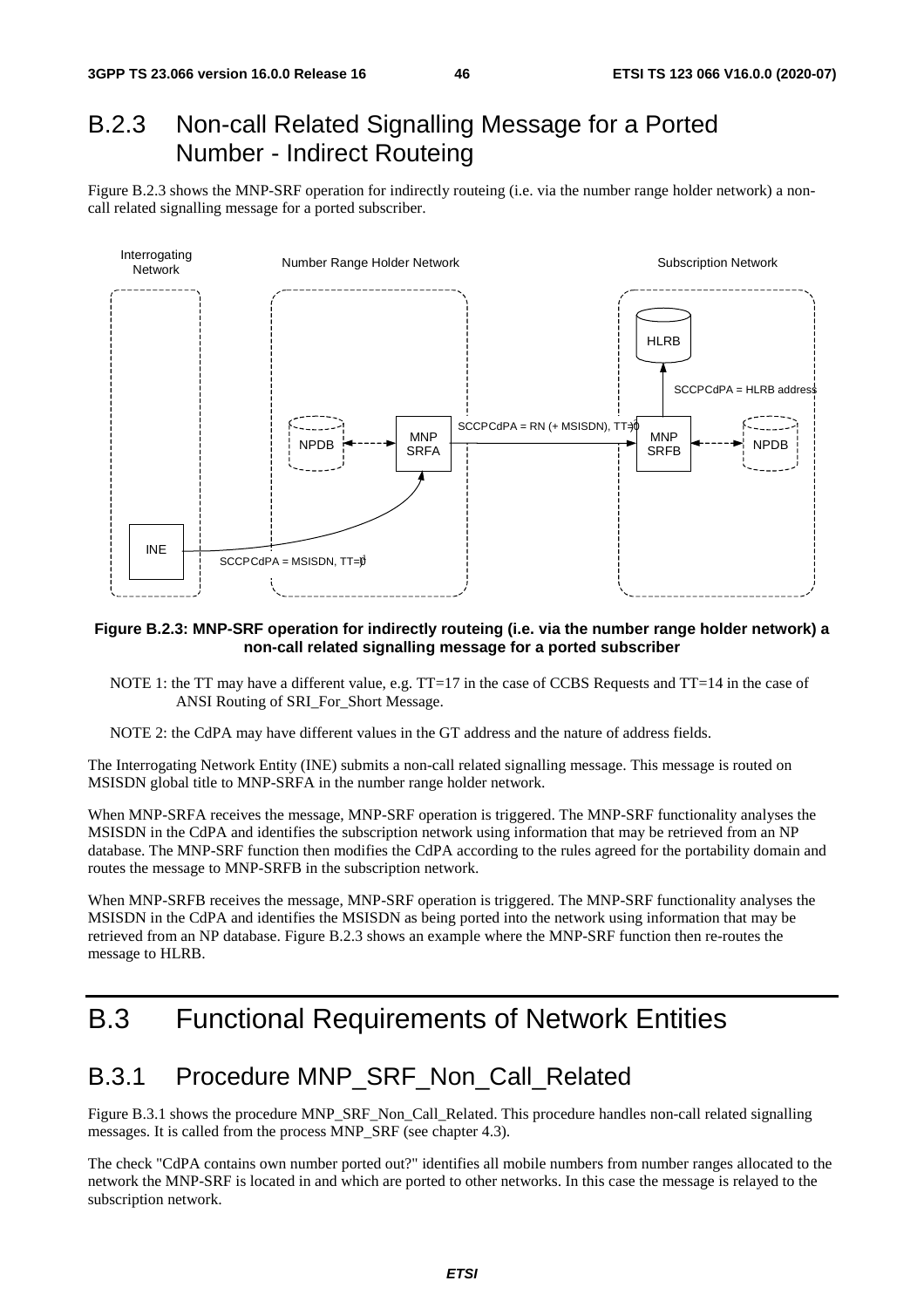The check "CdPA contains own number not ported out?" identifies all mobile numbers from the number ranges allocated to the network the MNP-SRF is located in and which are still served by the network the MNP-SRF is located in, i.e. the numbers are not ported out. In this case the message is relayed to the HLR in the network.

The check "CdPA contains foreign number ported in?" identifies all mobile numbers from the number ranges not allocated to the network the MNP-SRF is located in and which are served by the network the MNP-SRF is located in, i.e. the numbers are ported in. In this case the message is relayed to the HLR in the network.

The check "CdPA contains foreign number ported to a foreign network?" identifies all mobile numbers from the number ranges not allocated to the network the MNP-SRF is located in and which are not served by the MNP-SRF is located in and not served by the network the number range is allocated to, i.e. the numbers are ported to a foreign network. In this case the message is relayed to the subscription network.

The remaining numbers "CdPA contains number not known to be ported ?" are mobile numbers from the number ranges not allocated to the network the MNP-SRF is located in and which are also not served by the network the MNP-SRF is located in. In this case the message is relayed to the number range holder network.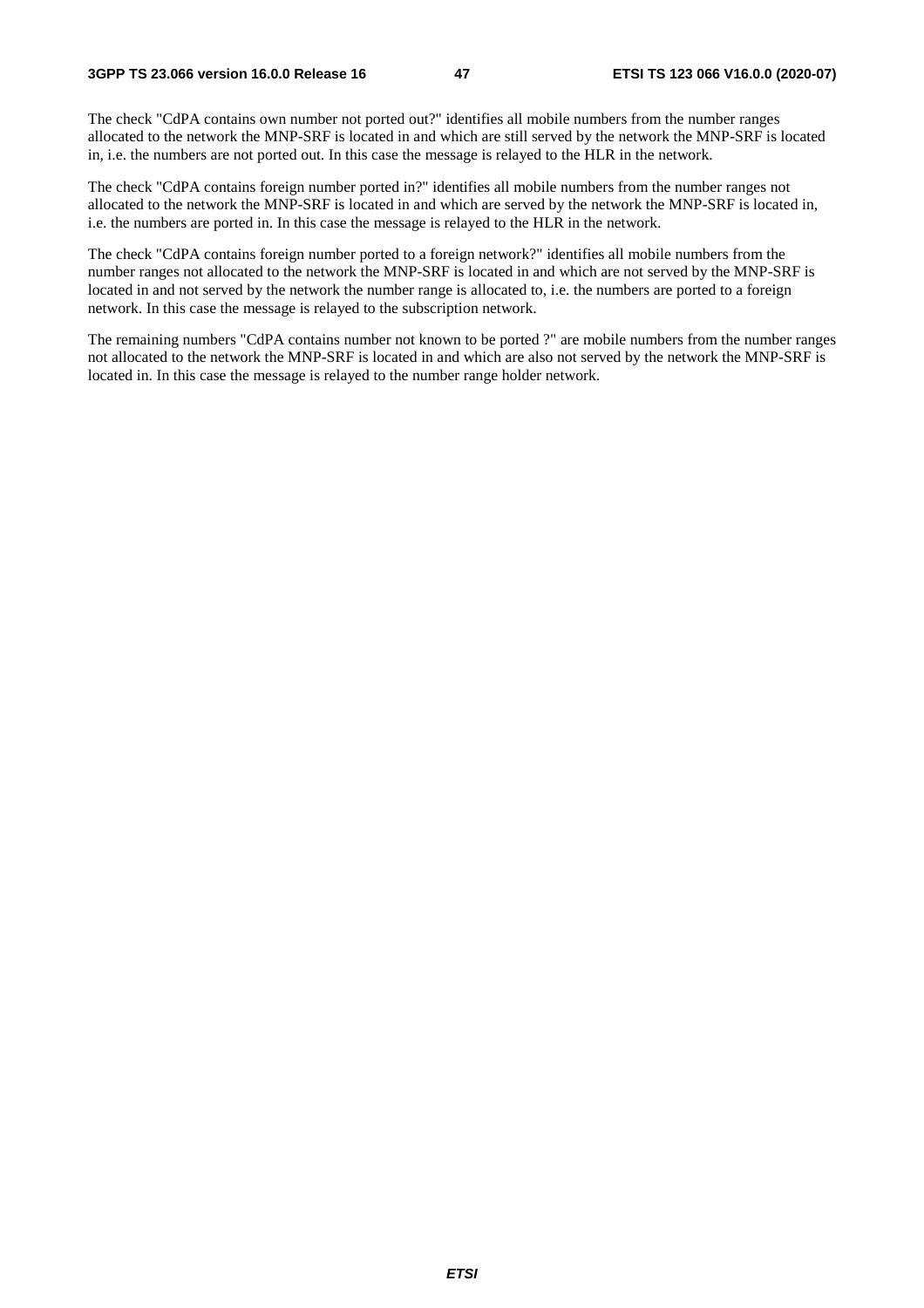

**Figure B.3.1: Procedure MNP\_SRF\_Non\_Call\_Related**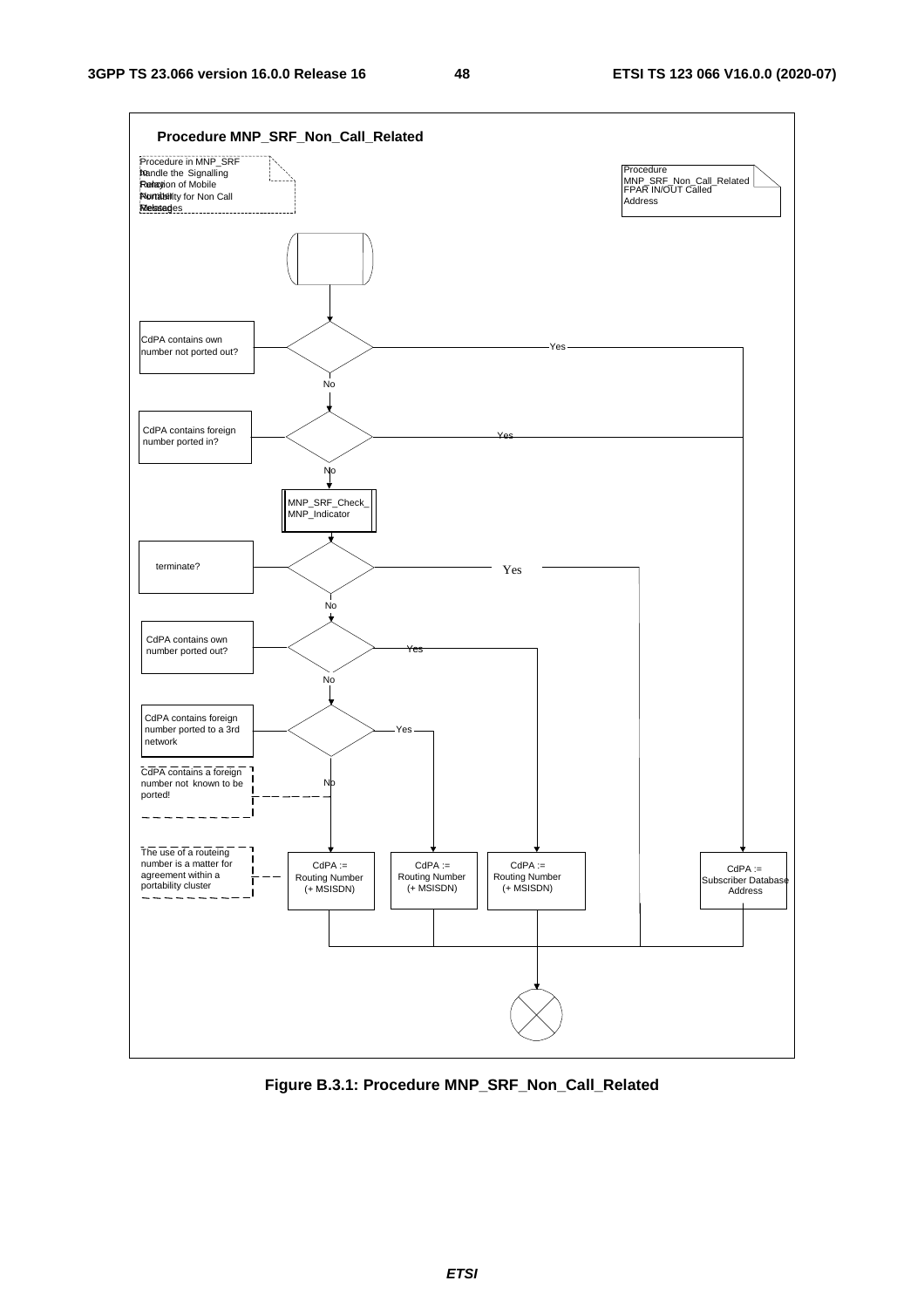# B.4 Signalling Scenarios (informative)

This (informative) chapter contains examples of signalling scenarios.

## B.4.1 Delivery of SMS to a Non-ported Number – Direct Routeing – MNP-SRF acts as SCCP Relay





#### **Figure B.4.1: SRF operation for delivering an SMS message to a non-ported number where the SRI\_for\_SM message is submitted by a national interrogating network**

- 1. The SMSC forwards a SM to the SMS-GMSC via a proprietary interface.
- 2. The SMS-GMSC generates a routeing enquiry for SM delivery. The MAP SRI\_for\_SM message is routed to the network's MNP-SRF.
- 3. When MNP-SRFB receives the message, MNP-SRF operation is triggered. The MNP-SRF functionality analyses the MSISDN in the CdPA and identifies the MSISDN as being non-ported using information which may be retrieved from an NP database. The MNP-SRF function then populates the CdPA with an HLRB address. After modifying the CdPA, the message is routed to HLRB.
- 4. HLRB responds to the routeing enquiry by sending back an SRI\_for\_SM ack with the address of the VMSC.
- 5. The SMS-GMSC can now deliver the message to the VMSCB using a Forward\_SMS message.
- 6. VMSCB further delivers the message to MSB.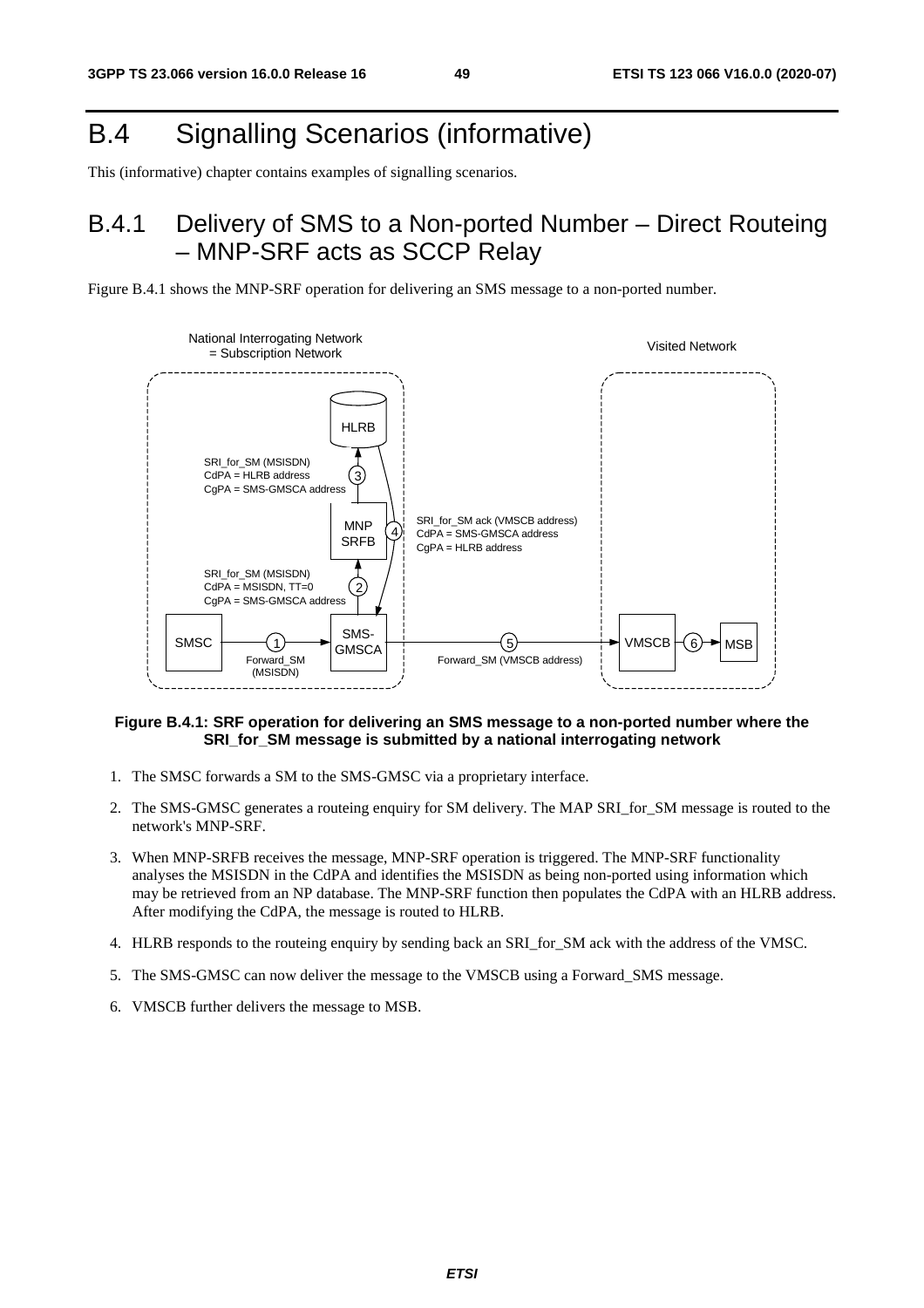### B.4.2 Delivery of SMS to a Non-ported Number - Direct Routeing – MNP-SRF acts as Higher-level Relay

Figure B.4.2 shows the MNP-SRF operation for delivering an SMS message to a non-ported number where the SRI\_for\_SM message is submitted by a national interrogating network. For further details of the higher level relay function (e.g. TC relay), the reader is referred to [7].



#### **Figure B.4.2: SRF operation for delivering an SMS message to a non-ported number where the SRI\_for\_SM message is submitted by a national interrogating network**

- 1. The SMSC forwards a SM to the SMS-GMSC via a proprietary interface.
- 2. The SMS-GMSC generates a routeing enquiry for SM delivery. The MAP SRI\_for\_SM message is routed to the network's MNP-SRF.
- 3. When MNP-SRFB receives the message it terminates the TCAP dialogue and an MNP-SRF operation is triggered. The MNP-SRF functionality analyses the MSISDN in the TCAP portion of the message and identifies the MSISDN as being non-ported using information which may be retrieved from an NP database. The MNP-SRF function then initiates a new dialogue and routes the message to HLRB.
- 4. HLRB responds to the routeing enquiry by sending back an SRI\_for\_SM ack with the address of the VMSC.
- 5. MNP-SRFB responds to the routeing enquiry by sending back an SRI\_for\_SM ack with the address of the VMSC to the SMS-GMSCA.
- 6. The SMS-GMSC can now deliver the message to the VMSCB using a Forward\_SMS message.
- 7. VMSCB further delivers the message to MSB.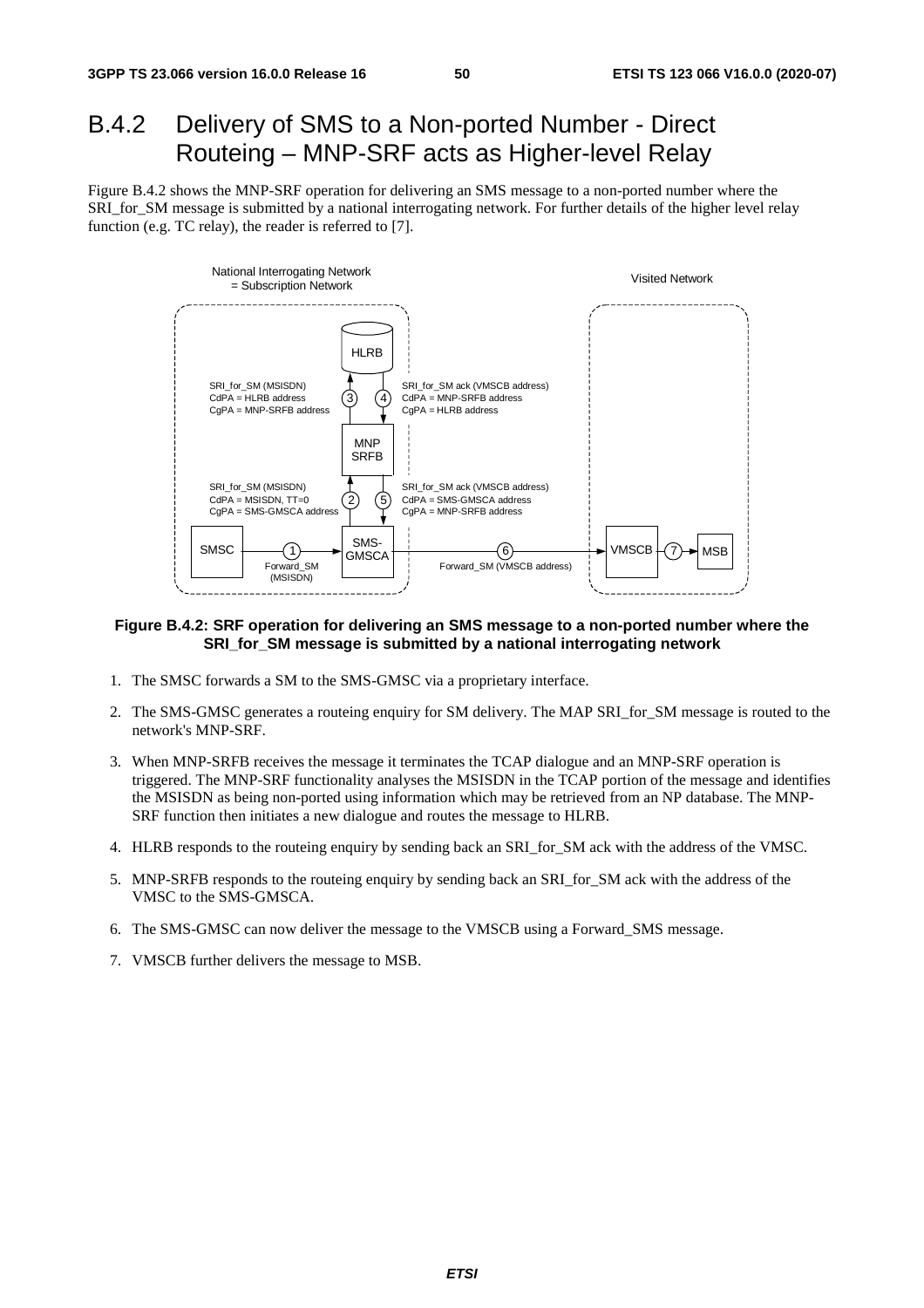### B.4.3 Delivery of SMS to a Ported Number – Indirect Routeing

Figure B.4.3 shows the MNP-SRF operation for delivering an SMS message to a ported number where the interrogating network does not support direct routeing.

The message flows for this scenario are based on the use of an SCCP-relay function in the MNP-SRF(s). If the MNP-SRF(s) use(s) a higher-level relay function (e.g. TC-relay), then the response message will go via the MNP-SRF as shown in B.4.2. For further details of the signalling relay functions, the reader is referred to [7].



#### **Figure B.4.3: SRF operation for delivering an SMS message to a ported number where the interrogating network does not support direct routeing**

- 1. The SMSC forwards a SM to the SMS-GMSC via a proprietary interface.
- 2. The SMS-GMSC generates a routeing enquiry for SM delivery. The MAP SRI\_for\_SM message is routed to the number range holder network's MNP-SRF.
- 3. When MNP-SRFB' receives the message, MNP-SRF operation is triggered. The MNP-SRF functionality analyses the MSISDN in the CdPA and identifies the MSISDN as being ported using information which may be retrieved from an NP database. As the message is non-call related, the MNP-SRF function then populates the CdPA with either a routeing number or a concatenation of a routeing number and MSISDN. After modifying the CdPA, the message is routed to MNP-SRFB in the subscription network.
- 4. When MNP-SRFB receives the message, MNP-SRF operation is triggered. The MNP-SRF functionality analyses the MSISDN in the CdPA and identifies the MSISDN as being ported into the network using information which may be retrieved from an NP database. The MNP-SRF function then populates the CdPA with an HLRB address. After modifying the CdPA, the message is routed to HLRB.
- 5. HLRB responds to the routeing enquiry by sending back an SRI\_for\_SM ack with the address of the VMSC.
- 6. The SMS-GMSC can now deliver the message to the VMSCB using a Forward\_SMS message.
- 7. VMSCB further delivers the message to MSB.

#### B.4.4 Delivery of SMS to a Ported Number – Direct Routeing

Figure B.4.4 shows the MNP-SRF operation for delivering an SMS message to a ported number where the interrogating network supports direct routeing.

The message flows for this scenario are based on the use of an SCCP-relay function in the MNP-SRFs. If the MNP-SRFs use a higher-level relay function (e.g. TC-relay), then the response message will go via the MNP-SRF as shown in B.4.2. For further details of the signalling relay functions, the reader is referred to [7].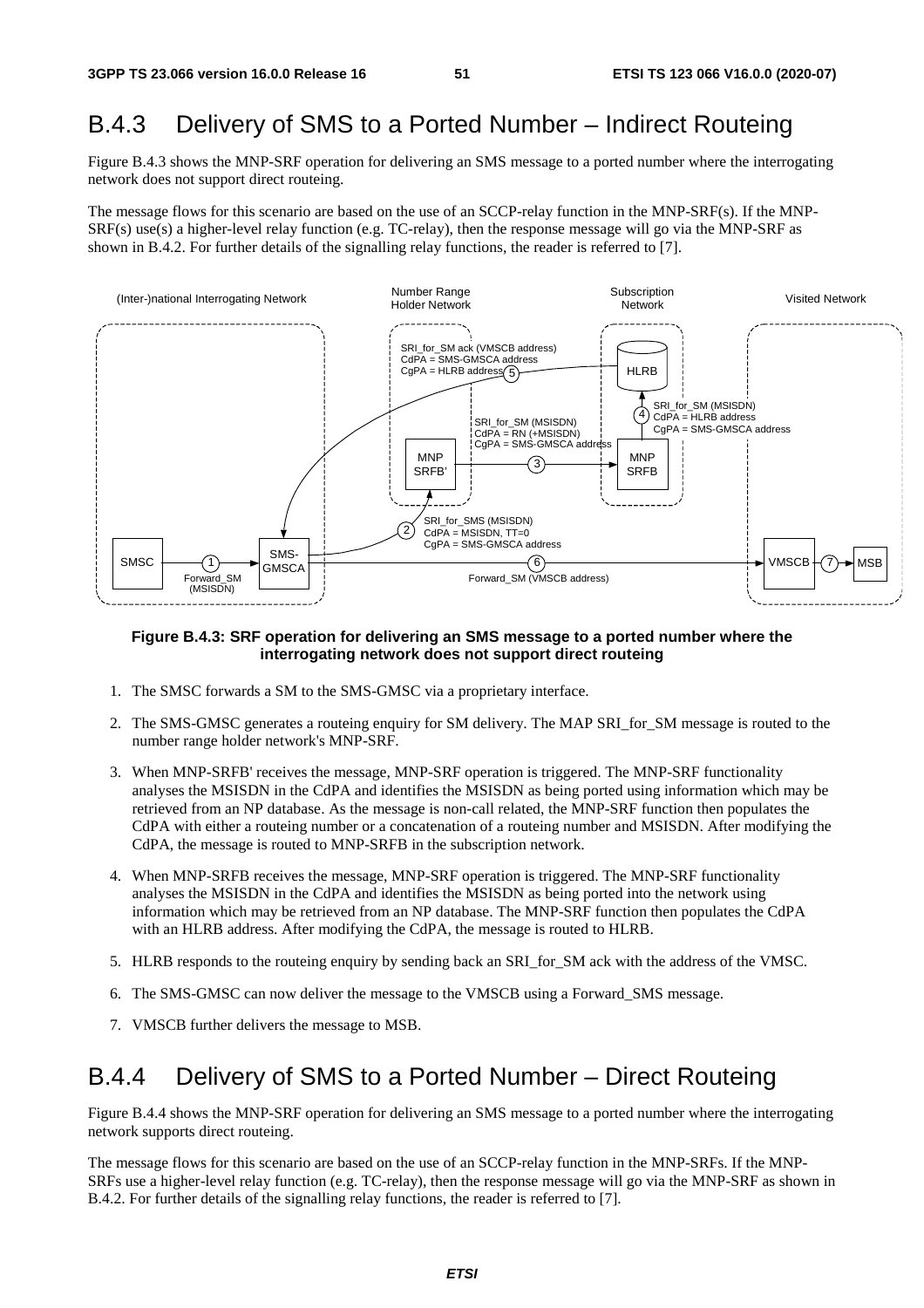

#### **Figure B.4.4: SRF operation for delivering an SMS message to a ported number where the interrogating network supports direct routeing**

- 1. The SMSC forwards a SM to the SMS-GMSC via a proprietary interface.
- 2. The SMS-GMSC generates a routeing enquiry for SM delivery. The MAP SRI\_for\_SM message is routed to the network's MNP-SRF.
- 3. When MNP-SRFA receives the message, MNP-SRF operation is triggered. The MNP-SRF functionality analyses the MSISDN in the CdPA and identifies the MSISDN as being ported using information which may be retrieved from an NP database. As the message is non-call related, the MNP-SRF function then populates the CdPA with either a routeing number or a concatenation of a routeing number and MSISDN. After modifying the CdPA, the message is routed to MNP-SRFB in the subscription network.
- 4. When MNP-SRFB receives the message, MNP-SRF operation is triggered. The MNP-SRF functionality analyses the MSISDN in the CdPA and identifies the MSISDN as being ported into the network using information which may be retrieved from an NP database. The MNP-SRF function then populates the CdPA with an HLRB address. After modifying the CdPA, the message is routed to HLRB.
- 5. HLRB responds to the routeing enquiry by sending back an SRI\_for\_SM ack with the address of the VMSC.
- 6. The SMS-GMSC can now deliver the message to the VMSCB using a Forward\_SMS message.
- 7. VMSCB further delivers the message to MSB.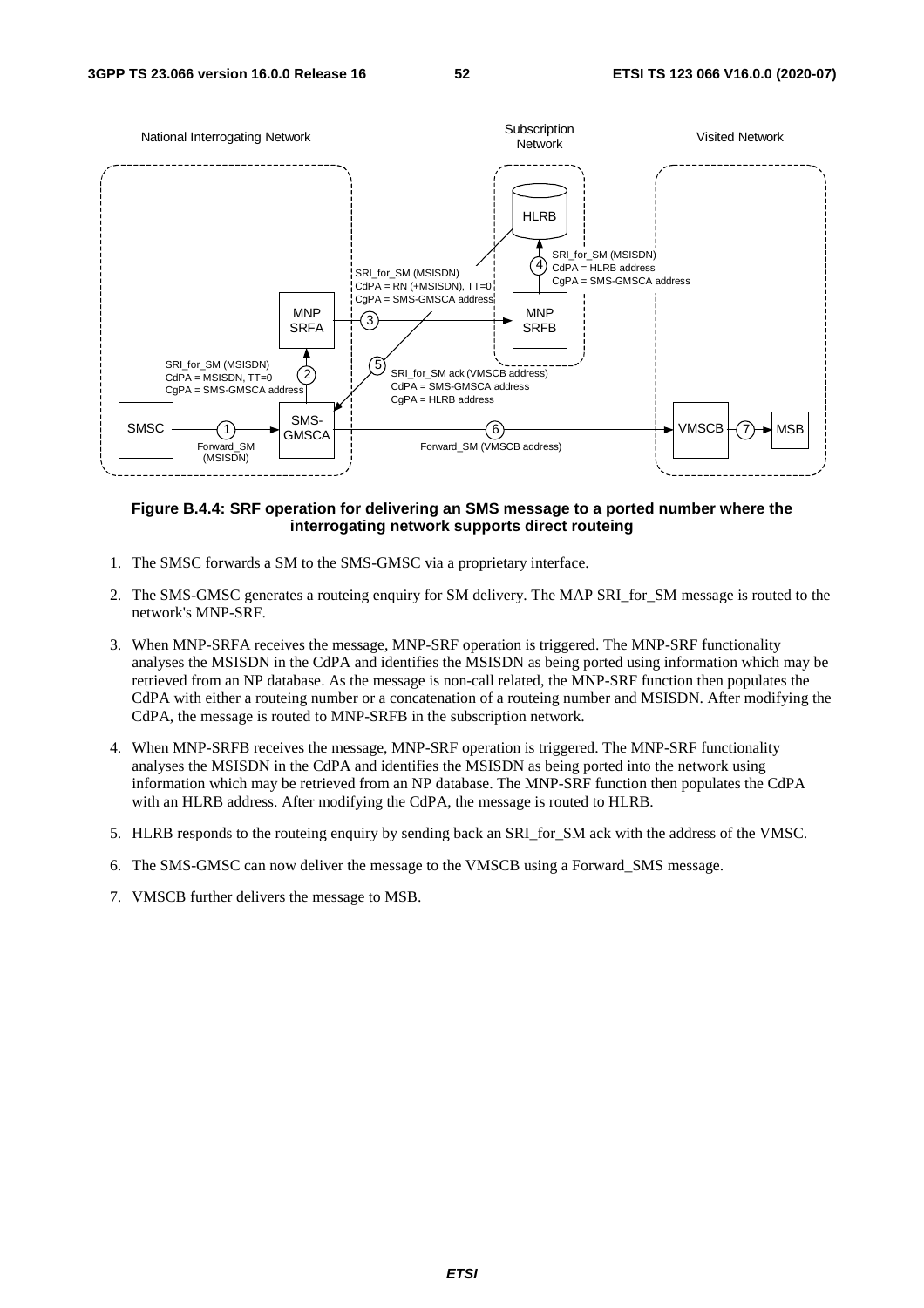#### B.4.5 International SOR for a Non-ported Number

Figure B.4.5 shows the MNP-SRF operation for optimally routeing an international call to a non-ported number.

The message flows for this scenario are based on the use of an SCCP-relay function in the MNP-SRF. If the MNP-SRF uses a higher-level relay function (e.g. TC-relay), then the response message will go via the MNP-SRF as shown in B.4.2. For further details of the signalling relay functions, the reader is referred to [7].



#### **Figure B.4.5: SRF operation for optimally routeing an international call to a non-ported number**

- 1. MSA originates a call to MSISDN.
- 2. VMSCA routes the call to the originating network's GMSCA.
- 3. When GMSCA receives the ISUP IAM, it requests routeing information by submitting a MAP SRI with SOR parameter set to the number range holder network of the dialled MSISDN. Within the number range holder network, the message is routed to the network's MNP-SRF.
- 4. When MNP-SRFB receives the message, MNP-SRF operation is triggered. The MNP-SRF functionality analyses the MSISDN in the CdPA and identifies the MSISDN as being non-ported using information which may be retrieved from an NP database. The MNP-SRF function then populates the CdPA with an HLRB address. After modifying the CdPA, the message is routed to HLRB.
- 5. When HLRB receives the SRI, it responds to the GMSCA by sending back an SRI ack with a MSRN.
- 6. GMSCA uses the MSRN to route the call to VMSCB.
- 7. VMSCB further establishes a traffic channel to MSB.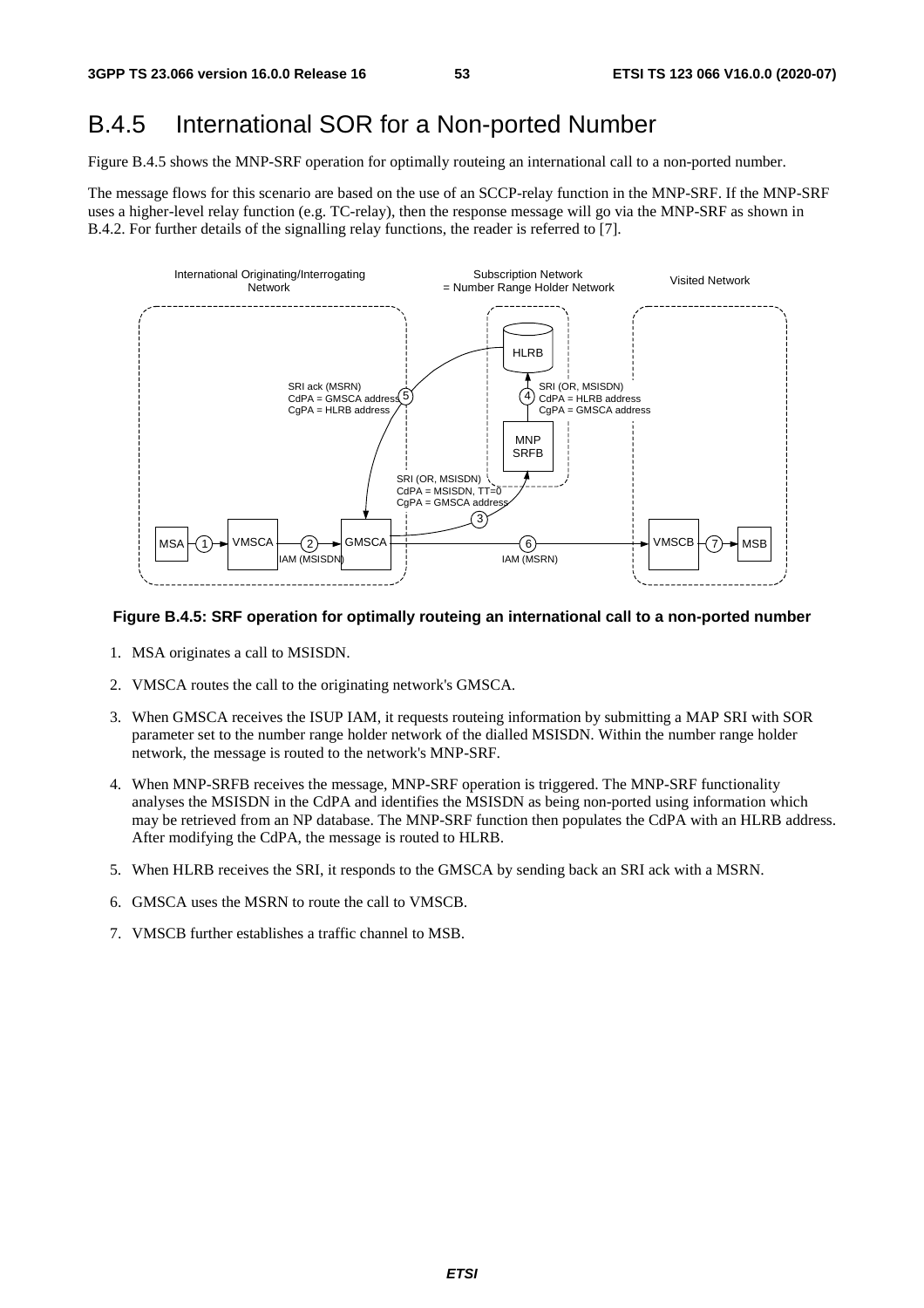### B.4.6 SOR for a Ported Number – Indirect Routeing

Figure B.4.6 shows the MNP-SRF operation for optimally routeing a call (using SOR) to a ported number where the interrogating network does not support direct routeing.

The message flows for this scenario are based on the use of an SCCP-relay function in the MNP-SRFs. If the MNP-SRFs use a higher-level relay function (e.g. TC-relay), then the response message will go via the MNP-SRF as shown in B.4.2. For further details of the signalling relay functions, the reader is referred to [7].



#### **Figure B.4.6: MNP-SRF operation for optimally routeing a call (using SOR) to a ported number where the interrogating network does not support direct routeing**

- 1. MSA originates a call to MSISDN.
- 2. VMSCA routes the call to the network's GMSCA.
- 3. When GMSCA receives the ISUP IAM, it requests routeing information by submitting a MAP SRI with SOR parameter set to the number range holder network of the dialled MSISDN. Within the number range holder network, the message is routed to the network's MNP-SRF.
- 4. When MNP-SRFB' receives the message, MNP-SRF operation is triggered. The MNP-SRF functionality analyses the MSISDN in the CdPA and identifies the MSISDN as being ported using information which may be retrieved from an NP database. As the message is non-call related, the MNP-SRF function then populates the CdPA with either a routeing number or a concatenation of a routeing number and MSISDN. After modifying the CdPA, the message is routed to MNP-SRFB in the subscription network.
- 5. When MNP-SRFB receives the message, MNP-SRF operation is triggered. The MNP-SRF functionality analyses the MSISDN in the CdPA and identifies the MSISDN as being ported into the network using information which may be retrieved from an NP database. The MNP-SRF function then populates the CdPA with an HLRB address. After modifying the CdPA, the message is routed to HLRB.
- 6. When HLRB receives the SRI, it responds to the GMSCA by sending back an SRI ack with a MSRN.
- 7. GMSCA uses the MSRN to route the call to VMSCB.
- 8. VMSCB further establishes a traffic channel to MSB.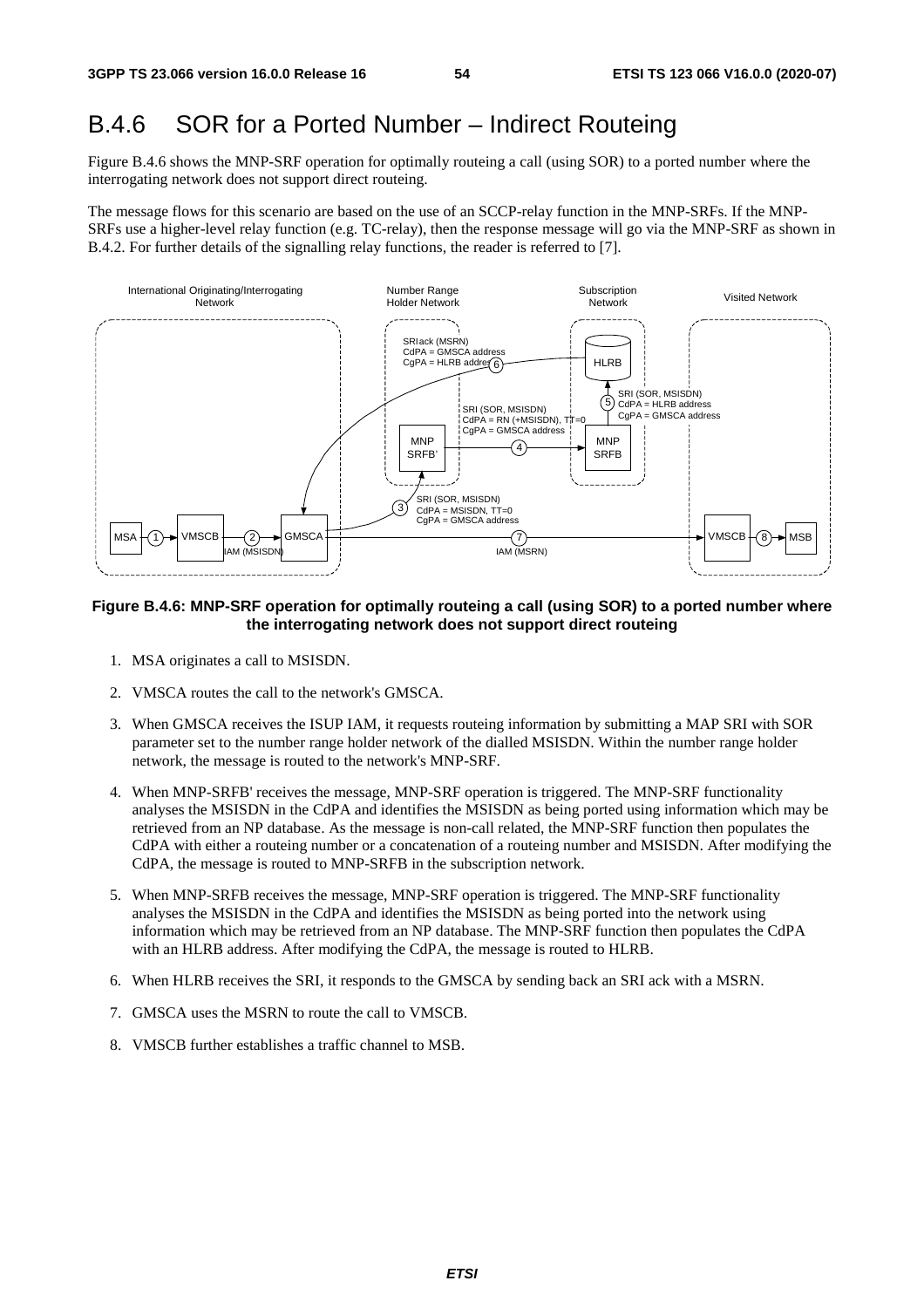### B.4.7 Any Time Interrogation for a Ported Number – Indirect **Routeing**

Figure B.4.7 shows the MNP-SRF operation for routeing an Any\_Time\_Interrogation message for a ported number where the interrogating network does not support direct routeing.

The message flows for this scenario are based on the use of an SCCP-relay function in the MNP-SRFs. If the MNP-SRFs use a higher-level relay function (e.g. TC-relay), then the response message will go via the MNP-SRF as shown in B.4.2. For further details of the signalling relay functions, the reader is referred to [7].



#### **Figure B.4.7: MNP-SRF operation for routeing an Any\_Time\_Interrogation message for a ported number where the interrogating network does not support direct routeing**

- 1. The gsmSCF generates an Any\_Time\_Interrogation (ATI) message. The message is routed to the number range holder network's MNP-SRF.
- 2. When MNP-SRFB' receives the message, MNP-SRF operation is triggered. The MNP-SRF functionality analyses the MSISDN in the CdPA and identifies the MSISDN as being ported using information which may be retrieved from an NP database. As the message is non-call related, the MNP-SRF function then populates the CdPA with either a routeing number or a concatenation of a routeing number and MSISDN. After modifying the CdPA, the message is routed to MNP-SRFB in the subscription network.
- 3. When MNP-SRFB receives the message, MNP-SRF operation is triggered. The MNP-SRF functionality analyses the MSISDN in the CdPA and identifies the MSISDN as being ported into the network using information which may be retrieved from an NP database. The MNP-SRF function then populates the CdPA with an HLRB address. After modifying the CdPA, the message is routed to HLRB.
- 4. HLRB responds to the ATI by sending back an ATI ack with the requested information.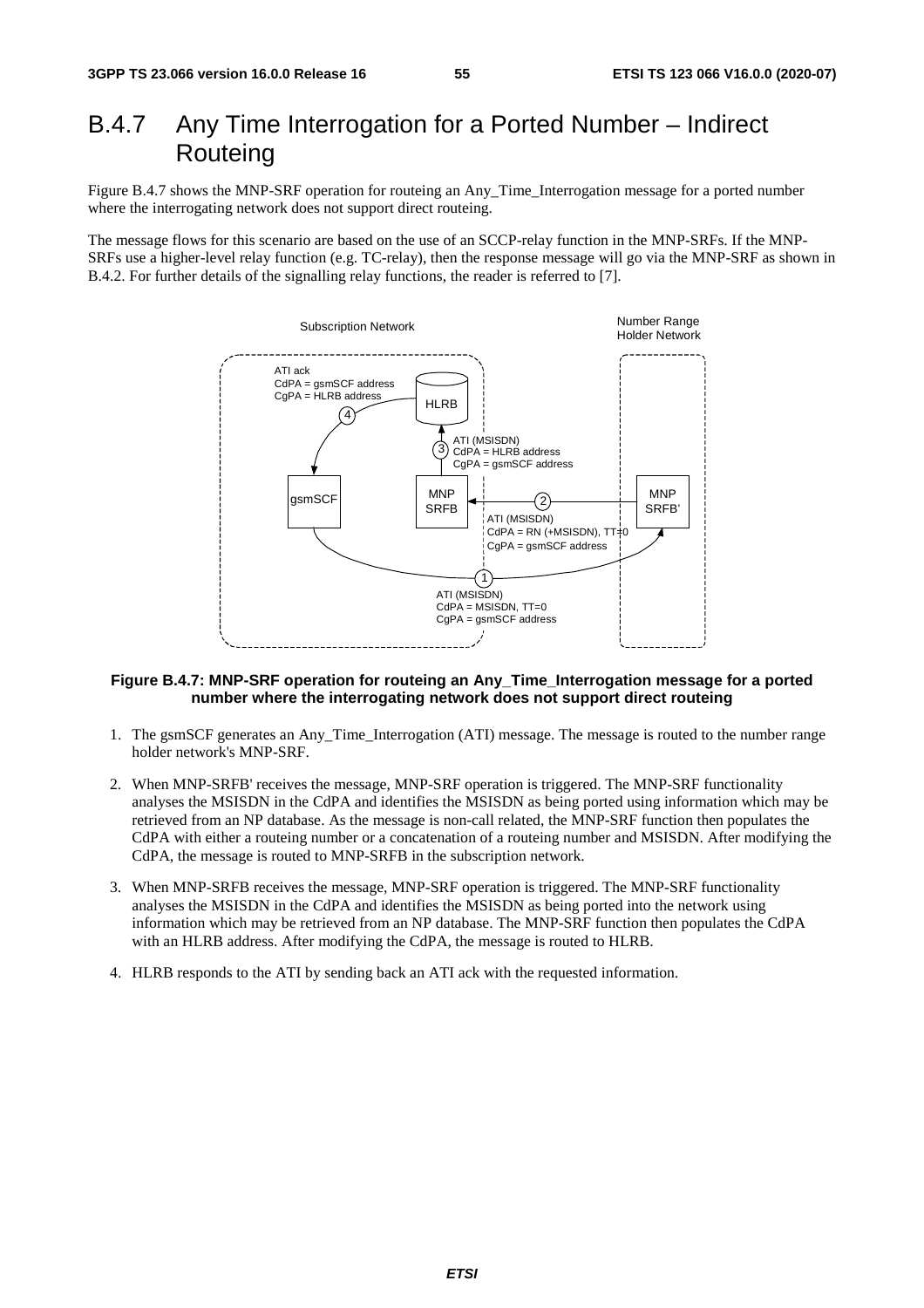### B.4.8 Any Time Interrogation for a Ported Number – Direct Routeing

Figure B.4.8 shows the MNP-SRF operation for routeing an Any\_Time\_Interrogation message for a ported number where the interrogating network supports direct routeing.

The message flows for this scenario are based on the use of an SCCP-relay function in the MNP-SRF. If the MNP-SRF uses a higher-level relay function (e.g. TC-relay), then the response message will go via the MNP-SRF as shown in B.4.2. For further details of the signalling relay functions, the reader is referred to [7].



#### **Figure B.4.8: MNP-SRF operation for routeing an Any\_Time\_Interrogation message for a ported number where the interrogating network supports direct routeing**

- 1. The gsmSCF generates an Any\_Time\_Interrogation (ATI) message. The message is routed to the network's MNP-SRF.
- 2. When MNP-SRFB receives the message, MNP-SRF operation is triggered. The MNP-SRF functionality analyses the MSISDN in the CdPA and identifies the MSISDN as being ported into the network using information which may be retrieved from an NP database. The MNP-SRF function then populates the CdPA with an HLRB address. After modifying the CdPA, the message is routed to HLRB.
- 3. HLRB responds to the ATI by sending back an ATI ack with the requested information.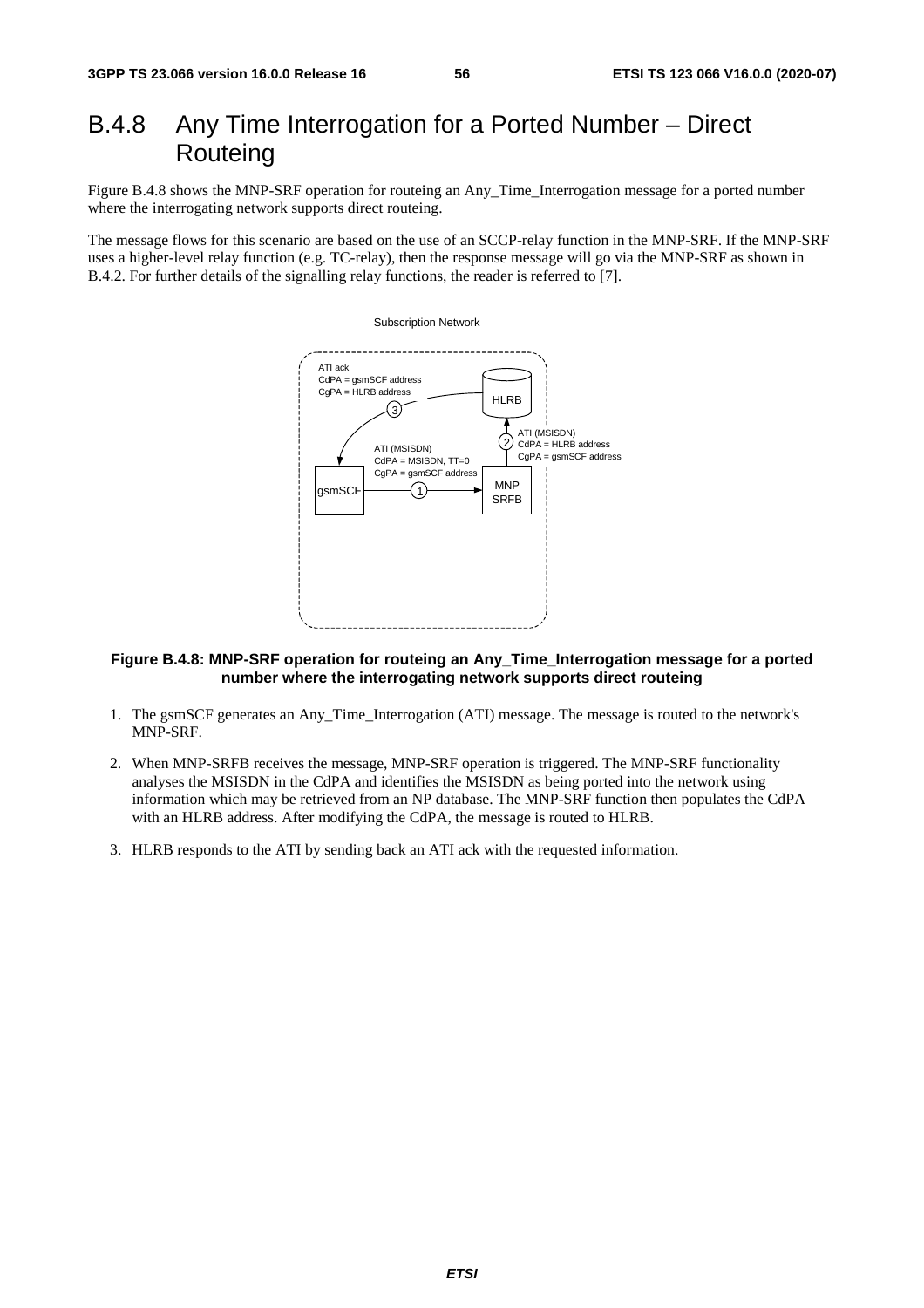### B.4.9 CCBS where the Busy Subscriber is a Ported Subscriber - Direct Routeing

Figure B.4.9 shows the MNP-SRF operation for routeing a CCBS Request for a ported number where the interrogating network supports direct routeing.

The message flows for this scenario are based on the use of an SCCP-relay function in the MNP-SRFs. If the MNP-SRFs use a higher-level relay function (e.g. TC-relay), then the response message will go via the MNP-SRF as shown in B.4.2. For further details of the signalling relay functions, the reader is referred to [7].



#### **Figure B.4.9: MNP-SRF operation for routeing a CCBS Request for a ported number where the interrogating network supports direct routeing**

- 1. The VMSCA receives a ISUP Release message with cause value 'subscriber busy' from VMSCB.
- 2. VLRA/VMSCA sends a Register\_CC\_Entry to HLRA using the HLRA address as CdPA on SCCP.
- 3. The HLRA sends a CCBS Request message to the networks MNP-SRFA.
- 4. When MNP-SRFA receives the message, MNP-SRF operation is triggered. The MNP-SRF functionality analyses the MSISDN in the CdPA and identifies the MSISDN as being ported using information which may be retrieved from an NP database. As the message is non-call related, the MNP-SRF function then populates the CdPA with either a routeing number or a concatenation of a routeing number and MSISDN. After modifying the CdPA, the message is routed to MNP-SRFB in the subscription network.
- 5. When MNP-SRFB receives the message, MNP-SRF operation is triggered. The MNP-SRF functionality analyses the MSISDN in the CdPA and identifies the MSISDN as being ported into the network using information which may be retrieved from an NP database. The MNP-SRF function then populates the CdPA with an HLRB address. After modifying the CdPA, the message is routed to HLRB.
- 6. HLRB can now respond to HLRA by sending back a CCBS ack message.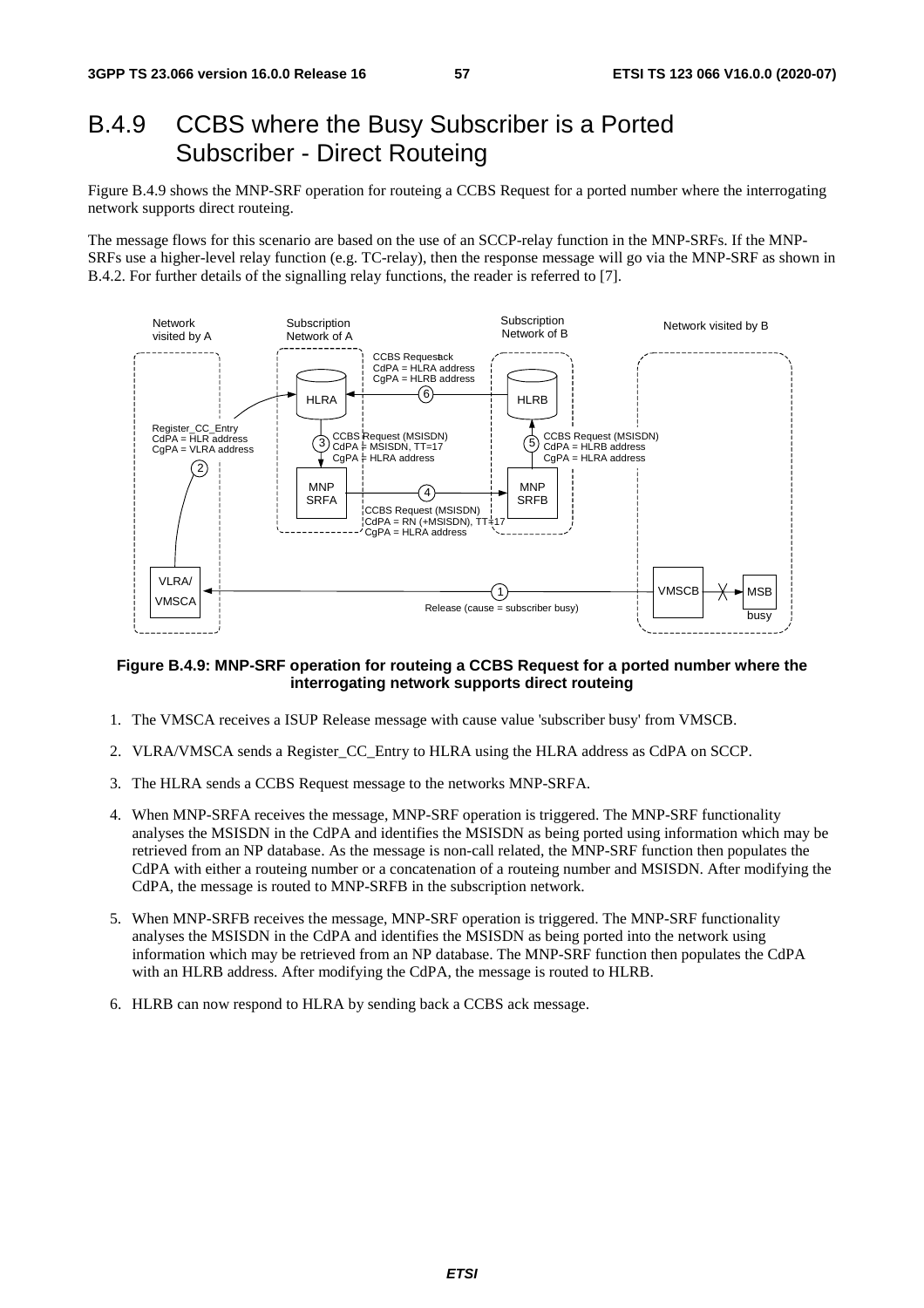### B.4.10 Calling Name Presentation Flows – MNP-SRF acts as SCCP Relay

Figure B.4.10 shows the MNP-SRF operation for delivering an CNAP message to an ANSI Calling Name Database.



#### **Figure B.4.10: SRF operation for delivering an CNAP message to the CNDB**

- 1. An incoming call ( an Initial Address message with Generic Name parameter set to "presentation allowed" is received at a MSC. The MSC inteerogates the VLR to determine if the called party is subscribed to the CNAP service. The VLR Response indicates that the called party is subscribed to CNAP;
- 2. The MSC generates a TCAP message "Query With Permission". The Query With Permission message is routed to the network's MNP-SRF;
- 3. When MNP-SRFB receives the message, MNP-SRF operation is triggered. The MNP-SRF functionality analyses the MSISDN in the CdPA and identifies which CNDB the MSISDN is populated using information which may be retrieved from an NP database. The MNP-SRF function then populates the CdPA with an CNDB address. After modifying the CdPA, the message is routed to CNDB;
- 4. CNDB responds to the routeing enquiry by sending back a Query With Permission ack with the address of the MSC. The MSC can now deliver the Calling Name to the terminating subscriber .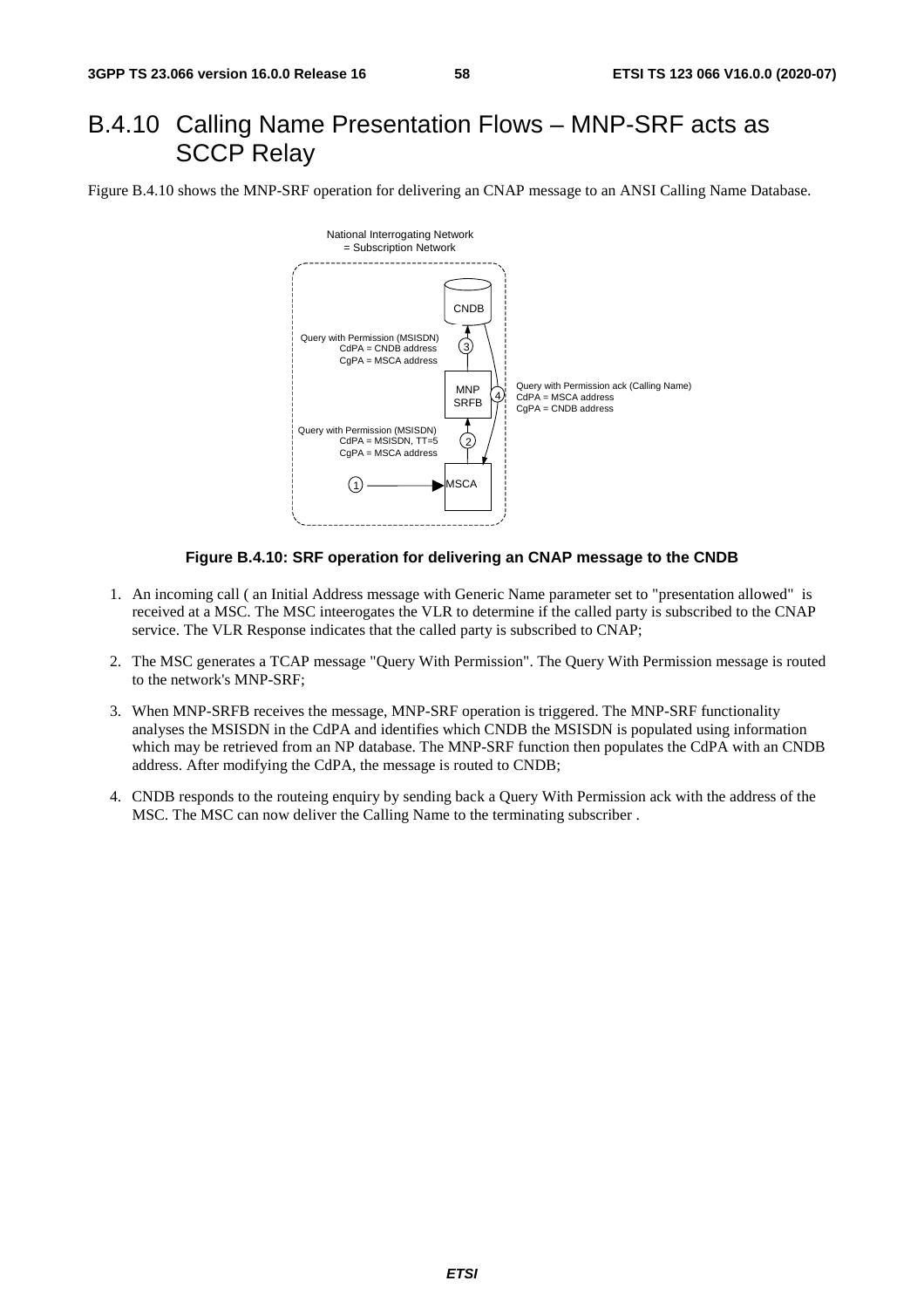# Annex C (normative): MNP Signalling Relay Function - Call Related Signalling

# C.1 Handling of Call Related Signalling

The MAP messages affected by MNP are the MAP\_SEND\_ROUTING\_INFORMATION (SRI) message without OR parameter set sent to the HLR and the MAP\_ANY\_TIME\_INTERROGATION (ATI) message with parameter MNPrequestedInfo present terminated in the MNP-SRF.

In a PLMN supporting MNP with direct routeing using signalling relay, all incoming calls and calls originated in the network for which the called party number is within the ranges owned by any network in the portability domain, the gateway MSCs will send an SRI such that it will be handled by the MNP-SRF in that network.

In a PLMN supporting MNP with direct routeing, where the called party number is within the ranges owned by any network in the portability domain, the INE sends an MNP Information request (ATI) such that it will be handled by the MNP-SRF in the network.

In a PLMN supporting MNP with indirect routeing using signalling relay, all incoming calls and calls originating in the network, for which the called party number is within the range owned by the network, the gateway MSCs will send SRI such that it will be handled by the MNP-SRF in that network.

In a PLMN supporting MNP with indirect routeing, the INE sends an MNP Information Request (ATI) such that it will be handled by the MNP-SRF in the Number Range Holder Network.

The MNP-SRF obtains routeing information from the NP database to identify the subscription network associated with a particular national MSISDN. The interface between the MNP-SRF and the NP database is considered implementation dependent and is not detailed further.

From the perspective of the PLMN in which the MNP-SRF resides, the CdPA represents one of:

- 1. An own number ported out.
- 2. An own number not ported out.
- 3. A foreign number ported in.
- 4. A foreign number ported to a foreign network.
- 5. A foreign number not known to be ported.

Cases 4 and 5 are applicable only for direct routeing.

For SRI:

In case 1, the MNP-SRF may perform one of the following depending on agreements within the number portability domain.

- a. An SRI response is sent containing the necessary routeing information to route the call to the subscription network. This is performed by an internal MAP Application Termination Function (MATF) known as the Number Portability Location Register (NPLR).
- b. If indirect routeing of calls with reference to the subscription network is used, the message is relayed to the MNP-SRF in the subscription network, whose NPLR provides the necessary routeing information in an SRI response. The use of an NPLR in the subscription network can only be by agreement within the number portability domain.

In cases 2 and 3, the MNP-SRF relays the message to the HLR. For further details of the signalling relay function, the reader is referred to [7].

In case 4, an SRI response is sent, containing the necessary routeing information to route the call to the subscription network.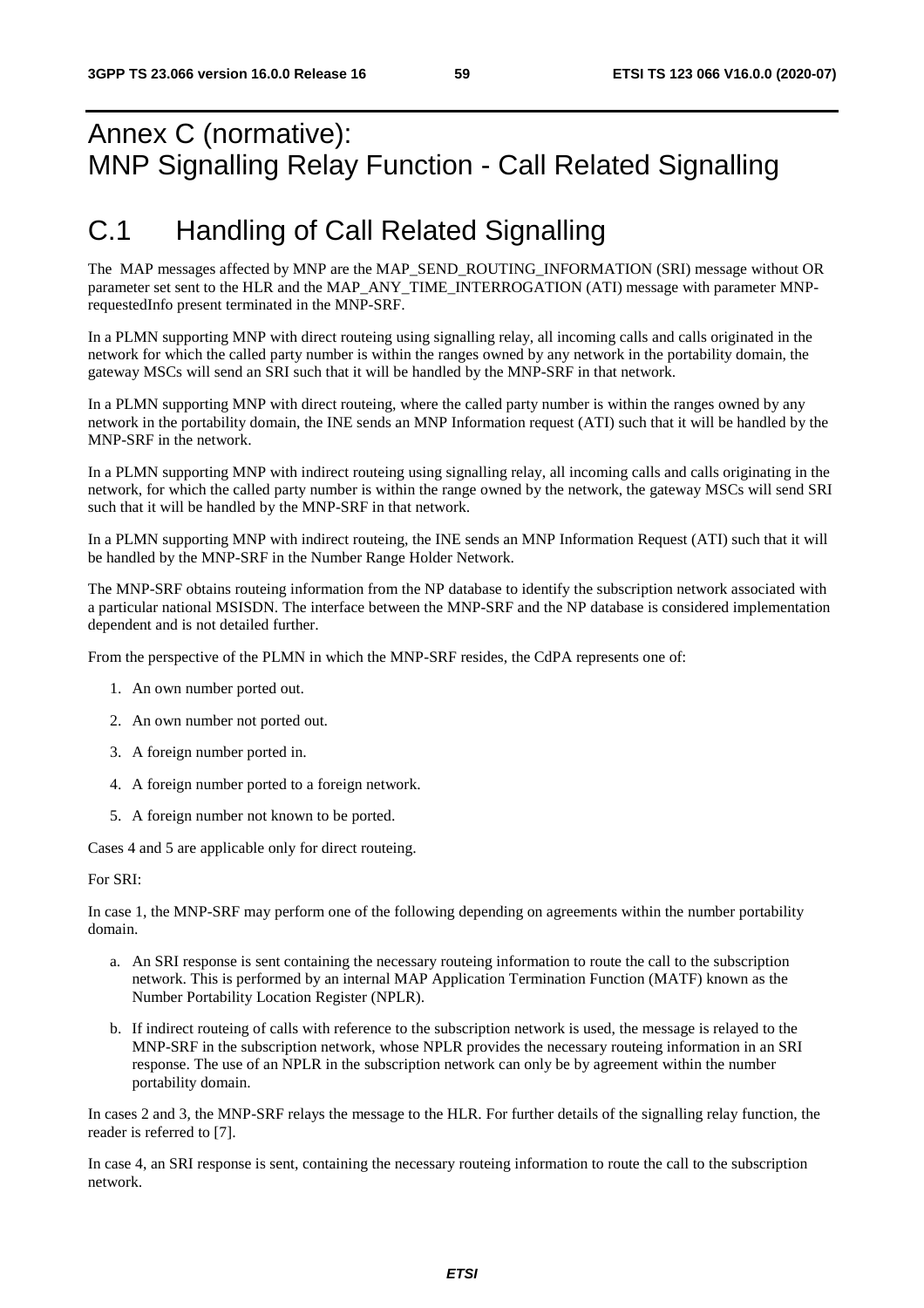In case 5, an SRI response is sent, containing the necessary routeing information to route the call to the number range holder network.

For ATI:

In all cases the MNP information request (ATI) is sent to the MNP\_SRF\_MATF\_Info\_Request procedure/ MAP Application Termination Function (MATF) for handling. A response is sent to the INE containing MNP information or an error is returned.

# C.2 Functional Requirements of Network Entities

## C.2.1 Procedure MNP\_SRF\_MATF\_Call\_Related

Figure C.2.2 shows the procedure MNP\_SRF\_MATF\_Call\_Related. This procedure handles call-related signalling messages. It is called from the process MNP\_SRF (see clause 4.3).

The check "message has been relayed" identifies all call related signalling messages which are relayed from the number range holder network towards the subscription network in the case of Indirect Routeing with reference to subscription network implementation. These messages only refer to numbers ported into the network.

The check "own number not ported out" identifies all mobile numbers from number ranges allocated to the network the MNP-SRF/MATF is located in and which are not ported to other networks. In this case the call related message is relayed to the HLR in the network.

The check "foreign number ported in" identifies all mobile numbers from the number ranges not allocated to the network the MNP-SRF/MATF is located in and which are served by the network the MNP-SRF/MATF is located in. In this case the call related message is relayed to the HLR in the network.

The check "foreign number not known to be ported" identifies all mobile numbers from the number ranges not allocated to the network the MNP-SRF/MATF is located in and which are also not served by the network the MNP-SRF/MATF is located in. In this case the call is sent to the SRF\_MATF procedure for handling.

The check "foreign number ported to foreign network" identifies all mobile numbers from the number ranges not allocated to the network the MNP-SRF/MATF is located in and which are not served by the network the MNP-SRF is located in and not served by the network the number range is allocated to, i.e. the number is ported between two other networks. In this case the call related message is sent to the SRF\_MATF procedure for handling.

The remaining cases "own number ported out" are mobile numbers allocated to the network the MNP-SRF/MATF is located in and which are served by other networks, i.e. the number is ported out to another network. In this case the call is relayed to the MATF in the subscription network if this option is the one used by the operator, or sent to the SRF\_MATF procedure for handling if not.

# C.2.2 Process SRI\_NPLR

Figure C.2.2.2 shows the process SRI\_NPLR.

The check "unknown subscriber" identifies a subscriber without any associated available information.

If the GMSC is in the database own network then a routeing number is provided to route to the number range holder network.

If the GMSC is not in the database own network then the enquiry has been routed from the number range holder network, so the call should fail.

The database query uses the MSISDN received at the application level in the SRI, rather then the CdPA of the SCCP level.

If an error must be set as a result of the check "terminate", the user error "unknown subscriber" shall be used. If version 3 or higher of the MAP protocol is in use, then the diagnostic "NPDB mismatch" may be used.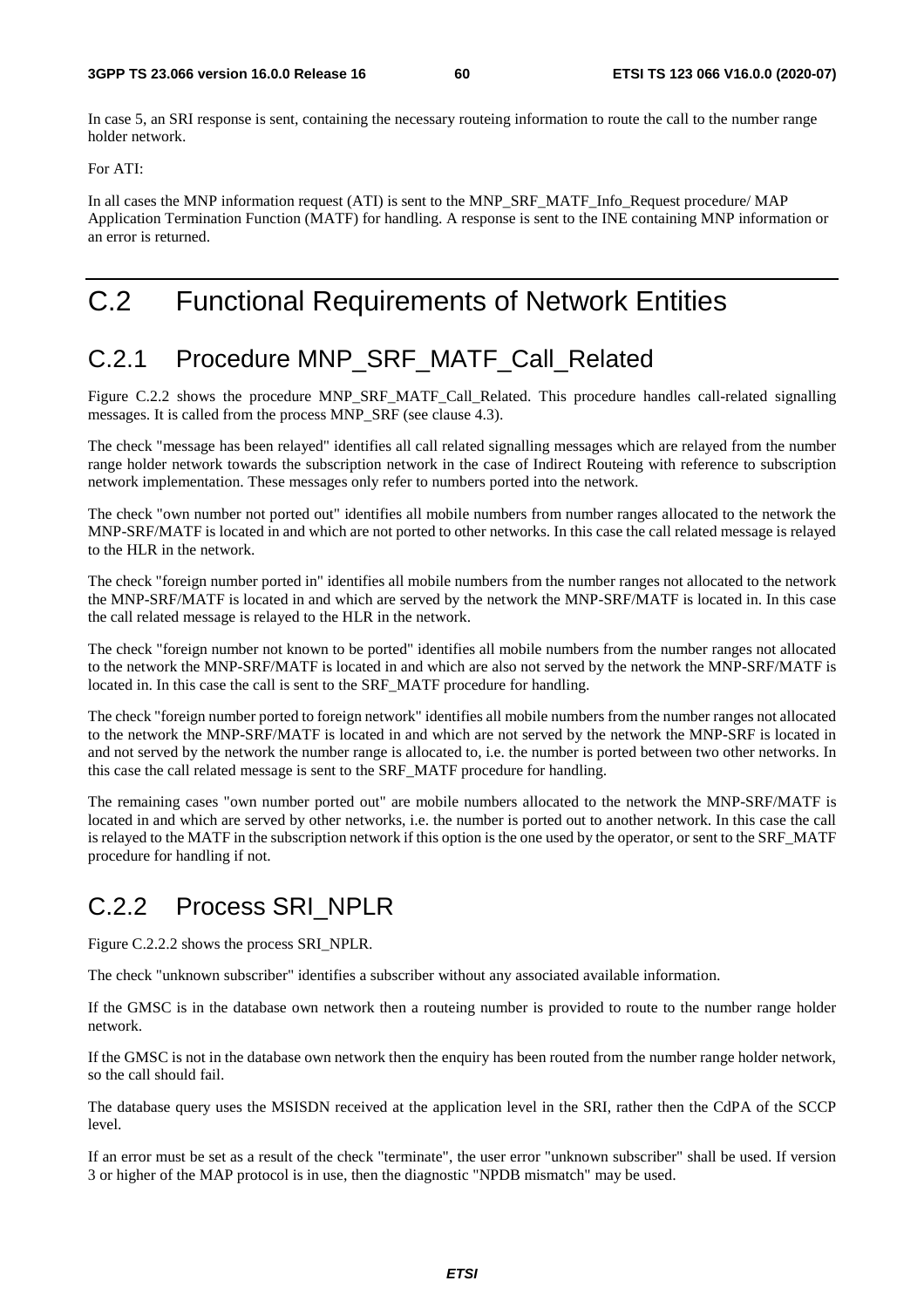The check "HPLMN MSISDN Range" identifies if the MSISDN received in the SRI exists in a MSISDN Range owned by the HPLMN. This is a North American Network implementation option and allows a MAP Error "Unknown Subscriber" to be sent to the GMSC instead of the MSISDN.

The check "HPLMN RN Range" identifies if the Routeing Number assigned to the MSISDN within the SRI\_NPLR is assigned to the HPLMN. This is a North American Network implementation option and allows a MAP Error "Unknown Subscriber" to be sent to the GMSC instead of the RN+MSISDN.

### C.2.3 Procedure MNP\_SRF\_MATF\_Info\_Request

Figure C.2.3.1 shows the procedure MNP\_SRF\_MATF\_Info\_Request. This procedure handles an information request signalling message to provide MNP information for a subscriber. It is called from the process MNP\_SRF (see clause 4.3).

#### C.2.4 Process ATI\_NPLR

Figure C.2.3.2 shows the process ATI\_NPLR.

The database query uses the MSISDN received at the application level in the ATI, rather than the CdPA of the SCCP level.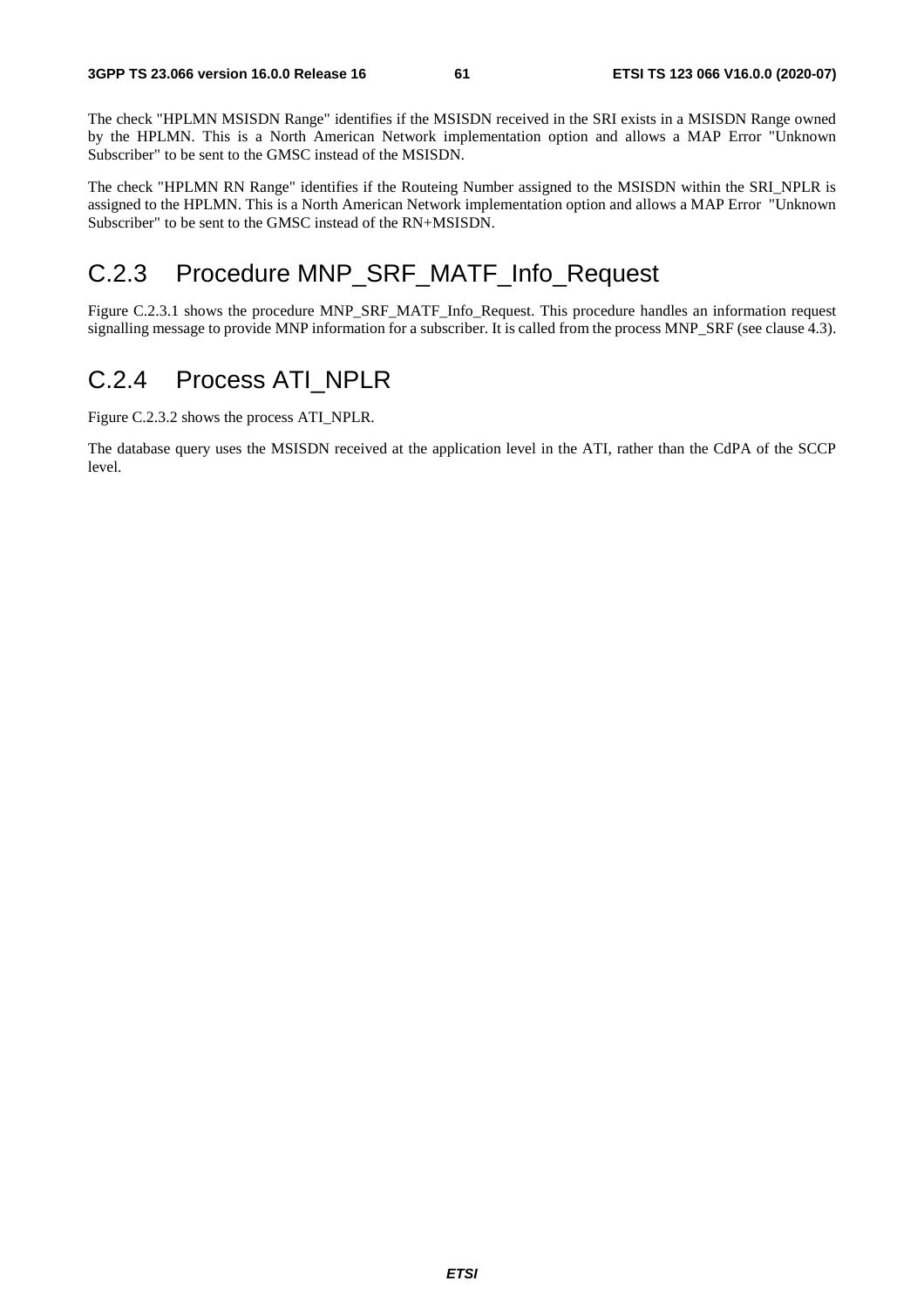

**Figure C.2.2: Procedure MNP\_SRF\_MATF\_Call\_Related**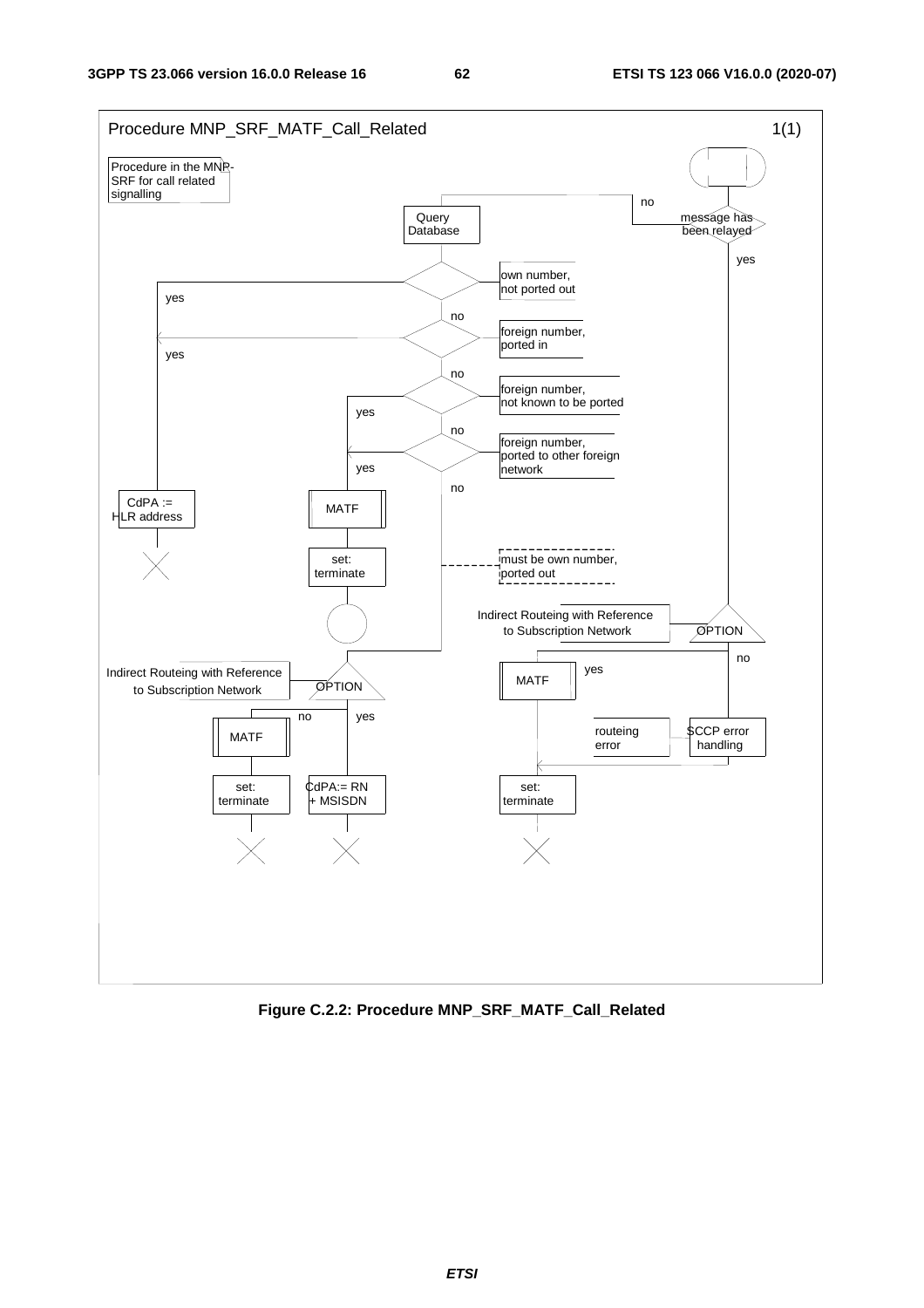

**Figure C.2.2.1: Procedure MATF**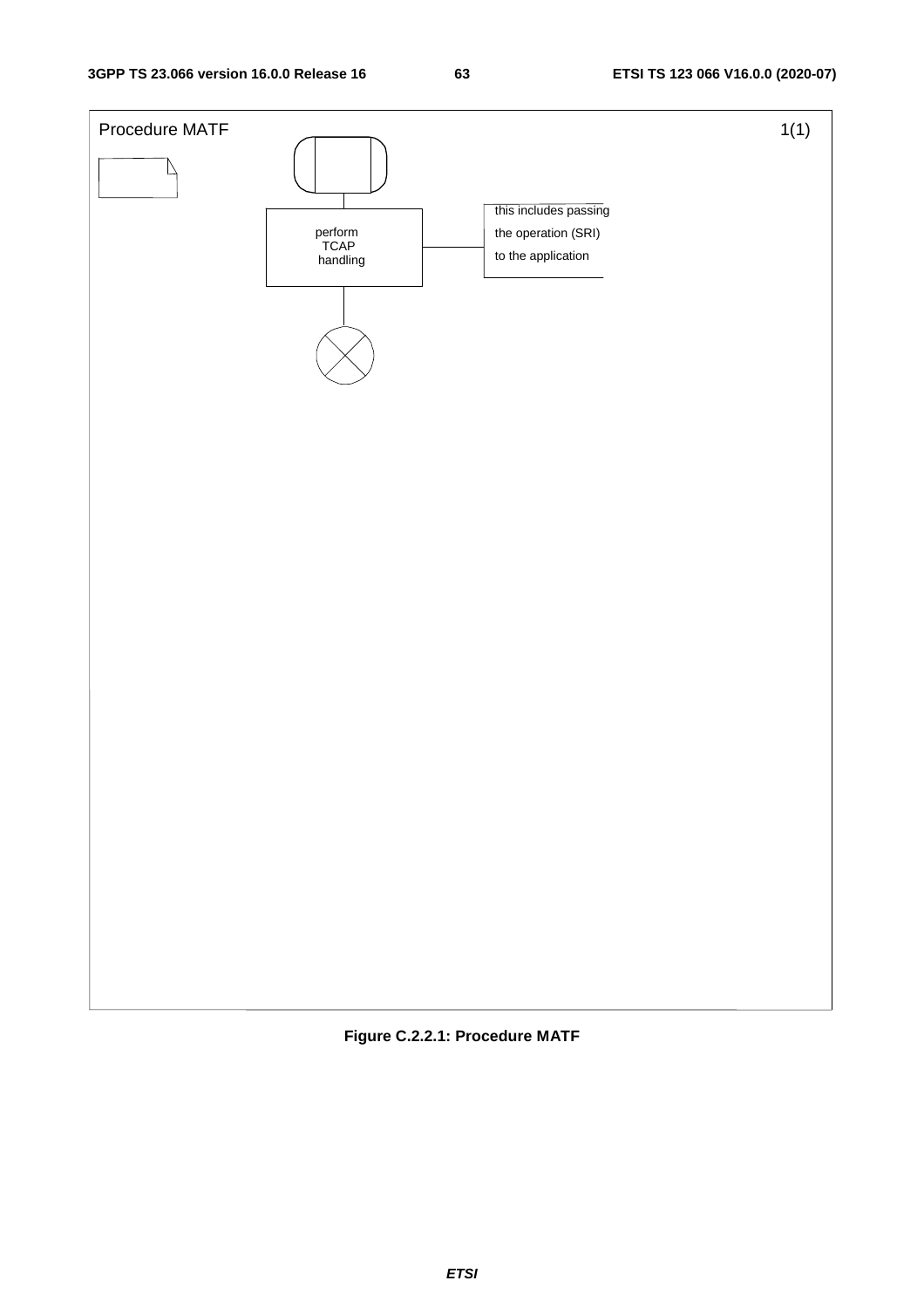

**Figure C.2.2.2: Process SRI\_NPLR**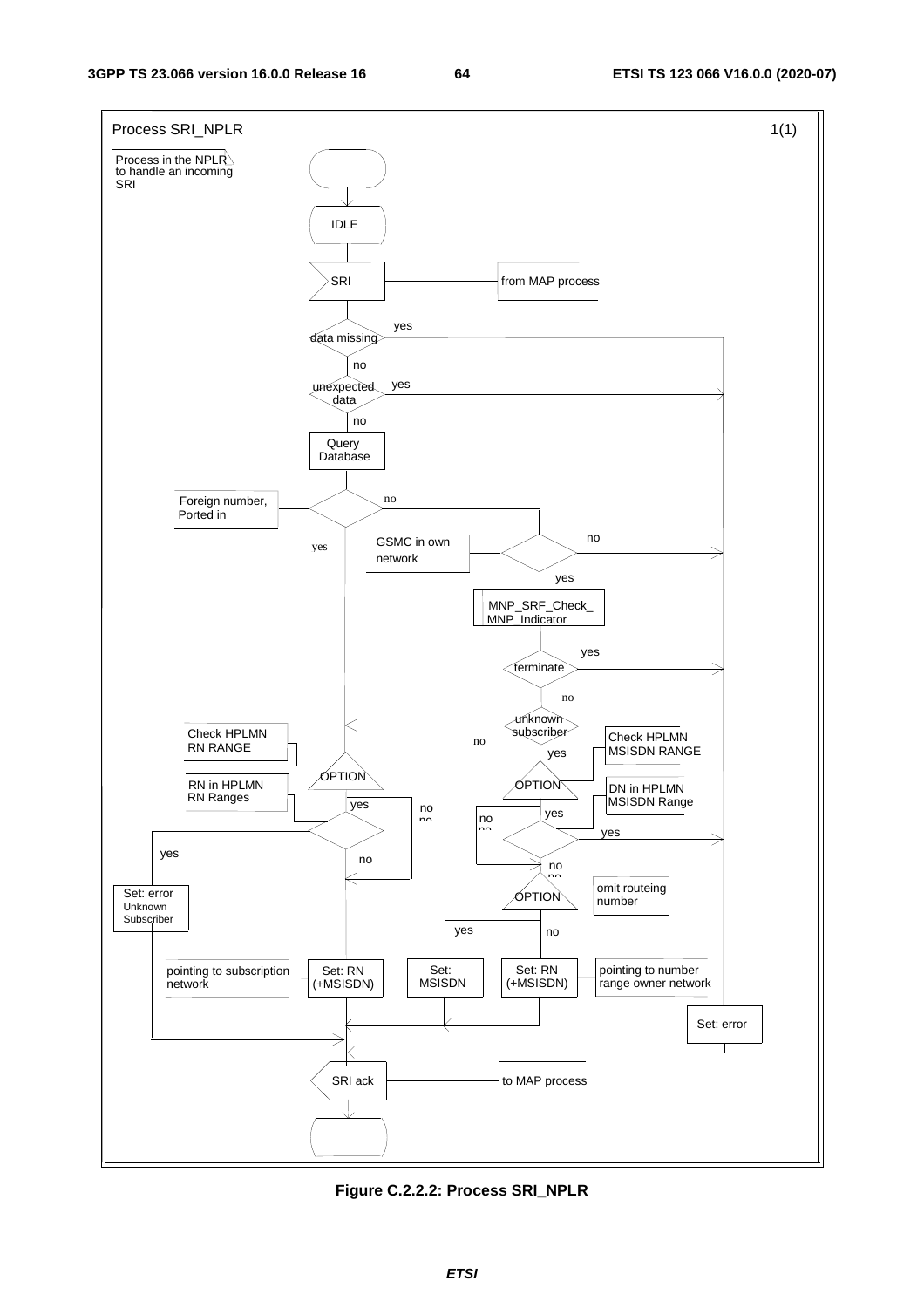

**Figure C.2.3.1: Procedure MATF\_Info\_Request**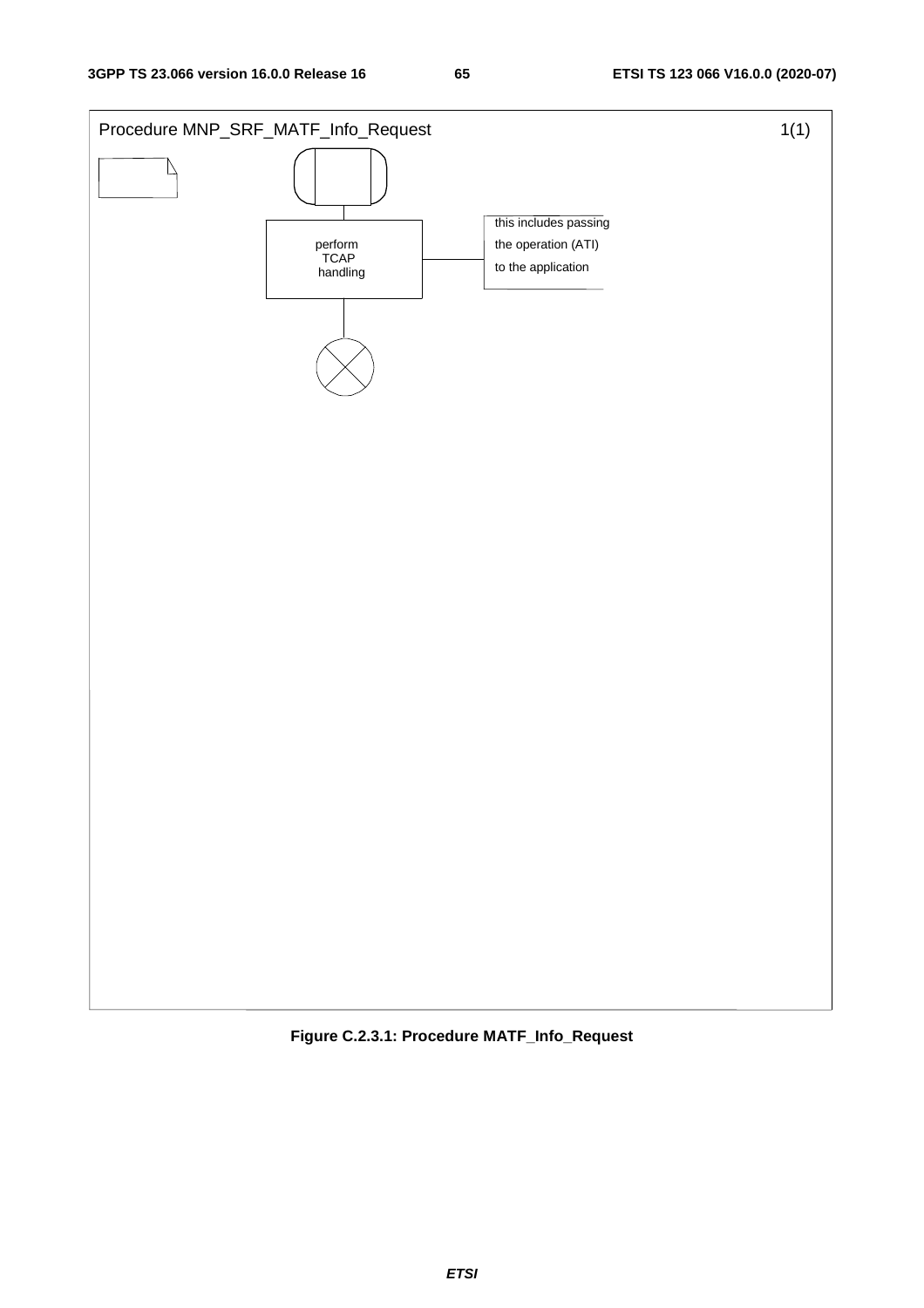

**Figure C.2.3.2: Process ATI\_NPLR** 

# C.3 Call Scenarios

The notation TT=SRI in diagrams in this section assumes that SRI=CRMNP for ETSI and SRI = Translation Type 14 for ANSI. The use of other translation types is for further study. The message flows for the following scenarios are based on the use of an SCCP relay function in MNP-SRF(s). The message flows for the higher level relay function (e.g.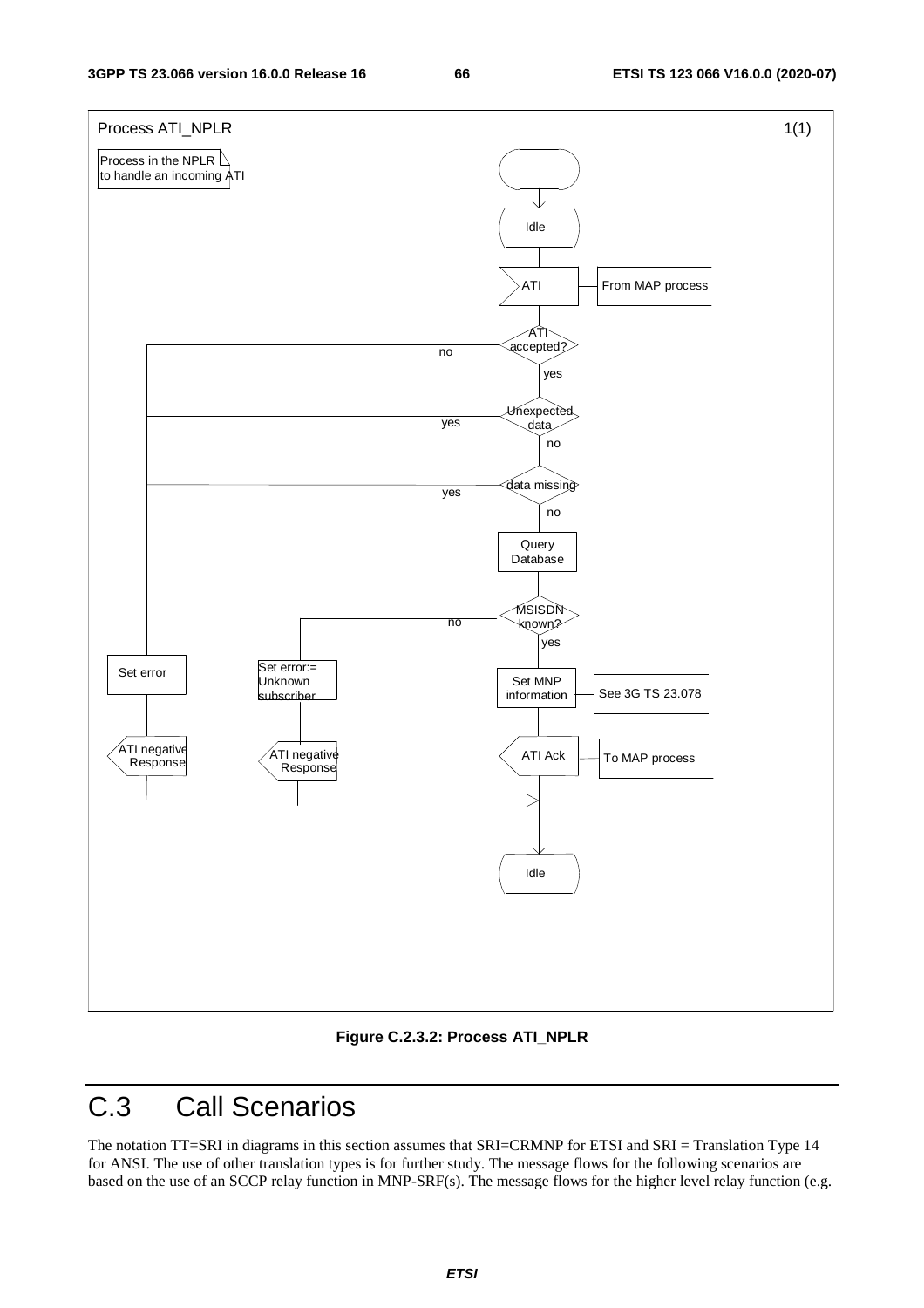TC relay) in MNP-SRF are not covered here, but the principle can be found in B.4.2. For further details of the signalling relay function, the reader is referred to [7].

### C.3.1 Call to a Non-Ported Number or Number Ported into the Network

Figure C.3.1 shows the signalling involved for a call to a non-ported number or number ported into the network (see 3G TS 23.018 [3]).



**Figure C.3.1: Call to a non-ported number** 

- 1. From an Originating Exchange a call is set up to MSISDN. The call is routed to the subscription network being the number range holder network, if the number is non-ported.
- 2. When GMSCB receives the ISUP IAM, it requests routeing information by submitting a MAP SRI to the MNP\_SRF/MATF. The TT on SCCP may be set to 'SRI'.
- 3. When the MNP\_SRF/MATF receives the message, the MNP\_SRF/MATF analyses the MSISDN in the CdPA and identifies the MSISDN as being non-ported. The MNP\_SRF/MATF function then replaces the CdPA by an HLRB address. After modifying the CdPA, the message is routed to HLRB.
- 4. When HLRB receives the SRI, it responds to the GMSCB by sending an SRI ack with an MSRN that identifies the MSB in the VMSCB.
- 5. GMSCB uses the MSRN to route the call to VMSCB.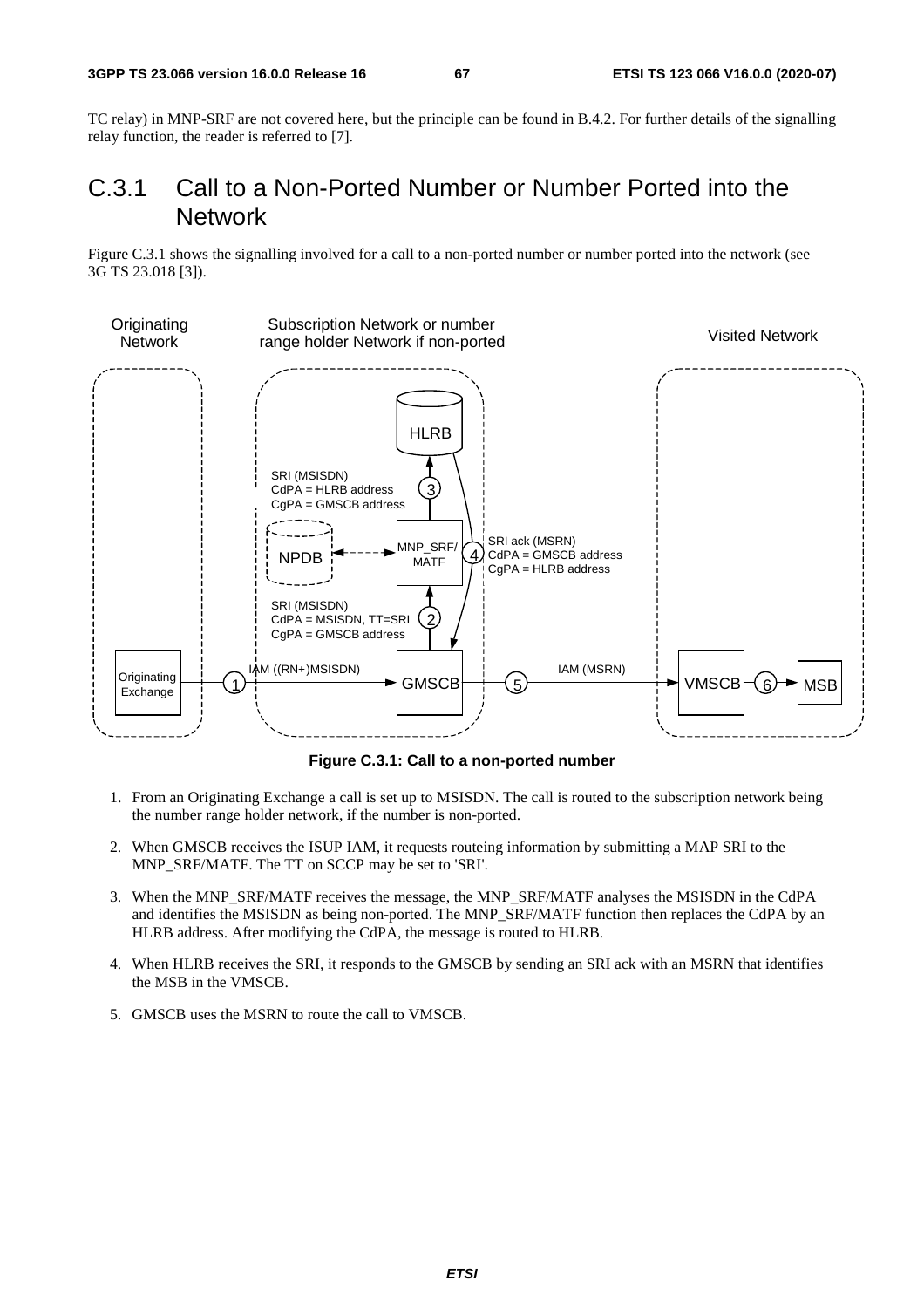# C.3.2 Call to a Ported Number – Originating Network = Subscription Network – Direct Routeing

Figure C.3.2 shows the signalling involved for a call to a ported number via direct routeing where the call is originated in the subscription network.



**Figure C.3.2: Call to a ported number via direct routeing where the call is originated in the subscription network** 

- 1. MSA originates a call to MSISDN.
- 2. VMSCA routes the call to the network's GMSCA.
- 3. When GMSCA receives the ISUP IAM, it requests routeing information by submitting a MAP SRI to the MNP\_SRF/MATF. The TT on SCCP may be set to 'SRI'.
- 4. When the MNP\_SRF/MATF receives the message, it analyses the MSISDN in the CdPA and identifies the MSISDN as being ported into the network. The MNP\_SRF/MATF function then replaces the CdPA by an HLRA address. After modifying the CdPA, the message is routed to HLRA.
- 5. When HLRA receives the SRI, it responds to the GMSCA by sending an SRI ack with an MSRN that identifies the MSB in the VMSCB.
- 6. GMSCA uses the MSRN to route the call to VMSCB.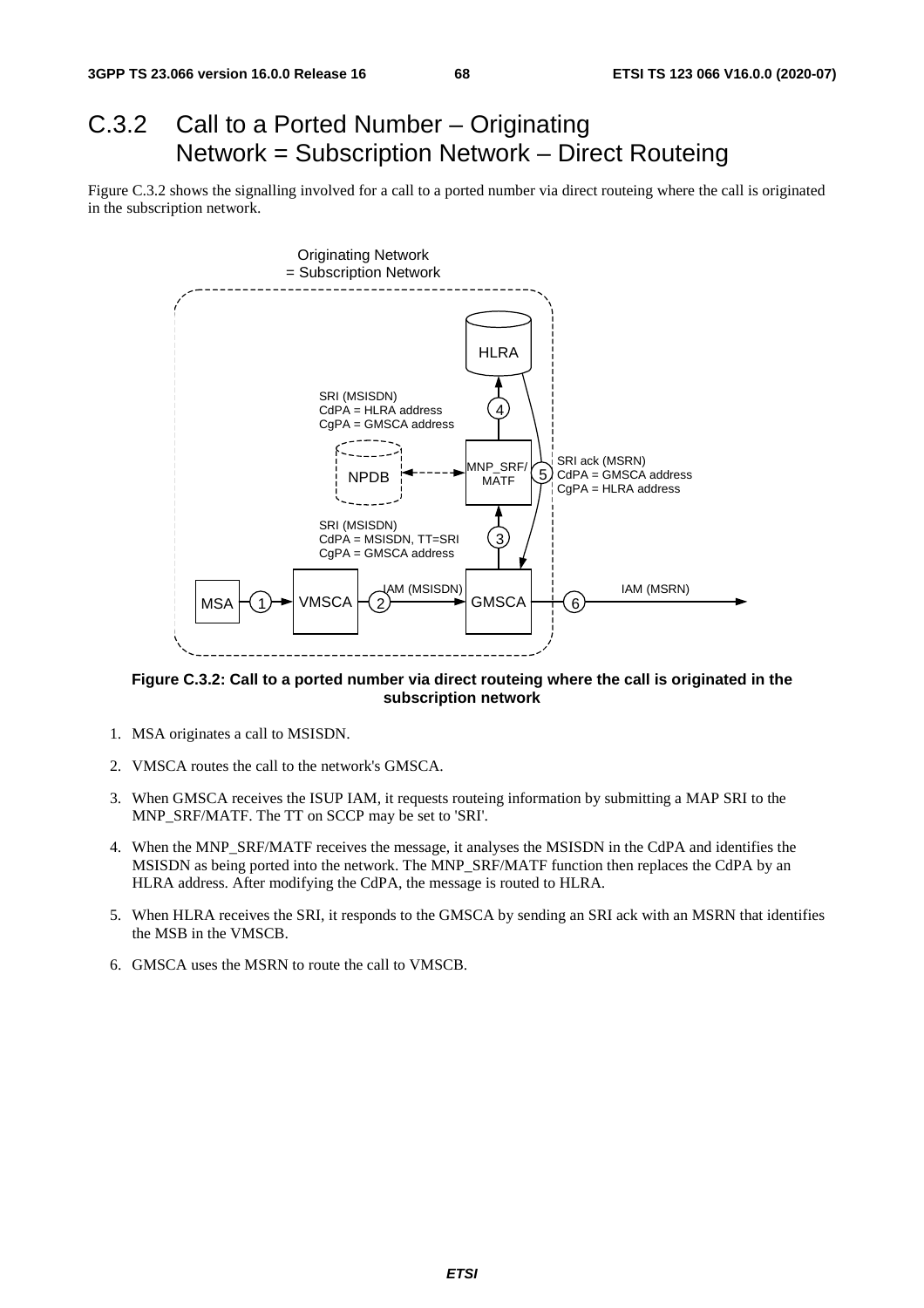## C.3.3 Mobile Originated Call to a Ported or not known to be Ported Number – Originating Network ≠Subscription Network– Direct Routeing

Figure C.3.3 shows the signalling involved for a national mobile originated call to a number not Subscribed in the originating network via direct routeing. The scenario describes signalling in the originating network using direct routeing in the cases when an own number is ported out, a foreign number is not known to be ported or a foreign number is ported to other foreign network.



#### **Figure C.3.3: National mobile originated call to a ported number via direct routeing**

- 1. MSA originates a call to MSISDN.
- 2. VMSCA routes the call to the network's GMSCA.
- 3. When GMSCA receives the ISUP IAM, it requests routeing information by submitting a MAP SRI to the MNP\_SRF/MATF. The TT on SCCP may be set to 'SRI'.
- 4. When the MNP\_SRF/MATF receives the message, it analyses the MSISDN in the CdPA and identifies the MSISDN as not known to be ported or being ported to another network. As the message is a SRI message, the MNP\_SRF/MATF responds to the GMSCA by sending an SRI ack with a RN + MSISDN; For the case the number is not known to be ported the routeing number may be omitted.
- 5. GMSCA uses the (RN +) MSISDN to route the call to GMSCB in the subscription network. Depending on the interconnect agreement, the RN will be added in the IAM or not.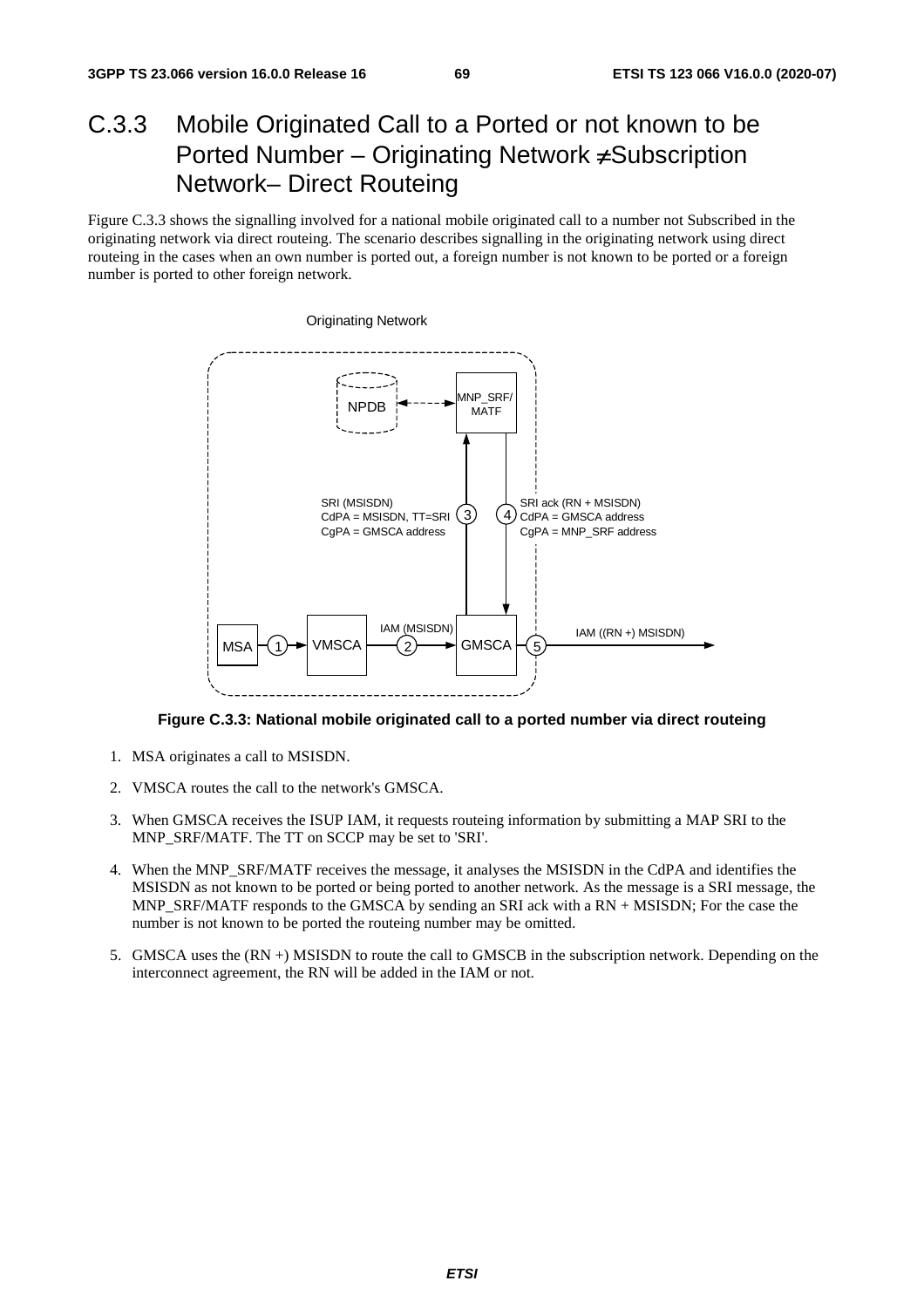#### C.3.4 Call to a Ported Number – Indirect Routeing

Figure C.3.4 shows the signalling involved for a call to a ported number via indirect routeing.



**Figure C.3.4: Call to a ported number via indirect routeing** 

- 1. From an Originating Exchange a call is set up to MSISDN. The call is routed to the number range holder network.
- 2. When GMSCA in the number range holder network receives the ISUP IAM, it requests routeing information by submitting a MAP SRI to MNP\_SRF/MATF. The TT on SCCP may be set to 'SRI'.
- 3. When the MNP\_SRF/MATF receives the message, it analyses the MSISDN in the CdPA and identifies the MSISDN as being ported to another network. As the message is an SRI message, the MNP\_SRF/MATF responds to the GMSCA by sending an SRI ack with a RN + MSISDN.
- 4. GMSCA uses the RN + MSISDN to route the call to GMSCB in the subscription network. Depending on the interconnect agreement, the RN will be added in the IAM or not.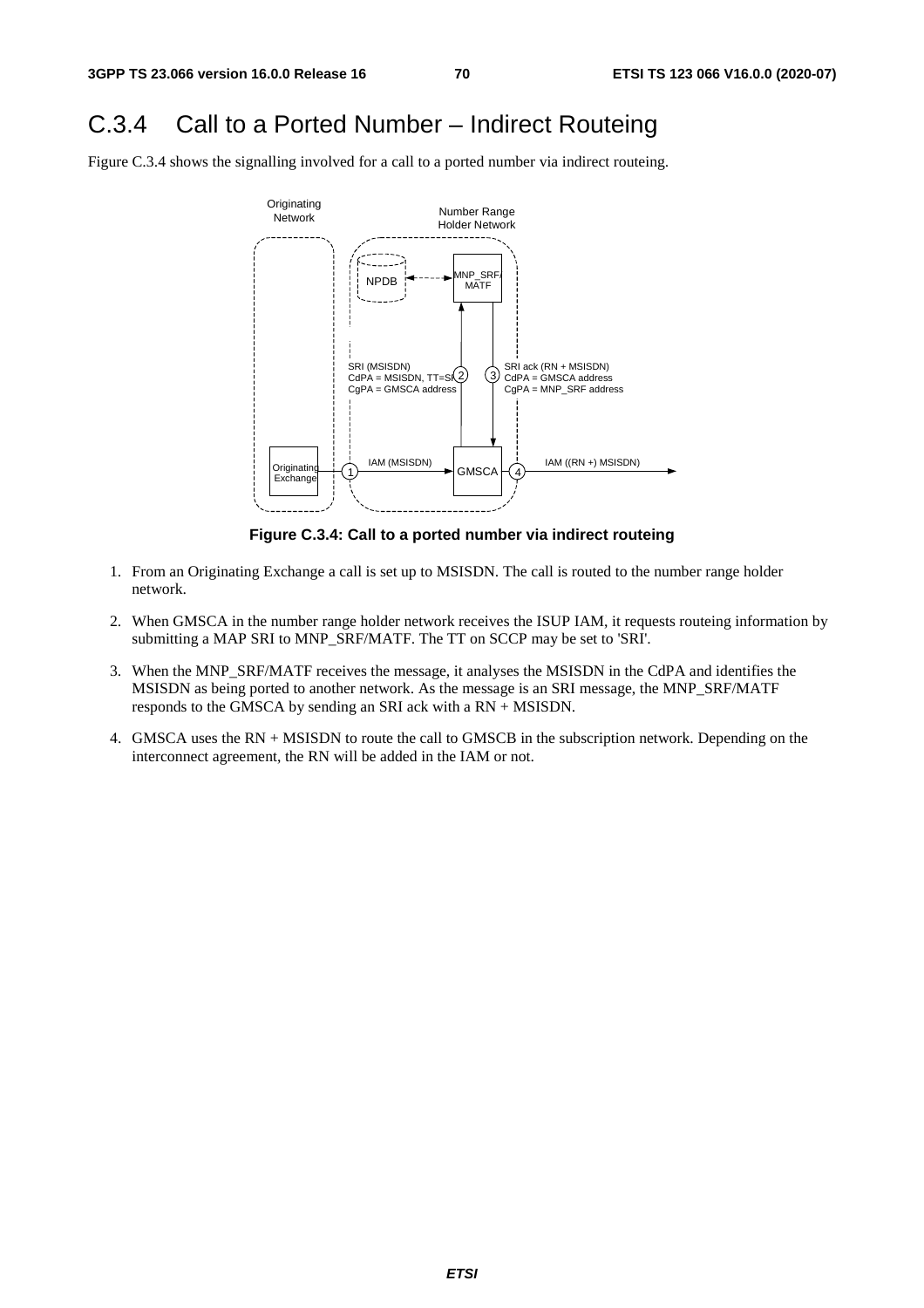### C.3.5 Call to a Ported Number – Indirect Routeing with Reference to Subscription Network

Figure C.3.5 shows the signalling involved for a call to a ported number where indirect routeing with reference to the subscription network is used.



#### **Figure C.3.5: National or international originated call to a ported number where indirect routeing with reference to the subscription network is used**

- 1. From an Originating Exchange a call is set up to MSISDN. The call is routed to the number range holder network.
- 2. When GMSCA in the number range holder network receives the ISUP IAM, it requests routeing information by submitting a MAP SRI to the MNP\_SRF/MATF. The TT on SCCP may be set to 'SRI'.
- 3. When MNP\_SRF/MATF receives the message, MNP\_SRF/MATF operation is triggered. The MNP\_SRF/MATF functionality analyses the MSISDN in the CdPA and identifies the MSISDN as being ported to another network. As the message is a SRI message, the MNP\_SRF/MATF function relays the message to the subscription network by adding a routeing number to the CdPA which information may be retrieved from a database. After modifying the CdPA, the message is routed to the subscription network.
- 4. When MNP\_SRF/MATF in the subscription network receives the SRI, it responds to the GMSCA in the number range holder network by sending a SRI ack with a RN + MSISDN.
- 5. GMSCA uses the (RN +) MSISDN to route the call to GMSCB in the subscription network; Depending on the interconnect agreement, the RN will be added in the IAM or not.
- 6. When GMSCB in the subscription network receives the ISUP IAM, it requests routeing information by submitting a MAP SRI to MNP\_SRF/MATF. The TT on SCCP may be set to 'SRI'.
- 7. When MNP\_SRF/MATF receives the message, MNP\_SRF/MATF operation is triggered. The MNP\_SRF/MATF functionality analyses the MSISDN in the CdPA and identifies the MSISDN as being ported into the network. The MNP\_SRF/MATF function then replaces the CdPA by an HLRB address which information may be retrieved from a database. After modifying the CdPA, the message is routed to HLRB.
- 8. When HLRB receives the SRI, it responds to the GMSCB by sending an SRI ack with an MSRN that identifies the MSB in the VMSCB.
- 9. GMSCB uses the MSRN to route the call to VMSCB.
- NOTE: The MNP\_SRF/MATF in this scenario has only information about all ported numbers to one subscription network, except those for which subscription information is held in the subscription networks HLR. In this scenario the routeing depends always on the number range holder and the subscription network.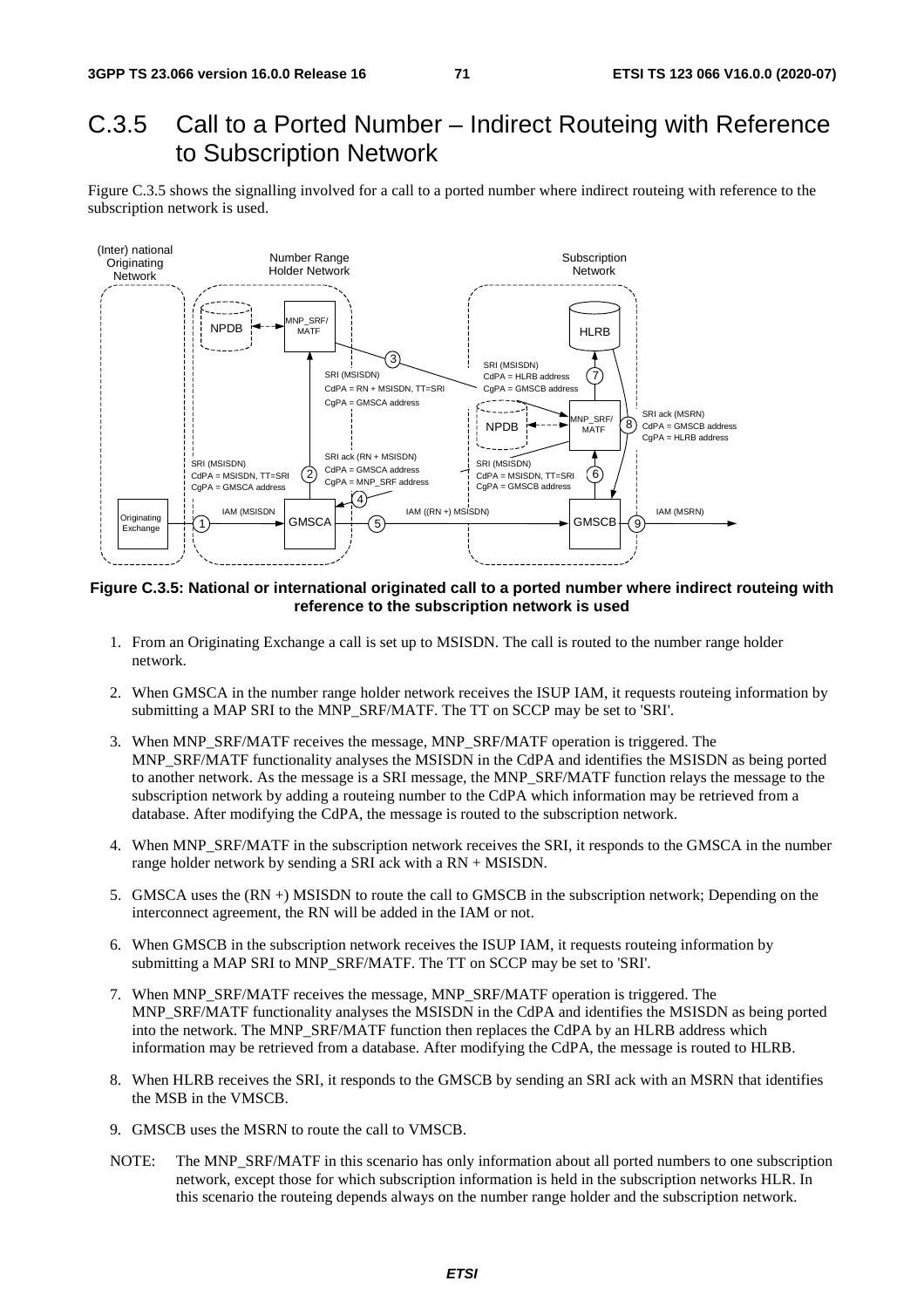### C.3.6 MNP Info Query - Direct Routeing



#### **Figure C.3.6: MNP-SRF operation for providing MNP Information where direct routeing applies**

In a PLMN using a MNP-SRF based MNP solution supporting direct routeing, the INE always sends the MNP information request, containing the CdPA, to the MNP-SRF in that network.

The INE may query the MNP information for the called party number or the calling party number.

The INE requesting MNP information may be a gsmSCF for prepaid services (see 3GPP TS 23.078 [18]).

In order to provide enough information for a CAMEL SCP to charge correctly for CAMEL Pre-Paid Calls and SMS to national MSISDNs originated in the HPLMN, operators should ensure that the NPDB contains, at least, MNP information for 'own numbers ported out' and 'foreign numbers ported in'.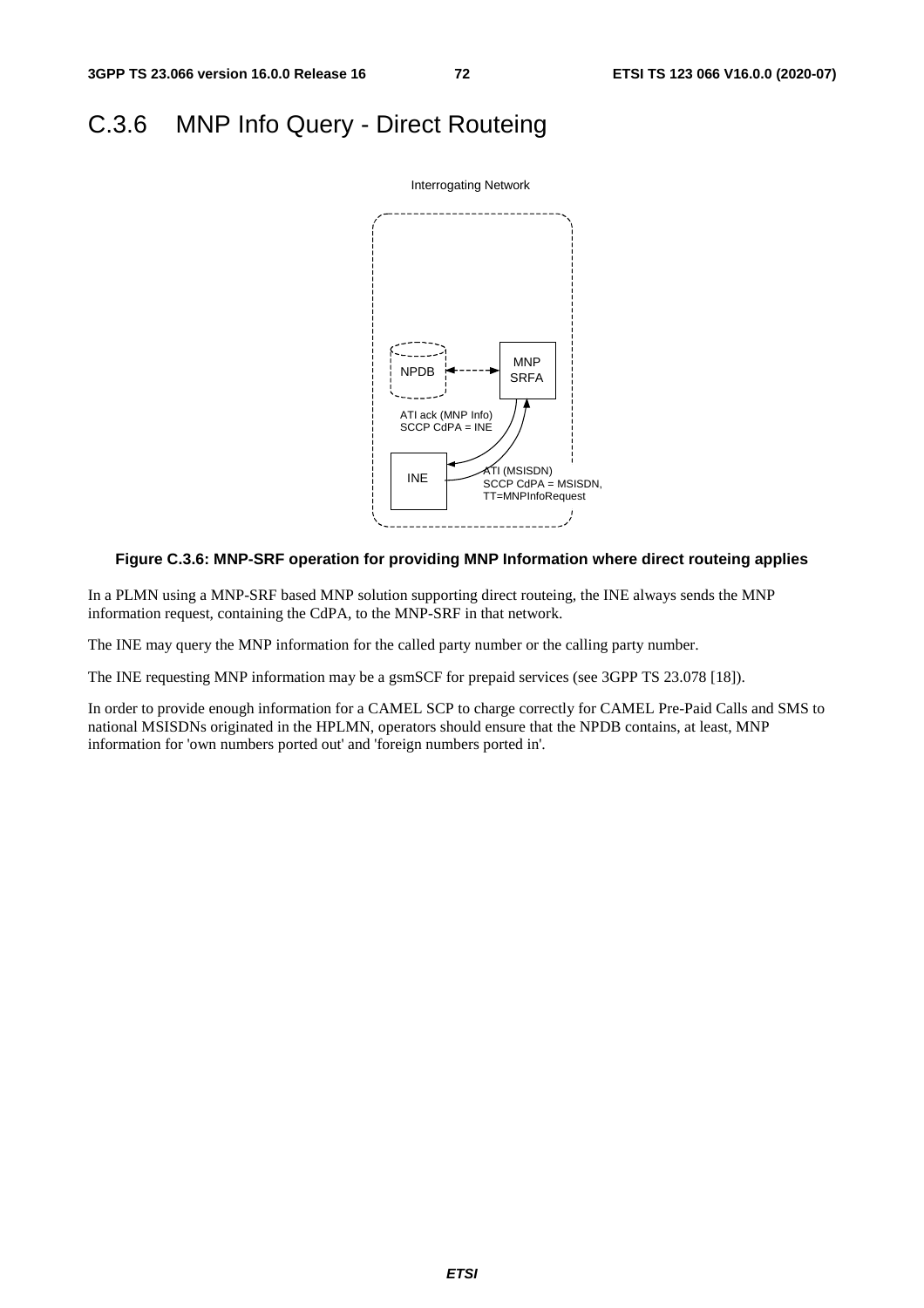## C.3.7 MNP Info Query - Indirect Routeing



#### **Figure C.3.7: MNP-SRF operation for Providing MNP information where indirect routeing applies**

The Interrogating Network Entity (INE) submits a MNP Information request message to the MNP-SRFB, which triggers MNP-SRF operation. The MNP-SRF functionality analyses the MSISDN in the application level and queries an MNP database to get the MNP information. The INE may query the MNP information for the called party number or the calling party number.

The INE requesting MNP information may be a gsmSCF for prepaid services (see 3GPP TS 23.078 [18]).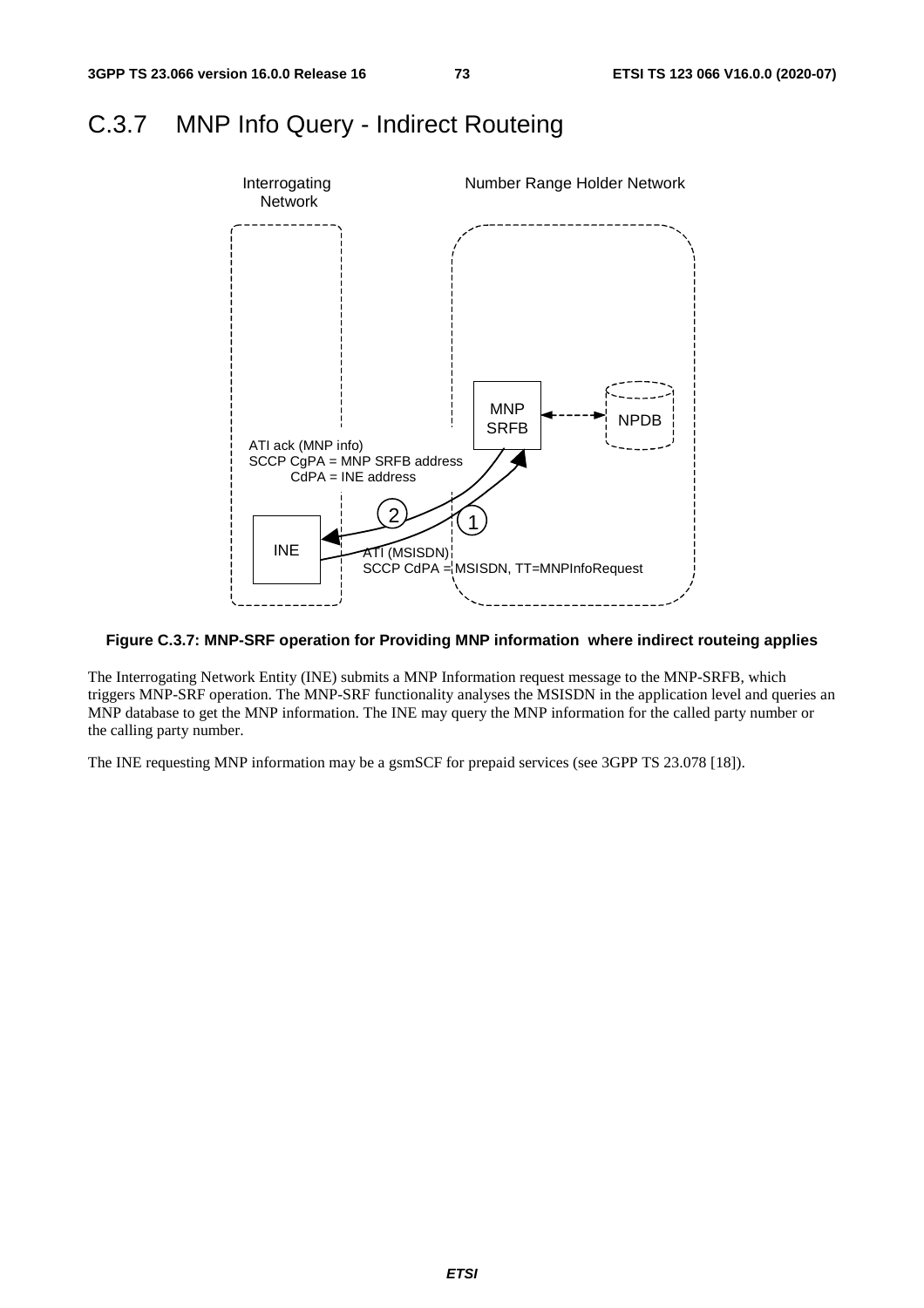## C.4 Information Flows

Figure C.4.1 shows the information flow for a successful delivery of a call to a non-ported number or number ported into the network. The figure is related to figure C.3.1.



**Figure C.4.1: Successful delivery of a call to a non-ported subscriber or number ported into the network**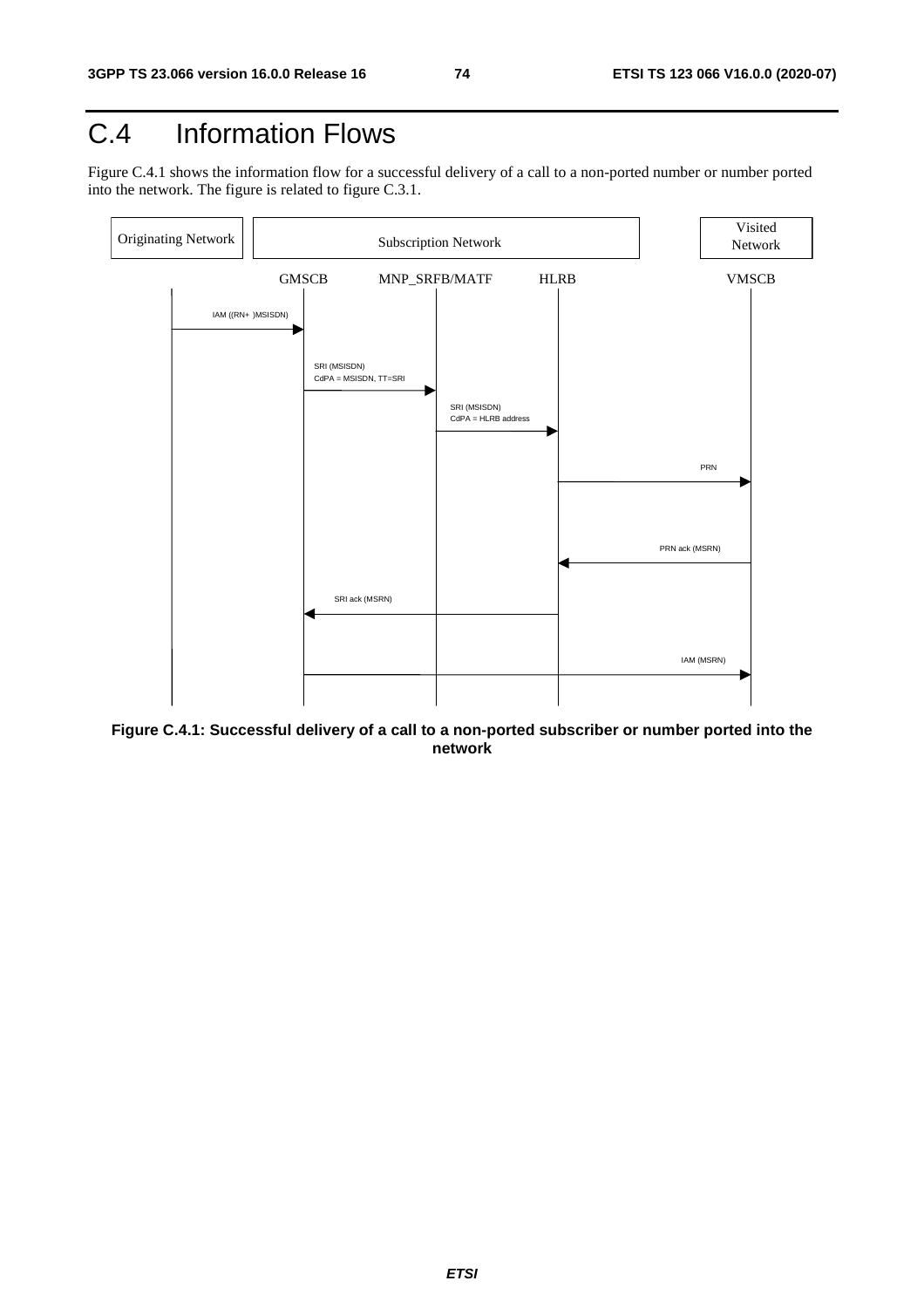Figure C.4.2 shows the signalling involved for a call to a ported number via direct routeing where the call is originated in the subscription network. The figure is related to figure C.3.2.



**Figure C.4.2: Successful delivery of a call to a ported number via direct routeing where the call is originated in the subscription network**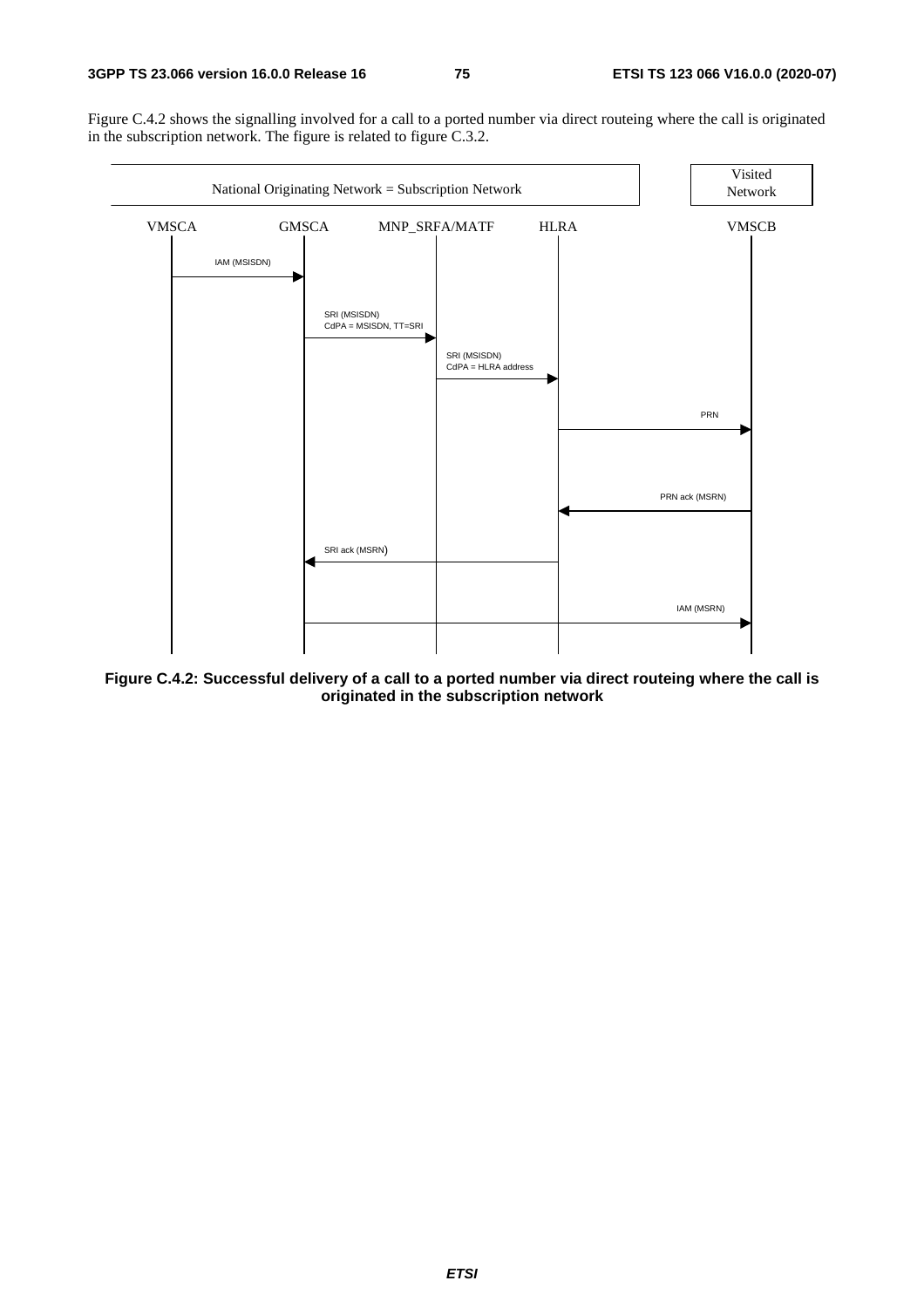#### **3GPP TS 23.066 version 16.0.0 Release 16 76 ETSI TS 123 066 V16.0.0 (2020-07)**

Figure C.4.3 shows the signalling involved for a national mobile originated call to a ported number via direct routeing. The figure is related to figure C.3.3.



**Figure C.4.3: Successful delivery of a national mobile originated call to a ported number via direct routeing** 

*ETSI*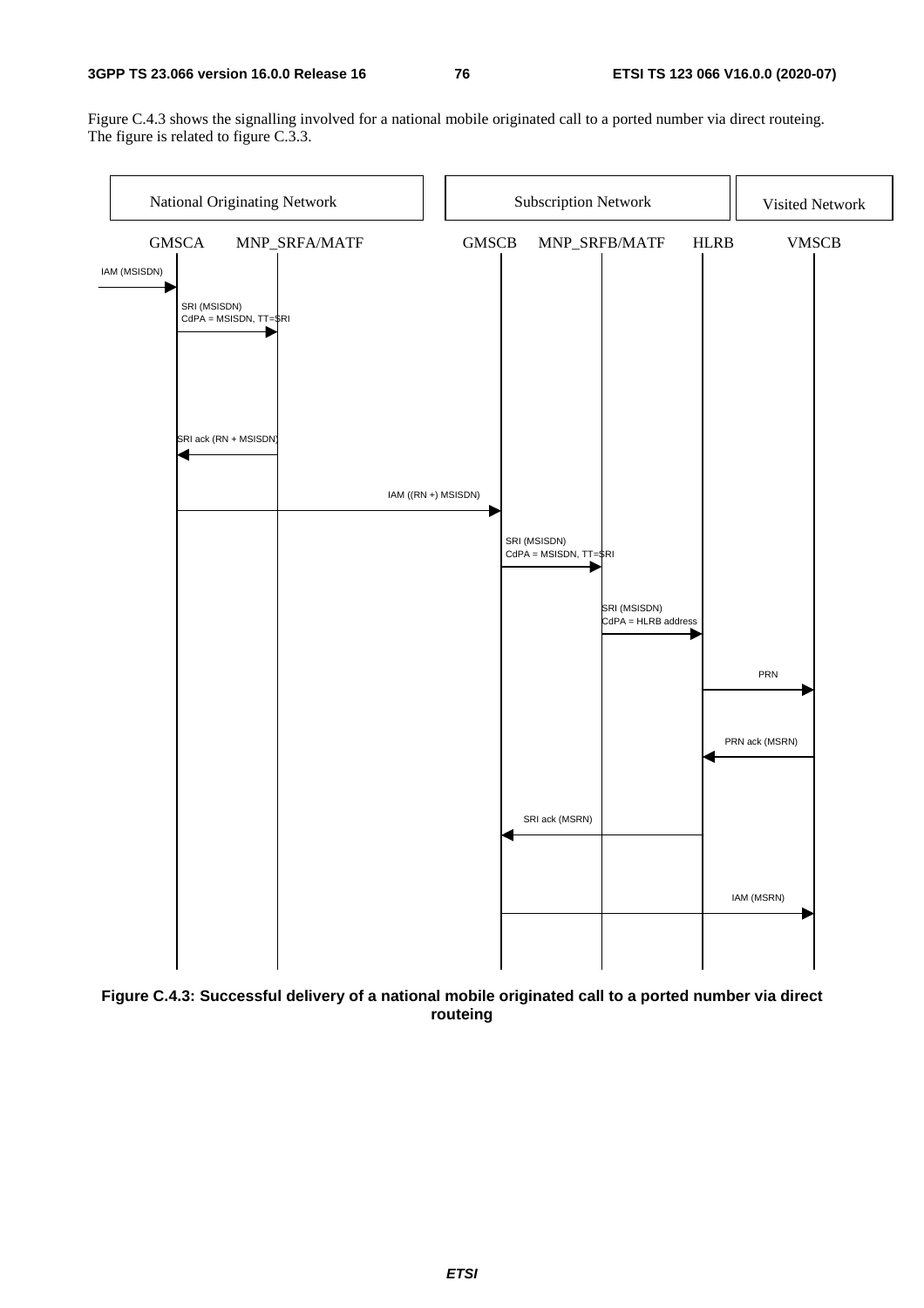Figure C.4.4 shows the signalling involved for a national mobile originated call to a not known to be ported number via direct routeing. The figure is related to figure C.3.3.



**Figure C.4.4: Successful delivery of a national mobile originated call to a not known to be ported number via direct routeing**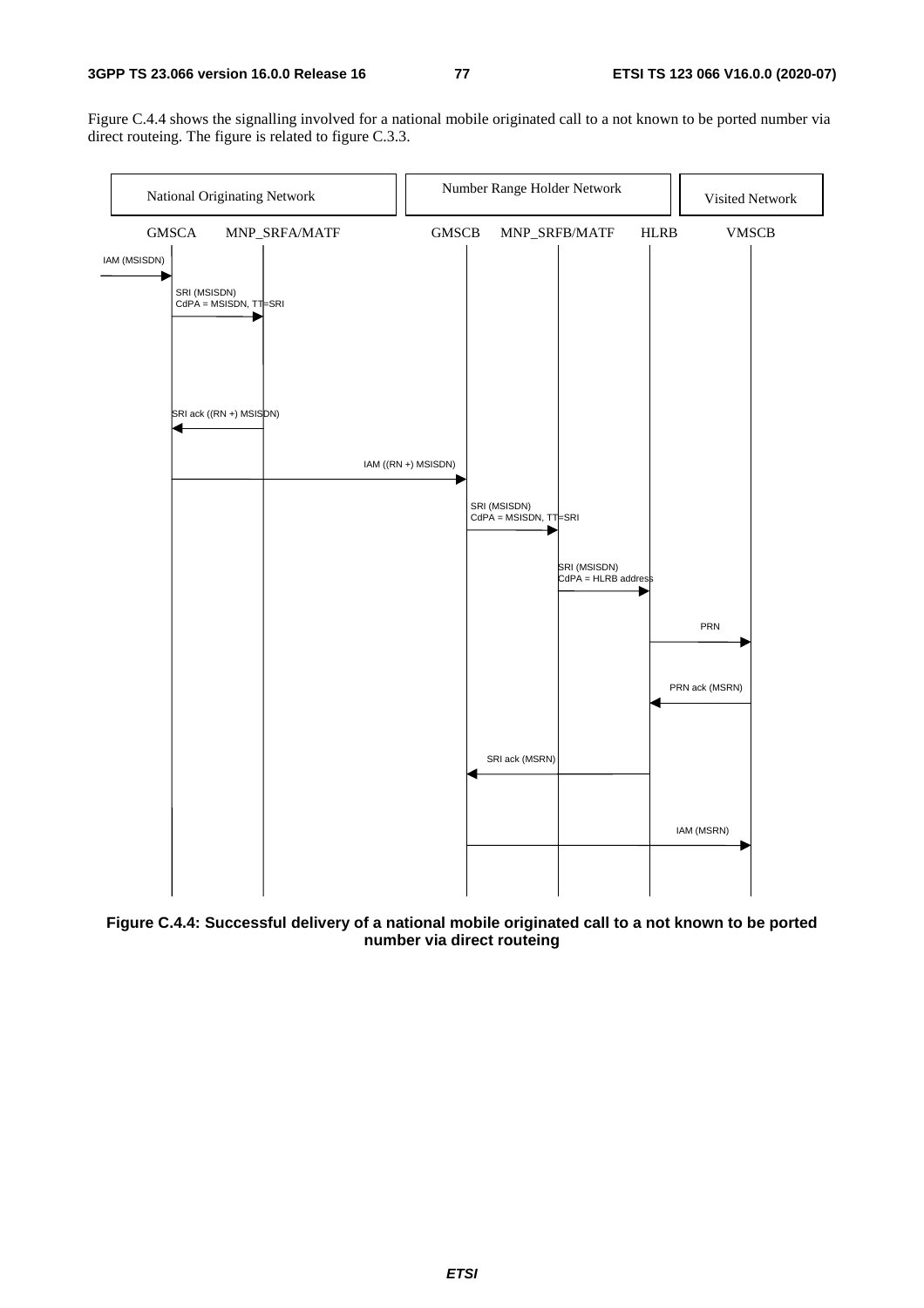Subscription Network | Visited Network IAM(MSISDN) IAM (MSRN) SRI (MSISDN) CdPA = MSISDN, TT=SRI IAM ((RN +) MSISDN) GMSCA MNP\_SRFA/MATF GMSCB MNP\_SRFB/MATF HLRB VMSCB SRI (MSISDN) CdPA = MSISDN, TT=SRI SRI (MSISDN) CdPA = HLRB address SRI ack (RN + MSISDN) SRI ack (MSRN) PRN PRN ack (MSRN) Originating<br>Network Number Range Holder Network

Figure C.4.5 shows the signalling involved for a call to a ported number via indirect routeing. The figure is related to figure C.3.4.

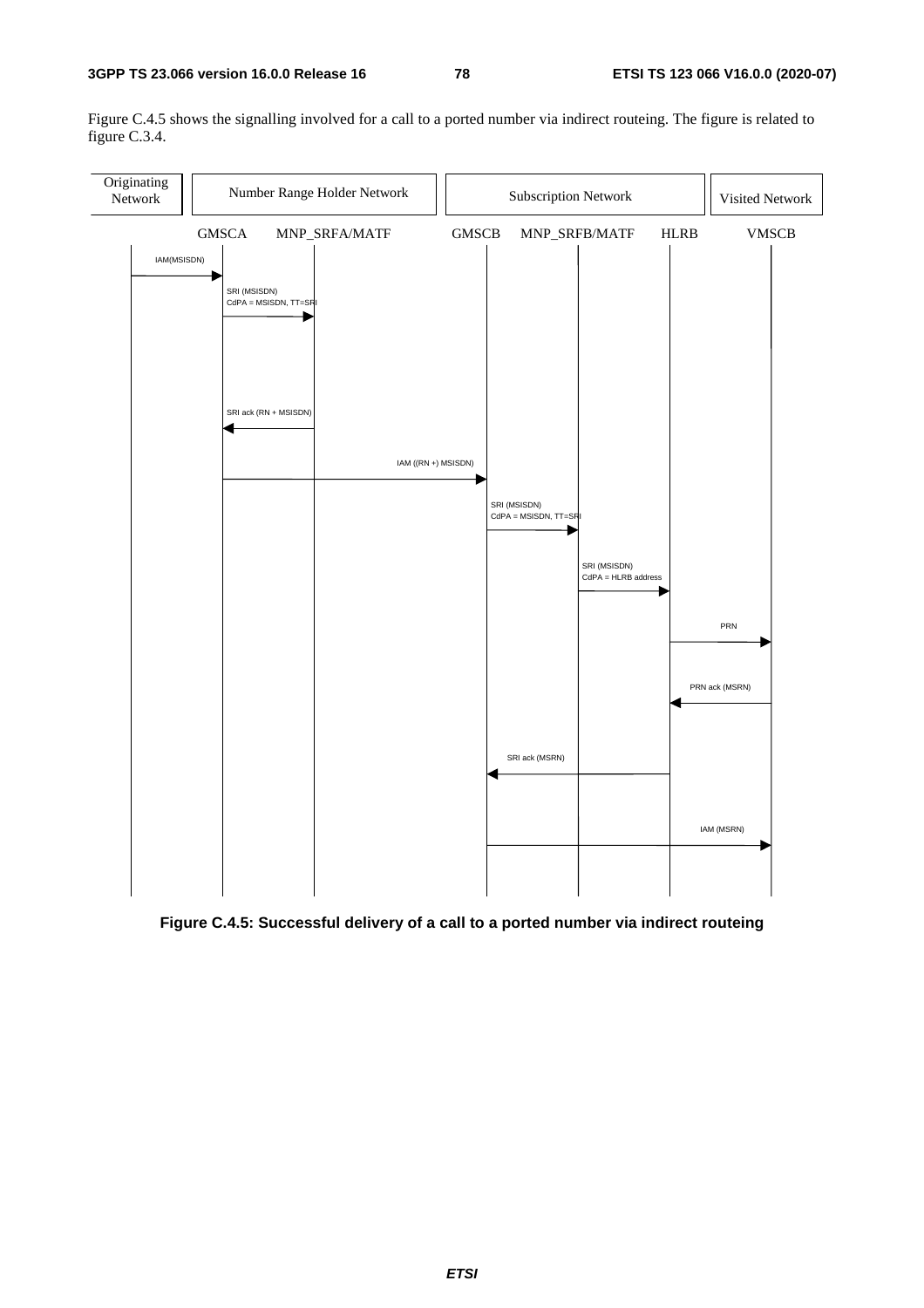Figure C.4.6 shows the signalling involved for a call to a ported number where indirect routeing with reference to the subscription network is used. The figure is related to figure C.3.5.





## C.5 Contents of the messages

This clause contains detailed description of the messages shown in this part B of the specification.

The contents of the messages used on the gsmSCF – MNP-SRF interface are specified in 3G TS 23.078 [19]. When the message is sent from the NPLR to the gsmSCF, the MNP specific information are defined as in clause C.5.2. The gsmSCF may transit the information received from NPLR to the gateway MSC with the CAP Connect message in order to avoid a subsequent SRI message.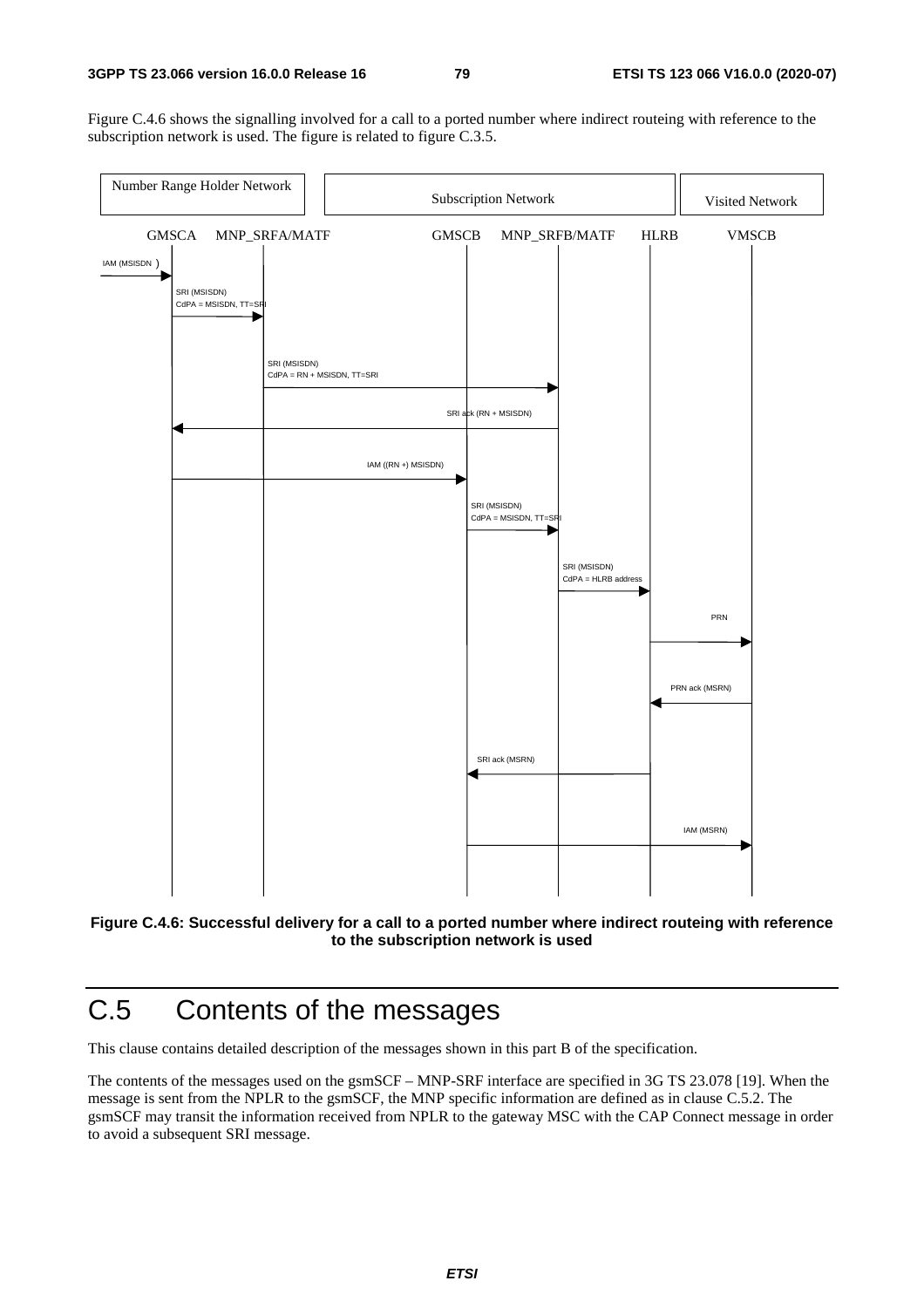## C.5.1 Send Routeing Info

The contents of this message are specified in 3G TS 23.018 [3].

## C.5.2 Send Routeing Info ack

#### **The contents of this message are specified in 3G TS 23.018 [3]. In the case that the message is sent from the NPLR to the GMSC, the following MNP specific information is defined:**

| Information element name | <b>Required</b> | <b>Description</b>                                               |
|--------------------------|-----------------|------------------------------------------------------------------|
| Imsi                     | м               | The IMSI returned by an NPLR is a generic IMSI, i.e. it is not   |
|                          |                 | tied necessarily to the Subscriber. MCC and MNC values in this   |
|                          |                 | IMSI shall point to the Subscription Network of the B Subscriber |
| Msrn                     | C               | When returned from the NPLR, this parameter contains a           |
|                          |                 | Routeing Number that points to Subscription Network. If          |
|                          |                 | concatenate addressing is used, it also contains the MSISDN in   |
|                          |                 | addition to the Routeing Number. In the case of a number which   |
|                          |                 | is not known to be ported, the Routeing Number may be omitted    |
|                          |                 | as an operator option. If the routeing number is omitted, this   |
|                          |                 | parameter contains only the MSISDN.                              |
| Msisdn                   | С               | MSISDN of the B subscriber. This information element shall be    |
|                          |                 | present if MSRN contains the routeing number to reach the        |
|                          |                 | subscription network for B subscriber and the MSISDN is not      |
|                          |                 | contained in the MSRN information element.                       |
| <b>MNP</b> Indicator     | U               | Indicates the number portability status of the subscriber.       |

## C.6 Handling of MAP to ISUP mapping (informative)

Different configurations can be possible within a portability domain depending on the versions of MAP and ISUP protocols being used. The following sections describe possible interworking scenarios.

## C.6.1 ETSI Mapping direction: ISUP to MAP

The GMSC always constructs the Send Routeing Info message using the MSISDN. If the incoming IAM corresponds to a ported number the GMSC shall retrieve the MSISDN from the corresponding parameter in the IAM.

## C.6.2 ETSI Mapping direction: MAP to ISUP

In MAP SRIack messages from NPLR, MAP versions 1 and 2 only support concatenate addressing for MNP. If MSISDN parameter is present in the SRIack, this means that separate addressing is used in MAP; this is only possible if MAP version 3 is used. MAP version 3 can also support concatenate addressing. In all cases, when a Routeing Number is returned, it is included in the MSRN parameter of the SRIack.

Regardless of how MAP is established, the possible mappings of the parameters in ISUP IAM message is one of these 4 options (see also [6]):

- 1. CdPN parameter includes only the MSISDN.
- 2. CdPN parameter includes both RN and MSISDN concatenated.
- 3. CdPN parameter includes the MSISDN and NRN parameter includes the Routeing Number.
- 4. CdPN parameter includes the Routeing Number and CDN parameter includes the MSISDN.

In all cases, the method to transport the routeing number in the IAM depends on the interfaces agreed by the operators in the portability domain.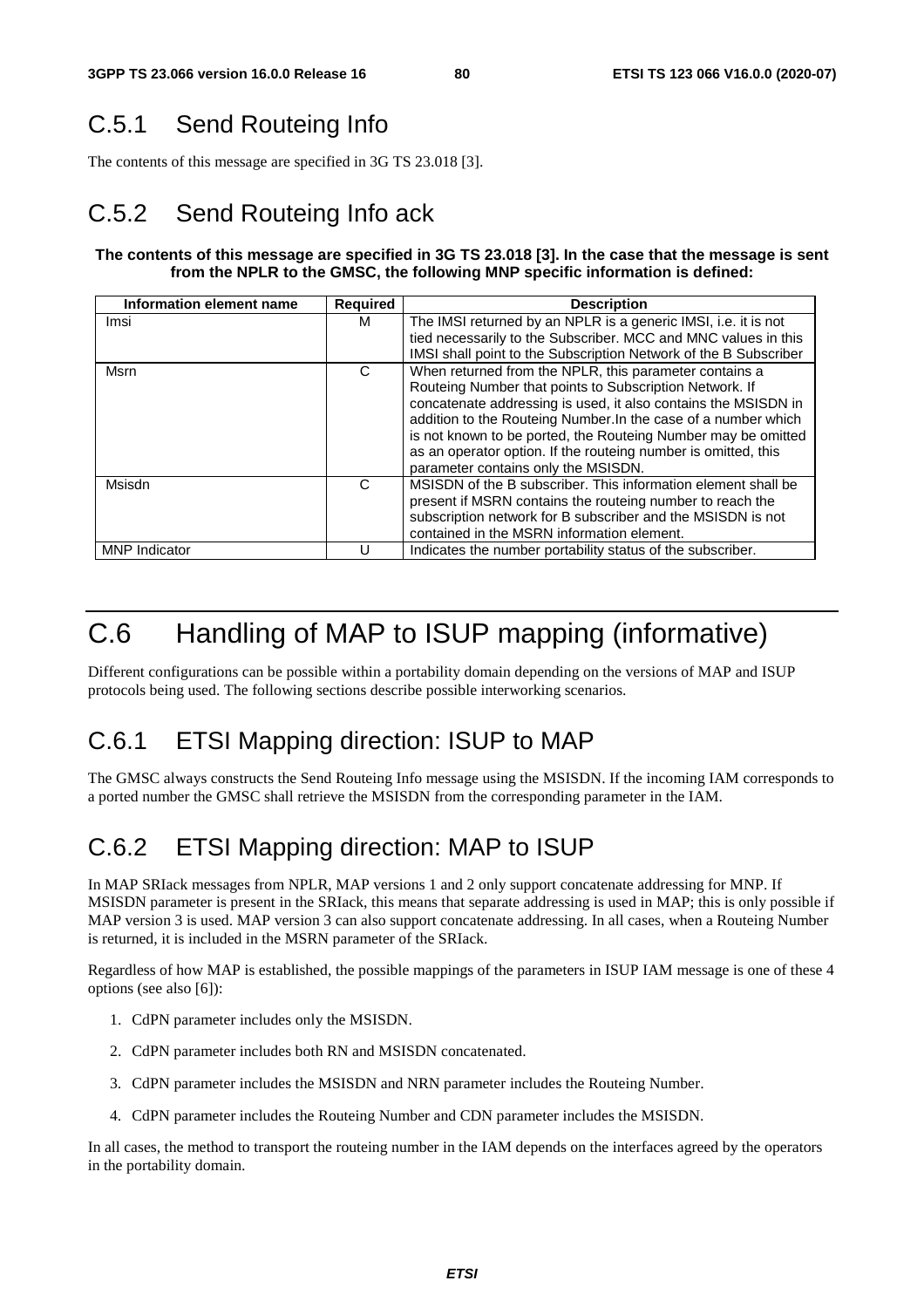## C.6.3 ANSI Mapping direction: ISUP to MAP

The GMSC always constructs the Send Routeing Info message using the MSISDN. If the incoming IAM corresponds to a ported number the GMSC shall retrieve the MSISDN from the corresponding parameter in the IAM.

The IAM message is specified for ANSI ISUP implementation in [8] and [9].

### C.6.4 ANSI Mapping direction: MAP to ISUP

In MAP SRIack messages from NPLR, MAP versions 1 and 2 only support concatenate addressing for MNP. If MSISDN parameter is present in the SRI Ack, this means that separate addressing is used in MAP; this is only possible if MAP version 3 is used. MAP version 3 can also support concatenate addressing. In all cases, when a Routeing Number is returned, it is included in the MSRN parameter of the SRI Ack.

#### **Regardless of how MAP is established, the possible mappings of the parameters in ISUP IAM message is one of these 4 options (see also [8] and [9]):**

| <b>MAP Parameters</b> | <b>SRI Ack</b>     |                | <b>ISUP Parameters</b>     | IAM         |
|-----------------------|--------------------|----------------|----------------------------|-------------|
| <b>IMSI</b>           | Subscriber IMSI    |                | CdPN                       | <b>MSRN</b> |
| <b>MSRN</b>           | <b>MSRN</b>        | <b>MAPS TO</b> | GAP                        | N/A         |
| <b>MSISDN</b>         | Not Present        |                | <b>FCI Bit M Indicator</b> |             |
| <b>MNP</b> Indicator  | <b>Not Present</b> |                |                            |             |

| <b>MAP Parameters</b> | <b>SRI Ack</b>    |                | <b>ISUP Parameters</b>     | <b>IAM</b> |
|-----------------------|-------------------|----------------|----------------------------|------------|
| <b>IMSI</b>           | Default IMSI      |                | CdPN                       | Dialled DN |
| <b>MSRN</b>           | Dialled DN        | <b>MAPS TO</b> | GAP                        | N/A        |
| <b>MSISDN</b>         | Not Present       |                | <b>FCI Bit M Indicator</b> |            |
| <b>MNP</b> Indicator  | NotKnownToBePorte |                |                            |            |

| <b>MAP Parameters</b> | <b>SRI Ack</b>         |                | <b>ISUP Parameters</b>     | <b>IAM</b> |
|-----------------------|------------------------|----------------|----------------------------|------------|
| <b>IMSI</b>           | Default IMSI           |                | CdPN                       | <b>RN</b>  |
| <b>MSRN</b>           | RN                     | <b>MAPS TO</b> | GAP                        | Dialled DN |
| <b>MSISDN</b>         | Dialled DN             |                | <b>FCI Bit M Indicator</b> |            |
| <b>MNP</b> Indicator  | OwnNumber<br>PortedOut |                |                            |            |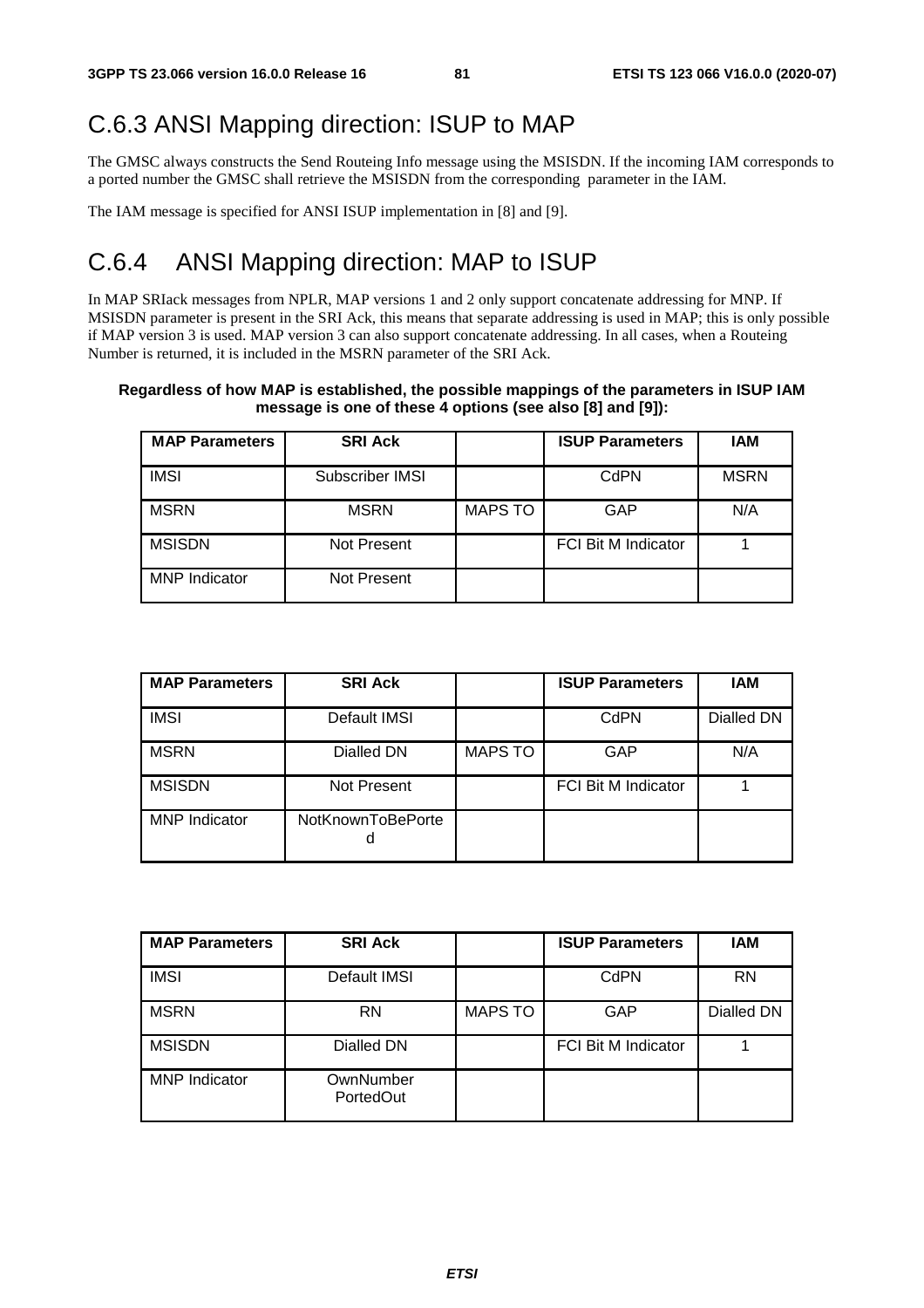| <b>MAP Parameters</b> | <b>SRI Ack</b>                                      |                | <b>ISUP Parameters</b>     | <b>IAM</b> |
|-----------------------|-----------------------------------------------------|----------------|----------------------------|------------|
| <b>IMSI</b>           | Default IMSI                                        |                | CdPN                       | <b>RN</b>  |
| <b>MSRN</b>           | <b>RN</b>                                           | <b>MAPS TO</b> | GAP                        | Dialled DN |
| <b>MSISDN</b>         | Dialled DN                                          |                | <b>FCI Bit M Indicator</b> |            |
| <b>MNP</b> Indicator  | Foreign Number<br>PortedToForeign<br><b>Network</b> |                |                            |            |

In all cases, the method to transport the routing number in the IAM depends on the interfaces agreed by the operators in the portability domain.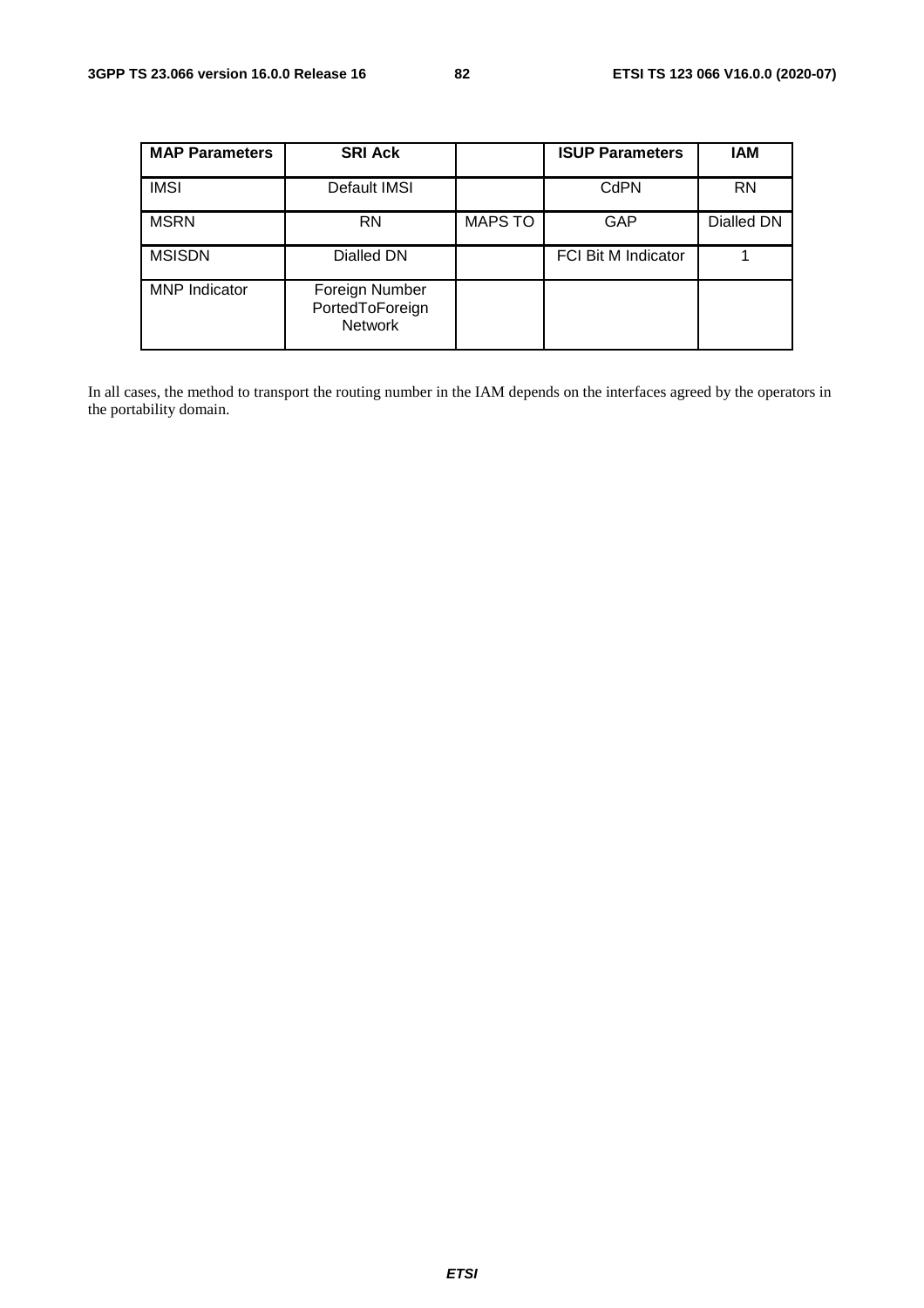## Annex D: Void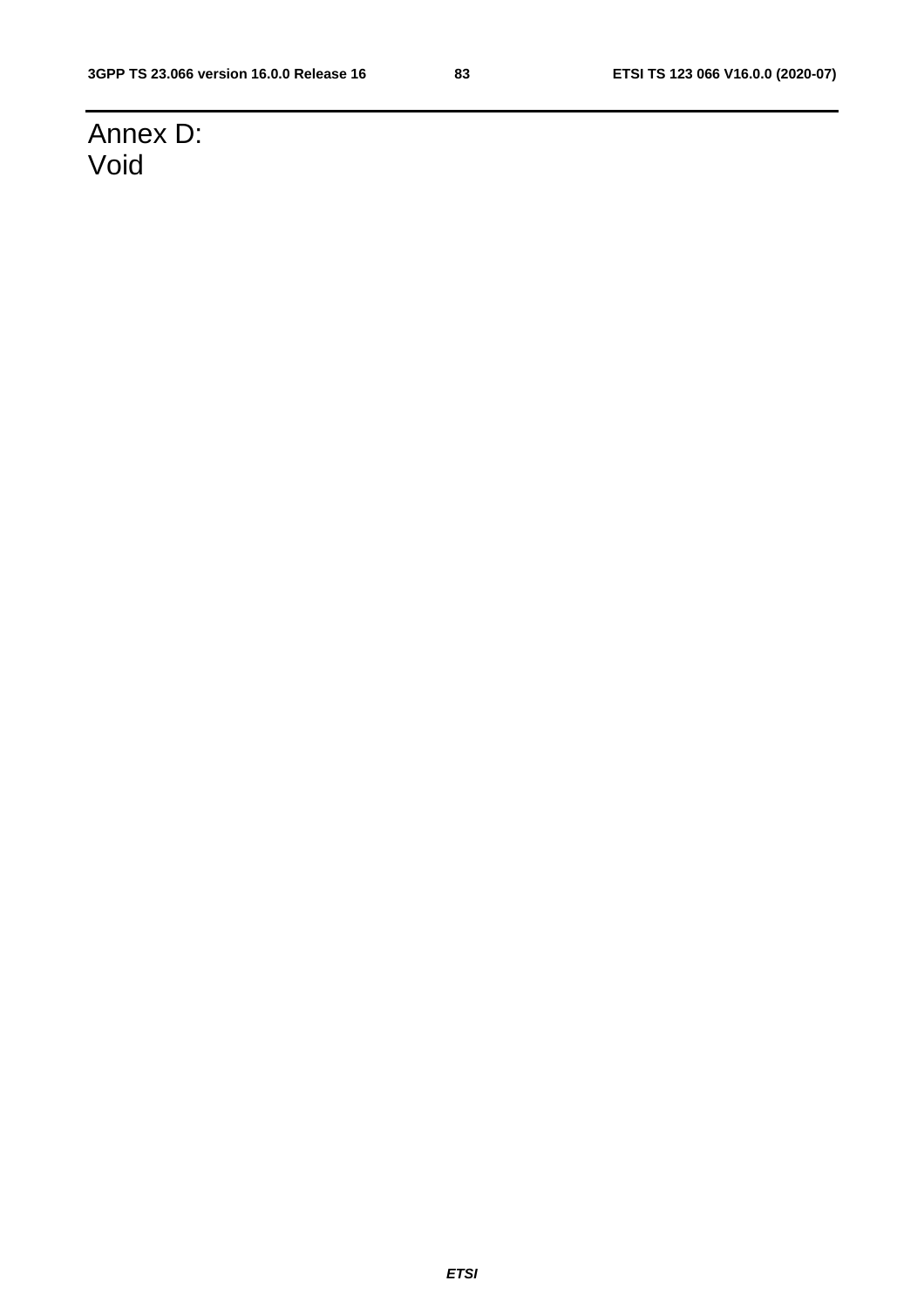## Annex E (informative): Change history

| TSG CN#         | <b>Spec</b> | <b>CR</b> | <phase></phase>      | <b>New Version</b> | <b>Subject/Comment</b>                                                 |
|-----------------|-------------|-----------|----------------------|--------------------|------------------------------------------------------------------------|
| #03             | GSM 03.66   |           |                      |                    | Transferred to 3GPP CN2                                                |
| Aug 1999        | 23.066      |           |                      | 3.0.0              |                                                                        |
| #05             | 23.066      | 001       |                      | 3.1.0              | Harmonisation of terminology interrogating                             |
| Oct 1999        |             |           |                      |                    |                                                                        |
| #05             | 23.066      | 002       |                      | 3.1.0              | Proposed changes to B.4.2 Delivery of SMS to a                         |
| Oct 1999        |             |           |                      |                    | Non-ported Number - Direct Routeing - MNP-                             |
|                 |             |           |                      |                    | SRF acts as Higher-level Relay                                         |
| #05             | 23.066      | 003       |                      | 3.1.0              | Clarification of NPLR functionality in not known to                    |
| Oct 1999        |             |           |                      |                    | be ported case                                                         |
| #07             | 23.066      | 007r1     | R99                  | 3.2.0              | Editorial cleanup                                                      |
| Mar 2000        |             |           |                      |                    |                                                                        |
| #07             | 23.066      | 008r4     | R99                  | 3.2.0              | Alignment of IN interface with Fixed Networks                          |
| Mar 2000        |             |           |                      |                    |                                                                        |
| #07             | 23.066      | 009r3     | R99                  | 3.2.0              | Detection of database synchronisation errors in                        |
| Mar 2000        |             |           |                      |                    | <b>SRF</b>                                                             |
| #07             | 23.066      | 012r2     | R99                  | 3.2.0              | Result of Public Enquiry 9953                                          |
| Mar 2000        |             |           |                      |                    |                                                                        |
| #07             | 23.066      | 015r1     | R99                  | 3.2.0              | Clarification of NPDB error detection and MNP                          |
| Mar 2000        |             |           |                      |                    | specific call handling                                                 |
| #08             | 23.066      | 019r2     | R99                  | 3.3.0              | North American Service Provider Number                                 |
| Jun 2000        |             |           |                      |                    | Portability impacts for Mobile Number Portability                      |
| #11             | 23.066      |           | Rel-4                | 4.0.0              | Release 4 after CN#11                                                  |
| Mar 2001        |             |           |                      |                    |                                                                        |
| #16             | 23.066      |           | Rel-4                | 4.0.1              | References updated                                                     |
| Mar 2002        |             |           |                      |                    |                                                                        |
| #16             | 23.066      |           | Rel-5                | 5.0.0              | Release 5 after CN#16                                                  |
| Jun 2002        |             |           |                      |                    |                                                                        |
| #20<br>Jun 2003 | 23.066      | 023r1     | Rel-5                | 5.1.0              | IN-based solution for correct charging of calls to                     |
|                 |             |           |                      |                    | ported or non-ported subscribers originated by<br>pre-paid subscribers |
| #21             | 23.066      | 026r1     | Rel-5                | 5.2.0              | Incorrect CAMEL pre-paid charging in MNP                               |
| Sep 2003        |             |           |                      |                    | networks                                                               |
| <b>CN#22</b>    | 23.066      | 027       | Rel-5                | 5.3.0              | Incorrect implementation of CR 023r1                                   |
| Dec 2003        |             |           |                      |                    |                                                                        |
| <b>CN#22</b>    | 23.066      | 028r1     | Rel-5                | 5.3.0              | MNP correction for prepaid charging                                    |
| Dec 2003        |             |           |                      |                    |                                                                        |
| CN#26           | 23.066      |           | Rel-6                | 6.0.0              | Release 6 after CN#26                                                  |
| CT#36           | 23.066      |           | $ReI-7$              | 7.0.0              | Upgraded unchanged from Rel-6                                          |
| <b>CT#42</b>    | 23.066      |           | Rel-8                | 8.0.0              | Upgraded unchanged from Rel-7                                          |
| CT#46           | 23.066      |           | Rel-9                | 9.0.0              | Update to Rel-9 version (MCC)                                          |
| 2011-03         | 23.066      |           | $Rel-10$             | 10.0.0             | Update to Rel-10 version (MCC)                                         |
| 2012-09         | 23.066      |           | <b>Rel-11</b>        | 11.0.0             | Update to Rel-11 version (MCC)                                         |
|                 |             |           | $Rel-12$             |                    |                                                                        |
| 2014-09         | 23.066      |           |                      | 12.0.0             | Update to Rel-12 version (MCC)                                         |
| 2015-12         | 23.066      |           | $\overline{R}$ el-13 | 13.0.0             | Update to Rel-13 version (MCC)                                         |
| 2017-03         | 23.066      |           | $Rel-14$             | 14.0.0             | Update to Rel-14 version (MCC)                                         |
| 2018-06         | 23.066      |           | <b>Rel-15</b>        | 15.0.0             | Update to Rel-15 version (MCC)                                         |
| 2020-07         | 23.066      |           | $\overline{R}$ el-16 | 16.0.0             | Update to Rel-16 version (MCC)                                         |